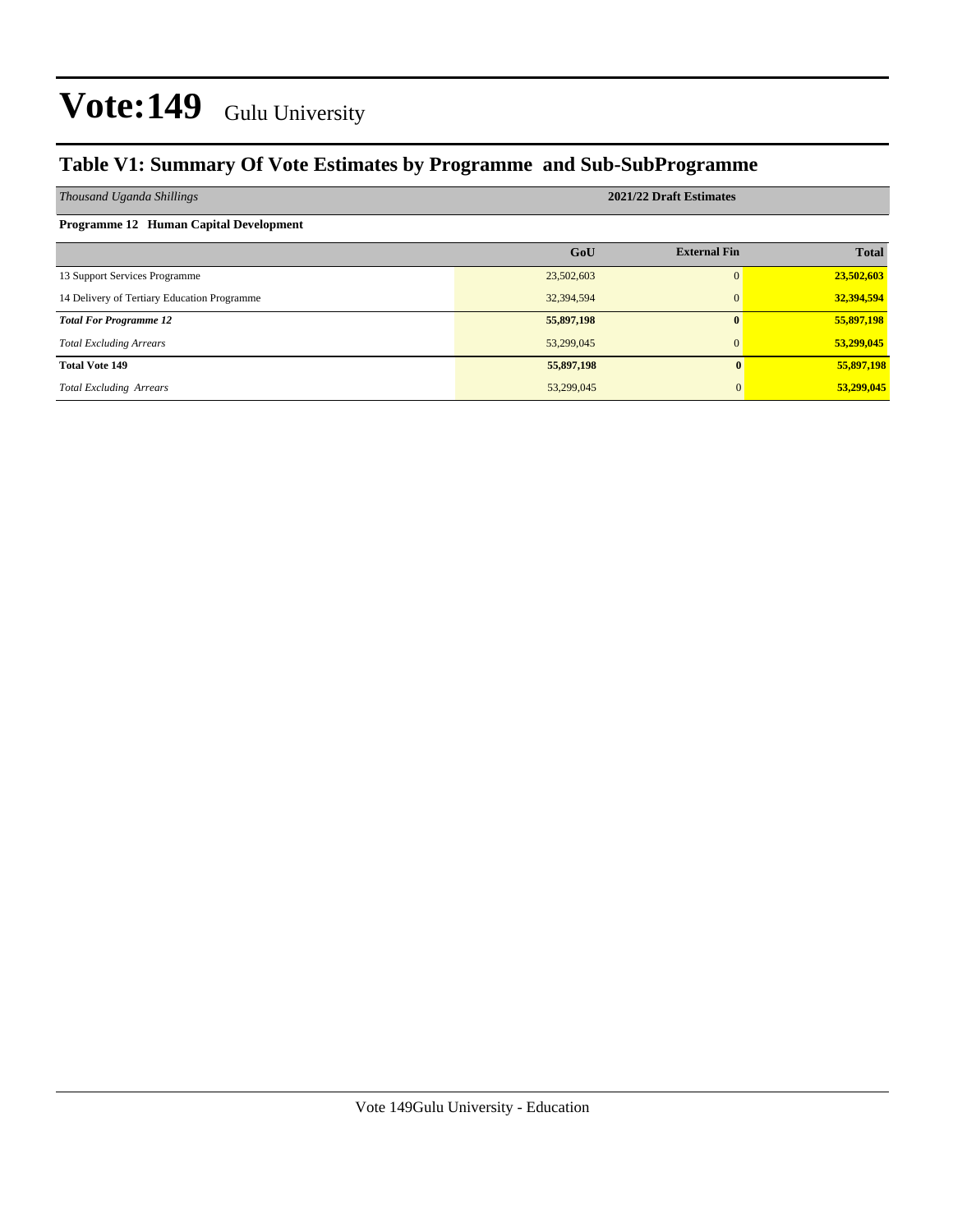### **Table V2: Summary Of Vote Estimates by Sub-SubProgramme,Department and Project**

| Thousand Uganda Shillings                                                 |                  | 2020/21 Approved Budget |                  |              | 2021/22 Draft Estimates |                               |              |  |
|---------------------------------------------------------------------------|------------------|-------------------------|------------------|--------------|-------------------------|-------------------------------|--------------|--|
| <b>Sub-SubProgramme 13 Support Services Programme</b>                     |                  |                         |                  |              |                         |                               |              |  |
| <b>Recurrent Budget Estimates</b>                                         | <b>Wage</b>      | <b>Non-Wage</b>         | <b>AIA</b>       | <b>Total</b> | <b>Wage</b>             | <b>Non-Wage</b>               | <b>Total</b> |  |
| 02 Central Administration                                                 | 7,140,852        | 4,228,886               | $\mathbf{0}$     | 11,369,739   | 5,734,241               | 6,623,340                     | 12,357,580   |  |
| 03 Academic Affairs                                                       | 1,182,218        | 935,774                 | $\boldsymbol{0}$ | 2,117,992    | 1,182,218               | 935,774                       | 2,117,992    |  |
| 04 Student Affairs                                                        | 449,623          | 2,758,858               | $\boldsymbol{0}$ | 3,208,481    | 449,623                 | 2,758,858                     | 3,208,481    |  |
| 05 Library and Information Affairs Services                               | 1,436,819        | 476,818                 | $\mathbf{0}$     | 1,913,637    | 1,564,797               | 719,311                       | 2,284,108    |  |
| 06 Infrastructure Development                                             | 453,224          | 1,360,263               | $\boldsymbol{0}$ | 1,813,487    | 453,224                 | 1,737,552                     | 2,190,776    |  |
| <b>Total Recurrent Budget Estimates for Sub-</b><br><b>SubProgramme</b>   | 10,662,737       | 9,760,599               | $\bf{0}$         | 20,423,336   | 9,384,103               | 12,774,834                    | 22,158,937   |  |
| <b>Development Budget Estimates</b>                                       | <b>GoU Dev't</b> | <b>External Fin</b>     | <b>AIA</b>       | <b>Total</b> |                         | <b>GoU Dev't External Fin</b> | <b>Total</b> |  |
| 0906 Gulu University                                                      | 6,072,649        | $\mathbf{0}$            | $\mathbf{0}$     | 6,072,649    | $\overline{0}$          | $\overline{0}$                | $\mathbf{0}$ |  |
| 1608 Retooling of Gulu University                                         | 1,341,017        | $\mathbf{0}$            | $\boldsymbol{0}$ | 1,341,017    | 1,343,666               | $\overline{0}$                | 1,343,666    |  |
| <b>Total Development Budget Estimates for Sub-</b><br><b>SubProgramme</b> | 7,413,666        | $\bf{0}$                | $\bf{0}$         | 7,413,666    | 1,343,666               | $\bf{0}$                      | 1,343,666    |  |
|                                                                           | GoU              | <b>External Fin</b>     | <b>AIA</b>       | <b>Total</b> | GoU                     | <b>External Fin</b>           | <b>Total</b> |  |
| <b>Total For Sub-SubProgramme 13</b>                                      | 27,837,002       | $\bf{0}$                | $\bf{0}$         | 27,837,002   | 23,502,603              | $\boldsymbol{0}$              | 23,502,603   |  |
| <b>Total Excluding Arrears</b>                                            | 27,751,534       | $\boldsymbol{0}$        | $\boldsymbol{0}$ | 27,751,534   | 20,904,450              | $\overline{0}$                | 20,904,450   |  |
| Sub-SubProgramme 14 Delivery of Tertiary Education Programme              |                  |                         |                  |              |                         |                               |              |  |
| <b>Recurrent Budget Estimates</b>                                         | <b>Wage</b>      | <b>Non-Wage</b>         | <b>AIA</b>       | <b>Total</b> | <b>Wage</b>             | <b>Non-Wage</b>               | <b>Total</b> |  |
| 07 Research and Graduate Studies                                          | $\mathbf{0}$     | 129,430                 | $\mathbf{0}$     | 129,430      | $\mathbf{0}$            | 129,430                       | 129,430      |  |
| 08 Faculty of Education and Humanities                                    | 3,597,773        | 1,307,305               | $\boldsymbol{0}$ | 4,905,078    | 3,888,943               | 1,259,515                     | 5,148,458    |  |
| 09 Faculty of Agriculture and Environment                                 | 5,065,365        | 954,788                 | $\mathbf{0}$     | 6,020,153    | 5,065,365               | 939,668                       | 6,005,033    |  |
| 10 Faculty of Business and Development Studies                            | 3,664,220        | 1,082,329               | $\mathbf{0}$     | 4,746,550    | 4,076,523               | 1,027,279                     | 5,103,803    |  |
| 11 Faculty of Sciences                                                    | 5,254,341        | 772,618                 | $\boldsymbol{0}$ | 6,026,959    | 5,620,239               | 765,118                       | 6,385,357    |  |
| 12 Faculty of Medicine                                                    | 5,939,957        | 1,065,282               | $\boldsymbol{0}$ | 7,005,239    | 6,136,136               | 1,065,282                     | 7,201,418    |  |
| 13 Faculty of Laws                                                        | 1,094,021        | 297,115                 | $\mathbf{0}$     | 1,391,136    | 1,107,105               | 291,025                       | 1,398,129    |  |
| 14 Institute of Peace and Strategic Studies                               | 709,157          | 113,809                 | $\boldsymbol{0}$ | 822,966      | 709,157                 | 113,809                       | 822,966      |  |
| 15 Satellite Campuses                                                     | $\boldsymbol{0}$ | $\mathbf{0}$            | $\boldsymbol{0}$ | $\bf{0}$     | $\mathbf{0}$            | 200,000                       | 200,000      |  |
| <b>Total Recurrent Budget Estimates for Sub-</b><br><b>SubProgramme</b>   | 25,324,835       | 5,722,676               | $\bf{0}$         | 31,047,511   | 26,603,469              | 5,791,126                     | 32,394,594   |  |
|                                                                           |                  | <b>GoU</b> External Fin | <b>AIA</b>       | <b>Total</b> | GoU                     | <b>External Fin</b>           | <b>Total</b> |  |
| <b>Total For Sub-SubProgramme 14</b>                                      | 31,047,511       | $\bf{0}$                | $\bf{0}$         | 31,047,511   | 32,394,594              | $\bf{0}$                      | 32,394,594   |  |
| <b>Total Excluding Arrears</b>                                            | 31,047,511       | $\boldsymbol{0}$        | $\boldsymbol{0}$ | 31,047,511   | 32,394,594              | $\overline{0}$                | 32,394,594   |  |
| <b>Total Vote 149</b>                                                     | 58,884,513       | $\bf{0}$                | $\bf{0}$         | 58,884,513   | 55,897,198              | $\bf{0}$                      | 55,897,198   |  |
| <b>Total Excluding Arrears</b>                                            | 58,799,045       | $\boldsymbol{0}$        | $\boldsymbol{0}$ | 58,799,045   | 53,299,045              | $\mathbf{0}$                  | 53,299,045   |  |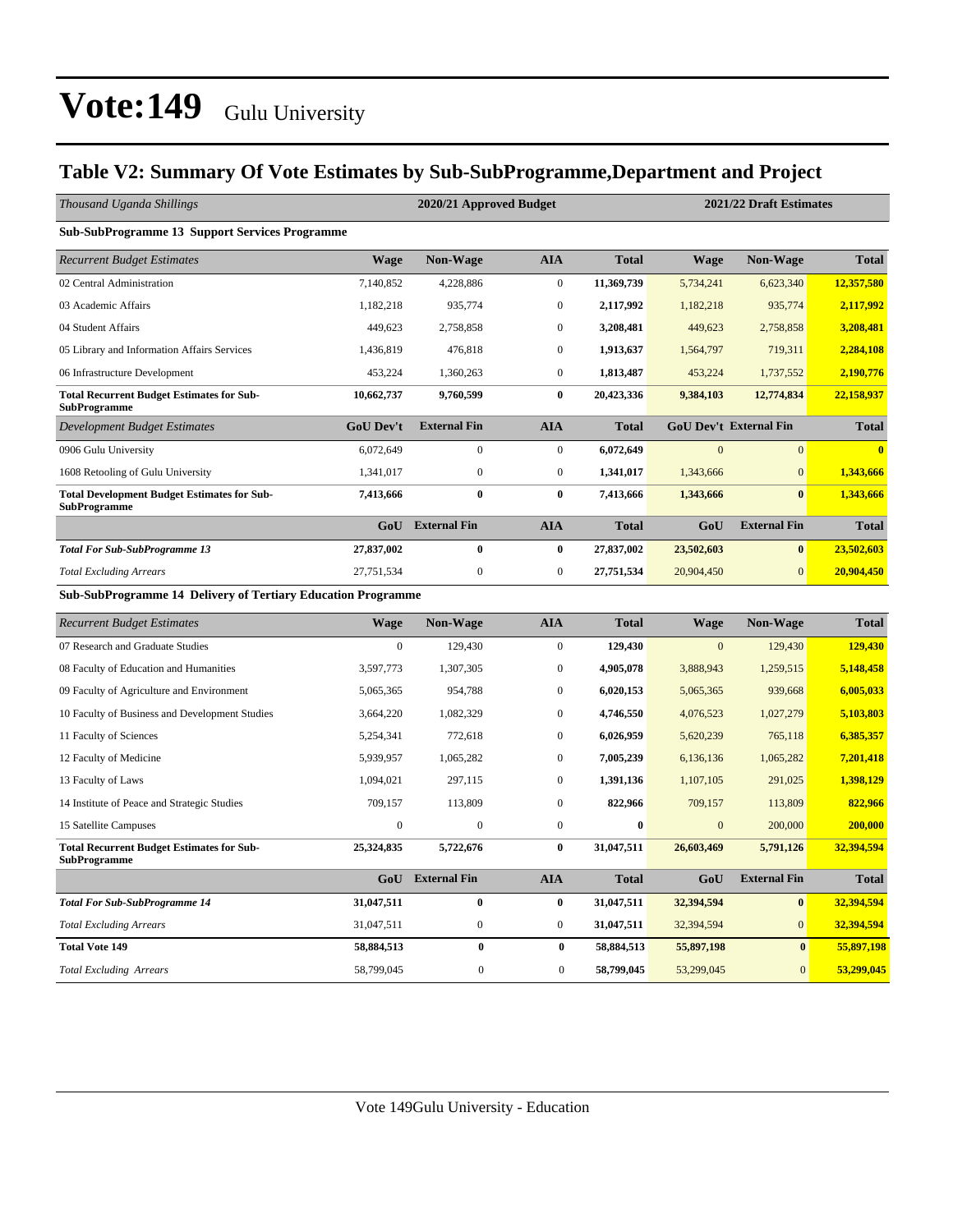### **Table V3: Summary Vote Estimates by Item**

| Thousand Uganda Shillings                                   |            | 2020/21 Approved Budget |          |              | 2021/22 Draft Estimates |                     |              |  |
|-------------------------------------------------------------|------------|-------------------------|----------|--------------|-------------------------|---------------------|--------------|--|
|                                                             | GoU        | <b>External Fin</b>     | AIA      | <b>Total</b> | GoU                     | <b>External Fin</b> | <b>Total</b> |  |
| <b>Employees, Goods and Services (Outputs Provided)</b>     | 49,185,127 | $\bf{0}$                | $\bf{0}$ | 49,185,127   | 50,003,242              | $\bf{0}$            | 50,003,242   |  |
| 211101 General Staff Salaries                               | 31,496,436 | $\bf{0}$                | $\bf{0}$ | 31,496,436   | 31,355,375              | $\bf{0}$            | 31,355,375   |  |
| 211102 Contract Staff Salaries                              | 4,491,136  | $\bf{0}$                | $\bf{0}$ | 4,491,136    | 4,632,197               | $\bf{0}$            | 4,632,197    |  |
| 211103 Allowances (Inc. Casuals, Temporary)                 | 2,342,955  | $\bf{0}$                | $\bf{0}$ | 2,342,955    | 2,372,204               | $\bf{0}$            | 2,372,204    |  |
| 212101 Social Security Contributions                        | 3,598,757  | $\bf{0}$                | $\bf{0}$ | 3,598,757    | 3,553,795               | $\bf{0}$            | 3,553,795    |  |
| 212201 Social Security Contributions                        | 0          | $\bf{0}$                | $\bf{0}$ | 0            | 44,962                  | $\bf{0}$            | 44,962       |  |
| 213001 Medical expenses (To employees)                      | 161,000    | $\bf{0}$                | $\bf{0}$ | 161,000      | 164,500                 | $\bf{0}$            | 164,500      |  |
| 213002 Incapacity, death benefits and funeral expenses      | 29,400     | $\bf{0}$                | $\bf{0}$ | 29,400       | 294                     | $\bf{0}$            | 294          |  |
| 213004 Gratuity Expenses                                    | 225,000    | $\bf{0}$                | $\bf{0}$ | 225,000      | 225,000                 | $\bf{0}$            | 225,000      |  |
| 221001 Advertising and Public Relations                     | 52,400     | $\bf{0}$                | $\bf{0}$ | 52,400       | 58,150                  | $\bf{0}$            | 58,150       |  |
| 221002 Workshops and Seminars                               | 118,464    | $\bf{0}$                | $\bf{0}$ | 118,464      | 72,419                  | $\bf{0}$            | 72,419       |  |
| 221003 Staff Training                                       | 117,833    | $\bf{0}$                | $\bf{0}$ | 117,833      | 95,100                  | $\bf{0}$            | 95,100       |  |
| 221004 Recruitment Expenses                                 | 6,086      | $\bf{0}$                | $\bf{0}$ | 6,086        | 7,600                   | $\bf{0}$            | 7,600        |  |
| 221005 Hire of Venue (chairs, projector, etc)               | 21,100     | $\bf{0}$                | 0        | 21,100       | 2,500                   | $\bf{0}$            | 2,500        |  |
| 221007 Books, Periodicals & Newspapers                      | 74,177     | $\bf{0}$                | $\bf{0}$ | 74,177       | 200,588                 | $\bf{0}$            | 200,588      |  |
| 221008 Computer supplies and Information Technology<br>(TT) | 297,034    | $\bf{0}$                | $\bf{0}$ | 297,034      | 304,833                 | $\bf{0}$            | 304,833      |  |
| 221009 Welfare and Entertainment                            | 240,982    | $\bf{0}$                | $\bf{0}$ | 240,982      | 254,955                 | $\bf{0}$            | 254,955      |  |
| 221011 Printing, Stationery, Photocopying and Binding       | 659,636    | $\bf{0}$                | $\bf{0}$ | 659,636      | 346,415                 | $\bf{0}$            | 346,415      |  |
| 221012 Small Office Equipment                               | 48,681     | $\bf{0}$                | $\bf{0}$ | 48,681       | 85,781                  | $\bf{0}$            | 85,781       |  |
| 221017 Subscriptions                                        | 125,507    | $\bf{0}$                | 0        | 125,507      | 151,782                 | $\bf{0}$            | 151,782      |  |
| 222001 Telecommunications                                   | 46,164     | $\bf{0}$                | $\bf{0}$ | 46,164       | 59,821                  | $\bf{0}$            | 59,821       |  |
| 222002 Postage and Courier                                  | 1,434      | $\bf{0}$                | 0        | 1,434        | 1,050                   | $\bf{0}$            | 1,050        |  |
| 222003 Information and communications technology<br>(ICT)   | 116,980    | $\bf{0}$                | $\bf{0}$ | 116,980      | 100,850                 | $\bf{0}$            | 100,850      |  |
| 223001 Property Expenses                                    | 400        | $\bf{0}$                | $\bf{0}$ | 400          | 300                     | $\bf{0}$            | 300          |  |
| 223003 Rent – (Produced Assets) to private entities         | 131,536    | $\bf{0}$                | $\bf{0}$ | 131,536      | 131,536                 | $\bf{0}$            | 131,536      |  |
| 223004 Guard and Security services                          | 212,048    | $\bf{0}$                | $\bf{0}$ | 212,048      | 186,200                 | $\bf{0}$            | 186,200      |  |
| 223005 Electricity                                          | 129,360    | $\bf{0}$                | $\bf{0}$ | 129,360      | 131,760                 | $\bf{0}$            | 131,760      |  |
| 223006 Water                                                | 141,120    | $\bf{0}$                | $\bf{0}$ | 141,120      | 142,320                 | $\bf{0}$            | 142,320      |  |
| 223007 Other Utilities- (fuel, gas, firewood, charcoal)     | 12,779     | $\bf{0}$                | $\bf{0}$ | 12,779       | 10,421                  | $\pmb{0}$           | 10,421       |  |
| 224001 Medical Supplies                                     | 76,100     | $\bf{0}$                | $\bf{0}$ | 76,100       | 101,400                 | $\bf{0}$            | 101,400      |  |
| 224004 Cleaning and Sanitation                              | 335,837    | $\bf{0}$                | $\bf{0}$ | 335,837      | 352,780                 | $\bf{0}$            | 352,780      |  |
| 224006 Agricultural Supplies                                | 108,834    | $\bf{0}$                | $\bf{0}$ | 108,834      | 119,008                 | $\bf{0}$            | 119,008      |  |
| 225001 Consultancy Services- Short term                     | 27,028     | $\bf{0}$                | $\bf{0}$ | 27,028       | 49,500                  | $\bf{0}$            | 49,500       |  |
| 225002 Consultancy Services-Long-term                       | 240,342    | $\bf{0}$                | $\bf{0}$ | 240,342      | 302,458                 | $\bf{0}$            | 302,458      |  |
| 226001 Insurances                                           | 53,582     | $\bf{0}$                | $\bf{0}$ | 53,582       | 54,688                  | $\bf{0}$            | 54,688       |  |
| 226002 Licenses                                             | 4,500      | $\boldsymbol{0}$        | $\bf{0}$ | 4,500        | 4,500                   | $\bf{0}$            | 4,500        |  |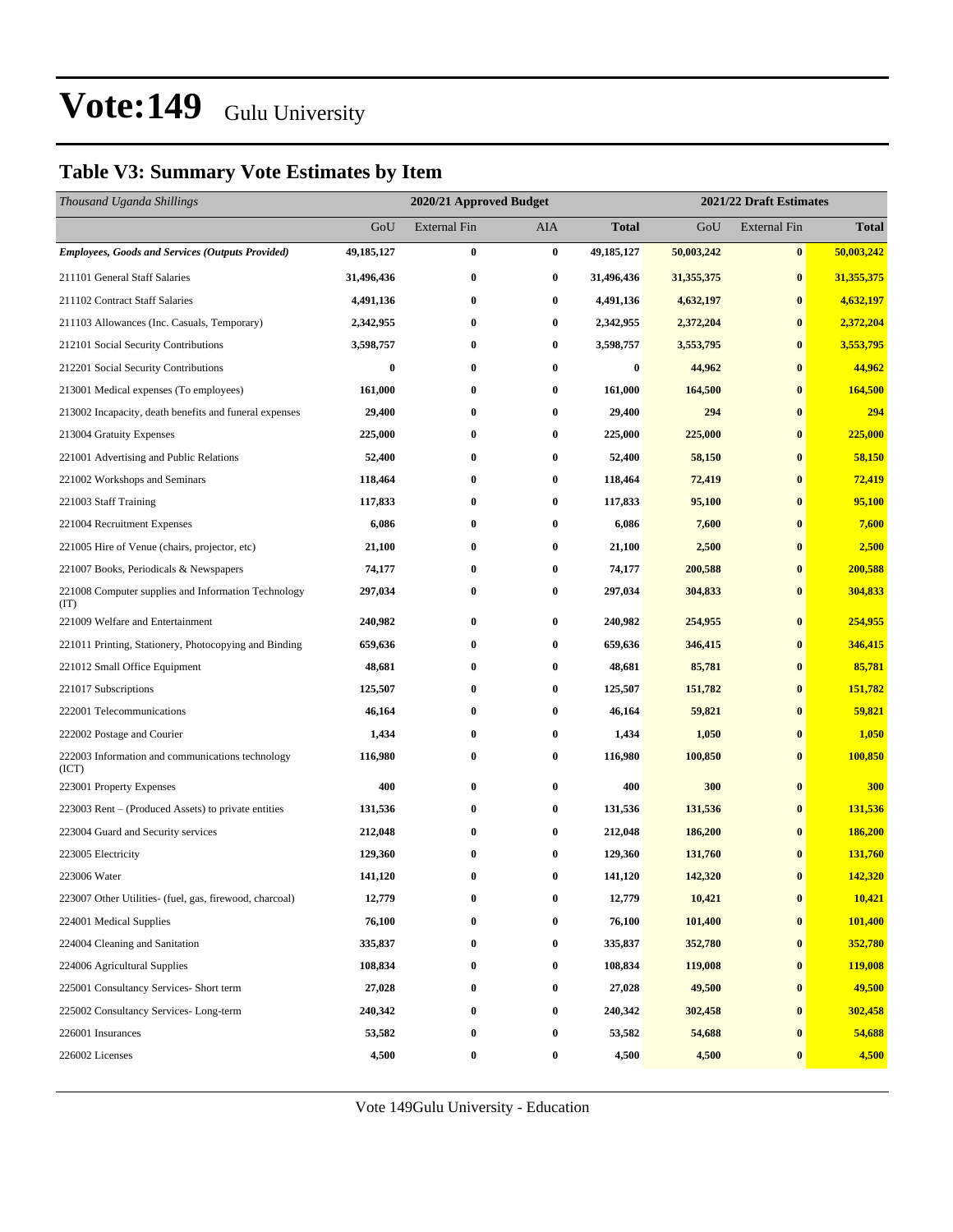| 227001 Travel inland                                               | 185,144    | $\bf{0}$     | $\bf{0}$     | 185,144    | 172,801      | $\bf{0}$     | 172,801        |
|--------------------------------------------------------------------|------------|--------------|--------------|------------|--------------|--------------|----------------|
| 227002 Travel abroad                                               | 105,204    | $\bf{0}$     | $\bf{0}$     | 105,204    | 4,250        | $\mathbf{0}$ | 4,250          |
| 227003 Carriage, Haulage, Freight and transport hire               | 5,000      | $\bf{0}$     | $\bf{0}$     | 5,000      | 4,500        | $\mathbf{0}$ | 4,500          |
| 227004 Fuel, Lubricants and Oils                                   | 411,841    | $\bf{0}$     | $\bf{0}$     | 411,841    | 405,406      | $\mathbf{0}$ | 405,406        |
| 228001 Maintenance - Civil                                         | 300,604    | $\bf{0}$     | $\bf{0}$     | 300,604    | 677,892      | $\bf{0}$     | 677,892        |
| 228002 Maintenance - Vehicles                                      | 213,854    | $\bf{0}$     | $\bf{0}$     | 213,854    | 214,142      | $\bf{0}$     | 214,142        |
| 228003 Maintenance – Machinery, Equipment $\&$<br>Furniture        | 51,974     | $\bf{0}$     | $\bf{0}$     | 51,974     | 81,829       | $\bf{0}$     | 81,829         |
| 228004 Maintenance – Other                                         | 1,200      | $\bf{0}$     | $\bf{0}$     | 1,200      | 1,200        | $\bf{0}$     | 1,200          |
| 282101 Donations                                                   | 5,767      | $\bf{0}$     | $\bf{0}$     | 5,767      | 500          | $\bf{0}$     | 500            |
| 282102 Fines and Penalties/ Court wards                            | 30,000     | $\bf{0}$     | $\bf{0}$     | 30,000     | 30,000       | $\bf{0}$     | 30,000         |
| 282103 Scholarships and related costs                              | 2,124,912  | $\bf{0}$     | $\bf{0}$     | 2,124,912  | 2,728,680    | $\bf{0}$     | 2,728,680      |
| 282104 Compensation to 3rd Parties                                 | 5,000      | $\bf{0}$     | $\bf{0}$     | 5,000      | 5,000        | $\bf{0}$     | 5,000          |
| <b>Grants, Transfers and Subsides (Outputs Funded)</b>             | 2,200,252  | $\bf{0}$     | $\bf{0}$     | 2,200,252  | 1,952,137    | $\mathbf{0}$ | 1,952,137      |
| 264101 Contributions to Autonomous Institutions                    | 2,200,252  | $\bf{0}$     | $\bf{0}$     | 2,200,252  | 1,952,137    | $\bf{0}$     | 1,952,137      |
| <b>Investment</b> (Capital Purchases)                              | 7,413,666  | $\bf{0}$     | $\bf{0}$     | 7,413,666  | 1,343,666    | $\bf{0}$     | 1,343,666      |
| 281503 Engineering and Design Studies & Plans for<br>capital works | 450,000    | $\bf{0}$     | $\bf{0}$     | 450,000    | $\bf{0}$     | $\mathbf{0}$ | $\bf{0}$       |
| 281504 Monitoring, Supervision & Appraisal of Capital<br>work      | 200,000    | $\bf{0}$     | $\bf{0}$     | 200,000    | $\bf{0}$     | $\bf{0}$     | $\bf{0}$       |
| 311101 Land                                                        | 580,000    | $\bf{0}$     | $\bf{0}$     | 580,000    | $\bf{0}$     | $\bf{0}$     | $\bf{0}$       |
| 312101 Non-Residential Buildings                                   | 4,482,649  | $\bf{0}$     | $\bf{0}$     | 4,482,649  | $\bf{0}$     | $\mathbf{0}$ | $\overline{0}$ |
| 312103 Roads and Bridges.                                          | 60,000     | 0            | $\bf{0}$     | 60,000     | $\mathbf{0}$ | $\bf{0}$     | $\bf{0}$       |
| 312202 Machinery and Equipment                                     | 774,292    | $\bf{0}$     | $\bf{0}$     | 774,292    | 165,000      | $\bf{0}$     | 165,000        |
| 312213 ICT Equipment                                               | 326,725    | $\bf{0}$     | $\bf{0}$     | 326,725    | 826,120      | $\bf{0}$     | 826,120        |
| 312214 Laboratory Equipments                                       | 240,000    | $\bf{0}$     | $\bf{0}$     | 240,000    | 352,546      | $\bf{0}$     | 352,546        |
| 312301 Cultivated Assets                                           | 300,000    | $\bf{0}$     | $\bf{0}$     | 300,000    | $\bf{0}$     | $\bf{0}$     | $\bf{0}$       |
| <b>Arrears</b>                                                     | 85,468     | $\bf{0}$     | $\bf{0}$     | 85,468     | 2,598,153    | $\bf{0}$     | 2,598,153      |
| 321605 Domestic arrears (Budgeting)                                | 85,468     | $\bf{0}$     | $\bf{0}$     | 85,468     | 2,598,153    | $\bf{0}$     | 2,598,153      |
| <b>Grand Total Vote 149</b>                                        | 58,884,513 | $\bf{0}$     | $\bf{0}$     | 58,884,513 | 55,897,198   | $\bf{0}$     | 55,897,198     |
| <b>Total Excluding Arrears</b>                                     | 58,799,045 | $\mathbf{0}$ | $\mathbf{0}$ | 58,799,045 | 53,299,045   | $\mathbf{0}$ | 53,299,045     |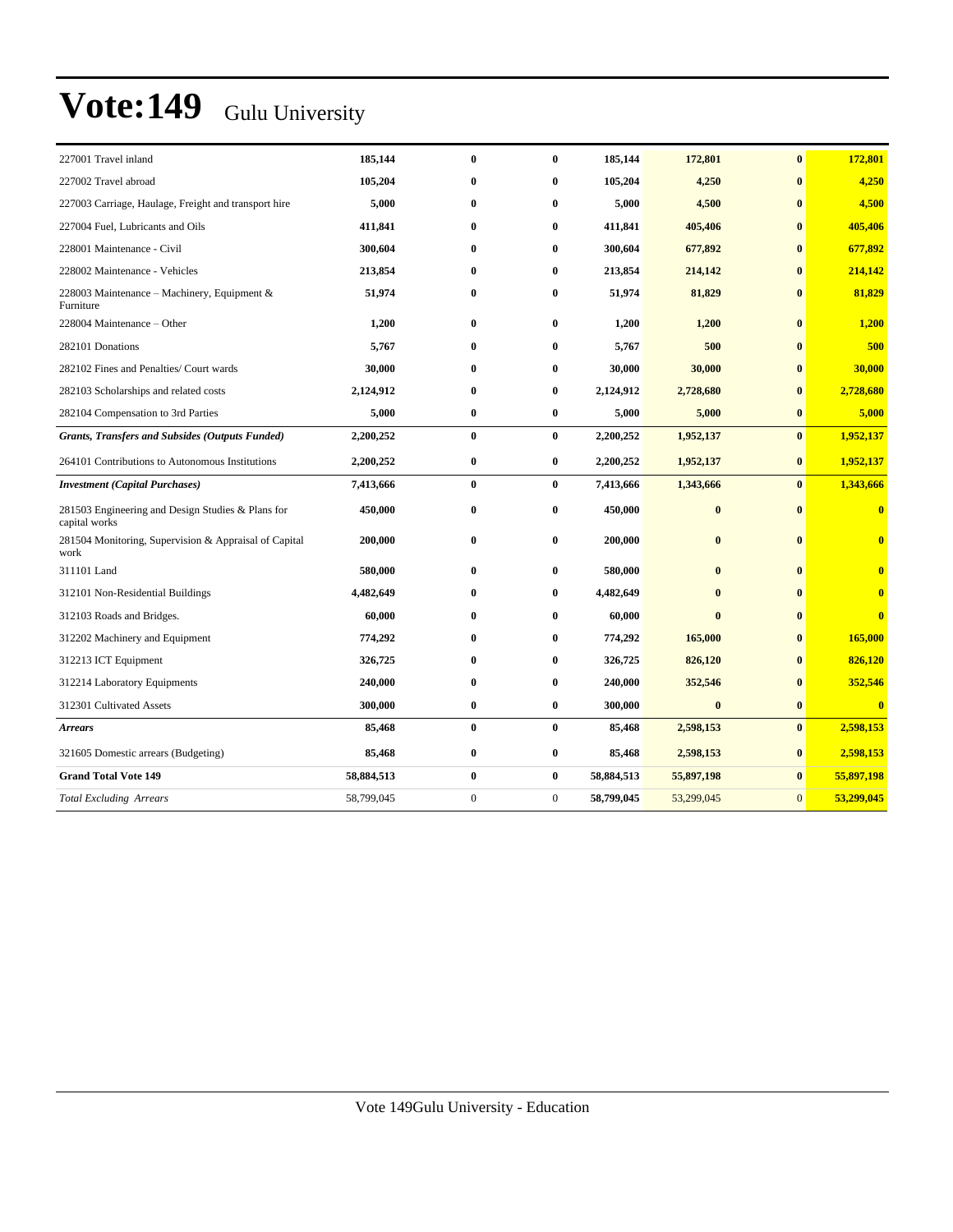### **Table V4: Detailed Estimates by Sub-SubProgramme, Department,Project and Output and Item**

#### *Sub-SubProgrammme 13 Support Services Programme*

*Recurrent Budget Estimates*

#### **Department 02 Central Administration**

| Thousand Uganda Shillings                                                |                  | 2020/21 Approved Budget |                  |              |                  | 2021/22 Draft Estimates |                         |  |
|--------------------------------------------------------------------------|------------------|-------------------------|------------------|--------------|------------------|-------------------------|-------------------------|--|
| <b>Outputs Provided</b>                                                  | Wage             | Non Wage                | AIA              | <b>Total</b> | Wage             | Non Wage                | <b>Total</b>            |  |
| <b>Budget Output 071301 Administrative Services</b>                      |                  |                         |                  |              |                  |                         |                         |  |
| 211101 General Staff Salaries                                            | 6,179,144        | $\boldsymbol{0}$        | $\mathbf{0}$     | 6,179,144    | 4,772,533        | $\mathbf{0}$            | 4,772,533               |  |
| 211102 Contract Staff Salaries                                           | 961,708          | $\mathbf{0}$            | $\boldsymbol{0}$ | 961,708      | 961,708          | $\mathbf{0}$            | 961,708                 |  |
| 211103 Allowances (Inc. Casuals, Temporary)                              | $\boldsymbol{0}$ | 238,049                 | $\overline{0}$   | 238,049      | $\boldsymbol{0}$ | 450,039                 | 450,039                 |  |
| 212101 Social Security Contributions                                     | $\boldsymbol{0}$ | 714,085                 | $\overline{0}$   | 714,085      | $\mathbf{0}$     | 714,085                 | 714,085                 |  |
| 213002 Incapacity, death benefits and funeral expenses                   | $\boldsymbol{0}$ | 29,400                  | $\overline{0}$   | 29,400       | $\mathbf{0}$     | $\mathbf{0}$            | $\overline{\mathbf{0}}$ |  |
| 213004 Gratuity Expenses                                                 | $\mathbf{0}$     | 225,000                 | $\boldsymbol{0}$ | 225,000      | $\mathbf{0}$     | 225,000                 | 225,000                 |  |
| 221002 Workshops and Seminars                                            | $\boldsymbol{0}$ | 4,000                   | $\overline{0}$   | 4,000        | $\mathbf{0}$     | $\mathbf{0}$            | $\overline{\mathbf{0}}$ |  |
| 221003 Staff Training                                                    | $\mathbf{0}$     | 7,883                   | $\overline{0}$   | 7,883        | $\mathbf{0}$     | 5,000                   | 5,000                   |  |
| 221007 Books, Periodicals & Newspapers                                   | $\boldsymbol{0}$ | 4,060                   | $\boldsymbol{0}$ | 4,060        | $\boldsymbol{0}$ | 5,280                   | 5,280                   |  |
| 221008 Computer supplies and Information Technology (IT)                 | $\boldsymbol{0}$ | 38,446                  | $\overline{0}$   | 38,446       | $\boldsymbol{0}$ | 5,600                   | 5,600                   |  |
| 221009 Welfare and Entertainment                                         | $\mathbf{0}$     | 19,992                  | $\boldsymbol{0}$ | 19,992       | $\mathbf{0}$     | 28,848                  | 28,848                  |  |
| 221011 Printing, Stationery, Photocopying and Binding                    | $\boldsymbol{0}$ | 10,990                  | $\mathbf{0}$     | 10,990       | $\mathbf{0}$     | 10,990                  | 10,990                  |  |
| 221012 Small Office Equipment                                            | $\mathbf{0}$     | 700                     | $\overline{0}$   | 700          | $\mathbf{0}$     | 500                     | 500                     |  |
| 221017 Subscriptions                                                     | $\mathbf{0}$     | 46,519                  | $\boldsymbol{0}$ | 46,519       | $\mathbf{0}$     | 29,900                  | 29,900                  |  |
| 222001 Telecommunications                                                | $\boldsymbol{0}$ | 10,034                  | $\overline{0}$   | 10,034       | $\mathbf{0}$     | 11,520                  | 11,520                  |  |
| 222002 Postage and Courier                                               | $\mathbf{0}$     | 250                     | $\boldsymbol{0}$ | 250          | $\mathbf{0}$     | 250                     | 250                     |  |
| 223004 Guard and Security services                                       | $\boldsymbol{0}$ | 212,048                 | $\overline{0}$   | 212,048      | $\mathbf{0}$     | 186,200                 | 186,200                 |  |
| 223007 Other Utilities- (fuel, gas, firewood, charcoal)                  | $\mathbf{0}$     | 1,000                   | $\boldsymbol{0}$ | 1,000        | $\mathbf{0}$     | 1,000                   | 1,000                   |  |
| 224004 Cleaning and Sanitation                                           | $\boldsymbol{0}$ | 4,000                   | $\boldsymbol{0}$ | 4,000        | $\boldsymbol{0}$ | 4,000                   | 4,000                   |  |
| 225001 Consultancy Services- Short term                                  | $\boldsymbol{0}$ | 24,028                  | $\overline{0}$   | 24,028       | $\boldsymbol{0}$ | 36,000                  | 36,000                  |  |
| 227001 Travel inland                                                     | $\mathbf{0}$     | 21,453                  | $\overline{0}$   | 21,453       | $\mathbf{0}$     | 21,453                  | 21,453                  |  |
| 227002 Travel abroad                                                     | $\boldsymbol{0}$ | 27,421                  | $\overline{0}$   | 27,421       | $\mathbf{0}$     | 200                     | 200                     |  |
| 227004 Fuel, Lubricants and Oils                                         | $\mathbf{0}$     | 85,661                  | $\boldsymbol{0}$ | 85,661       | $\mathbf{0}$     | 85,661                  | 85,661                  |  |
| 282101 Donations                                                         | $\boldsymbol{0}$ | 5,767                   | $\overline{0}$   | 5,767        | $\mathbf{0}$     | 500                     | 500                     |  |
| 282102 Fines and Penalties/ Court wards                                  | $\boldsymbol{0}$ | 30,000                  | $\overline{0}$   | 30,000       | $\boldsymbol{0}$ | 30,000                  | 30,000                  |  |
| <b>Total Cost of Budget Output 01</b>                                    | 7,140,852        | 1,760,786               | 0                | 8,901,638    | 5,734,241        | 1,852,026               | 7,586,267               |  |
| <b>Budget Output 071302 Financial Management and Accounting Services</b> |                  |                         |                  |              |                  |                         |                         |  |
| 211103 Allowances (Inc. Casuals, Temporary)                              | $\boldsymbol{0}$ | 43,467                  | $\boldsymbol{0}$ | 43,467       | $\boldsymbol{0}$ | 46,061                  | 46,061                  |  |
| 221002 Workshops and Seminars                                            | $\boldsymbol{0}$ | 2,883                   | $\overline{0}$   | 2,883        | $\mathbf{0}$     | $\mathbf{0}$            | $\overline{\mathbf{0}}$ |  |
| 221003 Staff Training                                                    | $\boldsymbol{0}$ | 7,689                   | $\boldsymbol{0}$ | 7,689        | $\mathbf{0}$     | 4,500                   | 4,500                   |  |
| 221007 Books, Periodicals & Newspapers                                   | $\mathbf{0}$     | 1,056                   | $\overline{0}$   | 1,056        | $\mathbf{0}$     | 1,056                   | 1,056                   |  |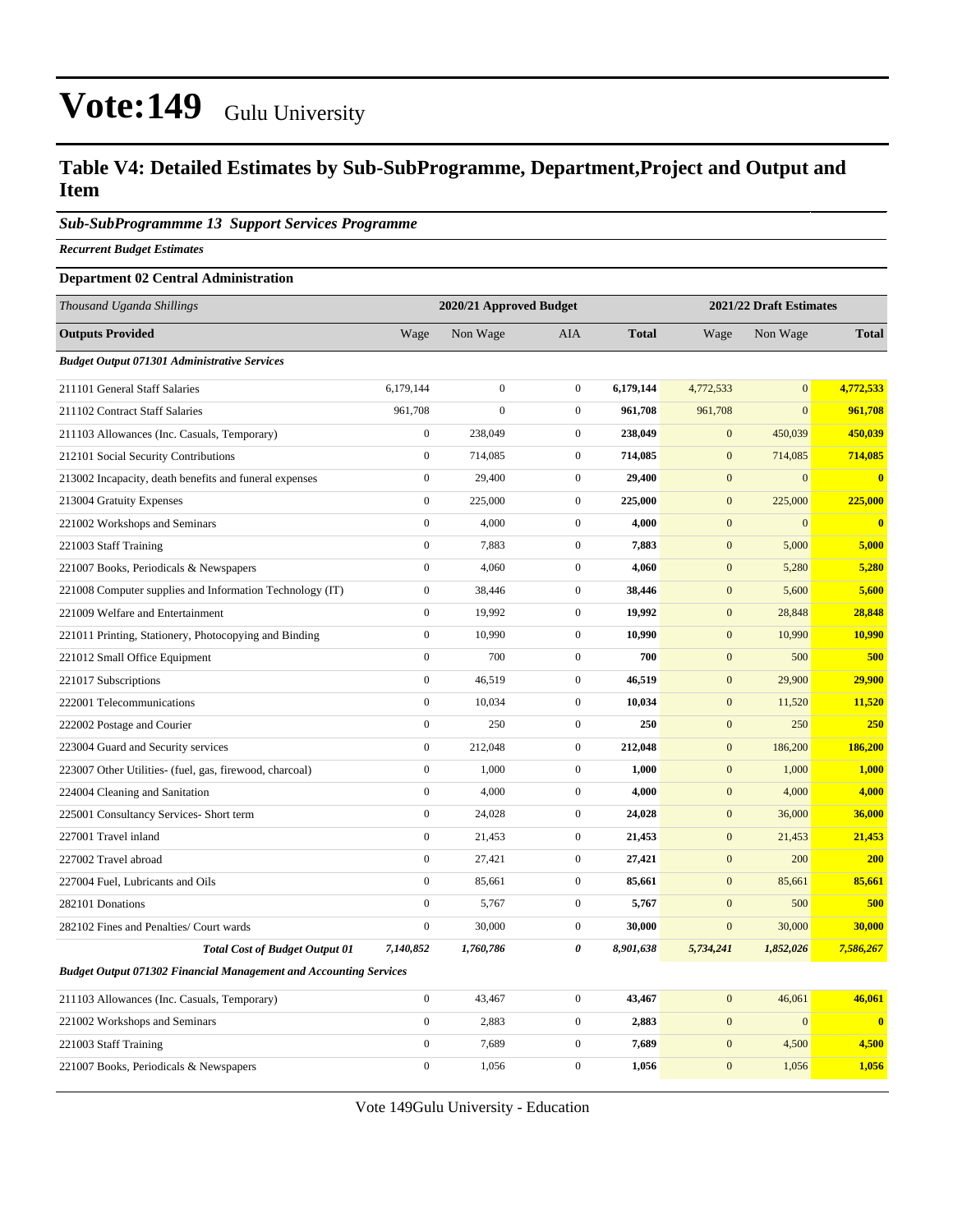| 221008 Computer supplies and Information Technology (IT)     | $\boldsymbol{0}$ | 5,600   | $\boldsymbol{0}$ | 5,600   | $\mathbf{0}$<br>5,600            | 5,600        |
|--------------------------------------------------------------|------------------|---------|------------------|---------|----------------------------------|--------------|
| 221009 Welfare and Entertainment                             | $\boldsymbol{0}$ | 3,600   | $\mathbf{0}$     | 3,600   | $\boldsymbol{0}$<br>3,600        | 3,600        |
| 221011 Printing, Stationery, Photocopying and Binding        | $\boldsymbol{0}$ | 6,353   | $\mathbf{0}$     | 6,353   | $\mathbf{0}$<br>6,353            | 6,353        |
| 221012 Small Office Equipment                                | $\overline{0}$   | 700     | $\boldsymbol{0}$ | 700     | 700<br>$\mathbf{0}$              | 700          |
| 221017 Subscriptions                                         | $\boldsymbol{0}$ | 2,000   | $\mathbf{0}$     | 2,000   | $\mathbf{0}$<br>2,000            | 2,000        |
| 222001 Telecommunications                                    | $\boldsymbol{0}$ | 3,921   | $\mathbf{0}$     | 3,921   | $\mathbf{0}$<br>3,921            | 3,921        |
| 223007 Other Utilities- (fuel, gas, firewood, charcoal)      | $\boldsymbol{0}$ | 500     | $\mathbf{0}$     | 500     | $\boldsymbol{0}$<br>500          | 500          |
| 224004 Cleaning and Sanitation                               | $\boldsymbol{0}$ | 2,200   | $\mathbf{0}$     | 2,200   | $\mathbf{0}$<br>2,200            | 2,200        |
| 227001 Travel inland                                         | $\boldsymbol{0}$ | 7,905   | $\mathbf{0}$     | 7,905   | $\mathbf{0}$<br>8,500            | 8,500        |
| 227002 Travel abroad                                         | $\boldsymbol{0}$ | 5,190   | $\mathbf{0}$     | 5,190   | $\mathbf{0}$<br>$\mathbf{0}$     | $\bf{0}$     |
| 227004 Fuel, Lubricants and Oils                             | $\boldsymbol{0}$ | 8,066   | $\mathbf{0}$     | 8,066   | $\mathbf{0}$<br>16,000           | 16,000       |
| <b>Total Cost of Budget Output 02</b>                        | 0                | 101,130 | 0                | 101,130 | $\boldsymbol{\theta}$<br>100,991 | 100,991      |
| <b>Budget Output 071303 Procurement Services</b>             |                  |         |                  |         |                                  |              |
| 211103 Allowances (Inc. Casuals, Temporary)                  | $\boldsymbol{0}$ | 19,344  | $\mathbf{0}$     | 19,344  | $\mathbf{0}$<br>19,344           | 19,344       |
| 221001 Advertising and Public Relations                      | $\boldsymbol{0}$ | 14,000  | $\mathbf{0}$     | 14,000  | $\mathbf{0}$<br>14,000           | 14,000       |
| 221007 Books, Periodicals & Newspapers                       | $\boldsymbol{0}$ | 1,600   | $\mathbf{0}$     | 1,600   | $\mathbf{0}$<br>1,600            | 1,600        |
| 221008 Computer supplies and Information Technology (IT)     | $\boldsymbol{0}$ | 18,600  | $\mathbf{0}$     | 18,600  | $\boldsymbol{0}$<br>18,600       | 18,600       |
| 221009 Welfare and Entertainment                             | $\boldsymbol{0}$ | 4,500   | $\mathbf{0}$     | 4,500   | $\mathbf{0}$<br>4,500            | 4,500        |
| 221011 Printing, Stationery, Photocopying and Binding        | $\boldsymbol{0}$ | 5,511   | $\mathbf{0}$     | 5,511   | $\mathbf{0}$<br>5,511            | 5,511        |
| 222001 Telecommunications                                    | $\boldsymbol{0}$ | 1,200   | $\mathbf{0}$     | 1,200   | $\mathbf{0}$<br>1,200            | 1,200        |
| 226001 Insurances                                            | $\boldsymbol{0}$ | 400     | $\mathbf{0}$     | 400     | $\mathbf{0}$<br>400              | 400          |
| 227001 Travel inland                                         | $\boldsymbol{0}$ | 3,720   | $\mathbf{0}$     | 3,720   | $\mathbf{0}$<br>3,720            | 3,720        |
| 227004 Fuel, Lubricants and Oils                             | $\boldsymbol{0}$ | 3,200   | $\mathbf{0}$     | 3,200   | $\mathbf{0}$<br>3,200            | 3,200        |
| 228003 Maintenance - Machinery, Equipment & Furniture        | $\boldsymbol{0}$ | 2,500   | $\mathbf{0}$     | 2,500   | $\mathbf{0}$<br>2,500            | 2,500        |
| 228004 Maintenance – Other                                   | $\boldsymbol{0}$ | 1,200   | $\mathbf{0}$     | 1,200   | $\mathbf{0}$<br>1,200            | 1,200        |
| <b>Total Cost of Budget Output 03</b>                        | 0                | 75,775  | 0                | 75,775  | $\boldsymbol{\theta}$<br>75,775  | 75,775       |
| <b>Budget Output 071304 Planning and Monitoring Services</b> |                  |         |                  |         |                                  |              |
| 211103 Allowances (Inc. Casuals, Temporary)                  | $\boldsymbol{0}$ | 30,000  | $\mathbf{0}$     | 30,000  | 30,000<br>$\mathbf{0}$           | 30,000       |
| 221002 Workshops and Seminars                                | $\overline{0}$   | 4,011   | $\mathbf{0}$     | 4,011   | $\mathbf{0}$<br>$\mathbf{0}$     | $\bf{0}$     |
| 221003 Staff Training                                        | $\boldsymbol{0}$ | 10,000  | $\mathbf{0}$     | 10,000  | $\mathbf{0}$<br>$\Omega$         | $\mathbf{0}$ |
| 221008 Computer supplies and Information Technology (IT)     | $\boldsymbol{0}$ | 3,600   | $\boldsymbol{0}$ | 3,600   | 13,600<br>$\mathbf{0}$           | 13,600       |
| 221009 Welfare and Entertainment                             | $\boldsymbol{0}$ | 4,800   | $\boldsymbol{0}$ | 4,800   | $\boldsymbol{0}$<br>4,800        | 4,800        |
| 221011 Printing, Stationery, Photocopying and Binding        | $\boldsymbol{0}$ | 7,487   | $\boldsymbol{0}$ | 7,487   | $\boldsymbol{0}$<br>7,487        | 7,487        |
| 222001 Telecommunications                                    | $\boldsymbol{0}$ | 1,080   | $\boldsymbol{0}$ | 1,080   | $\boldsymbol{0}$<br>1,080        | 1,080        |
| 223007 Other Utilities- (fuel, gas, firewood, charcoal)      | $\boldsymbol{0}$ | 1,000   | $\mathbf{0}$     | 1,000   | $\boldsymbol{0}$<br>1,000        | 1,000        |
| 224004 Cleaning and Sanitation                               | $\boldsymbol{0}$ | 1,600   | $\boldsymbol{0}$ | 1,600   | $\boldsymbol{0}$<br>1,600        | 1,600        |
| 225002 Consultancy Services-Long-term                        | $\boldsymbol{0}$ | 240,342 | $\boldsymbol{0}$ | 240,342 | $\boldsymbol{0}$<br>302,458      | 302,458      |
| 227001 Travel inland                                         | $\boldsymbol{0}$ | 9,037   | $\boldsymbol{0}$ | 9,037   | 9,037<br>$\boldsymbol{0}$        | 9,037        |
| 227004 Fuel, Lubricants and Oils                             | $\boldsymbol{0}$ | 8,590   | $\boldsymbol{0}$ | 8,590   | $\boldsymbol{0}$<br>8,590        | 8,590        |
| <b>Total Cost of Budget Output 04</b>                        | 0                | 321,547 | 0                | 321,547 | $\pmb{\theta}$<br>379,652        | 379,652      |
|                                                              |                  |         |                  |         |                                  |              |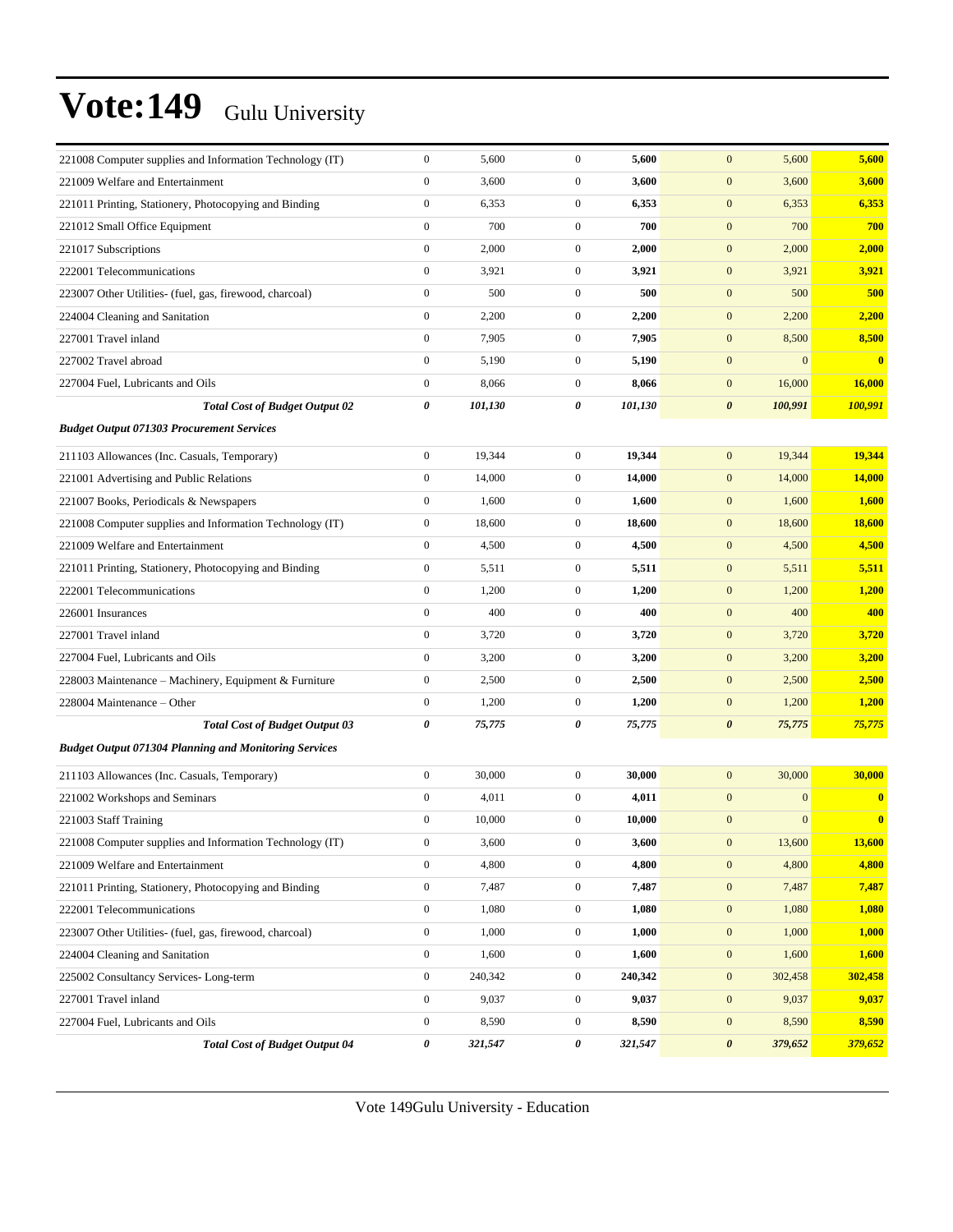| Budget Output 071305 Audit                                                            |                           |                           |                  |              |                       |                |              |
|---------------------------------------------------------------------------------------|---------------------------|---------------------------|------------------|--------------|-----------------------|----------------|--------------|
| 211103 Allowances (Inc. Casuals, Temporary)                                           | $\boldsymbol{0}$          | 20,104                    | $\boldsymbol{0}$ | 20,104       | $\mathbf{0}$          | 18,440         | 18,440       |
| 221002 Workshops and Seminars                                                         | $\boldsymbol{0}$          | 2,000                     | $\boldsymbol{0}$ | 2,000        | $\mathbf{0}$          | $\mathbf{0}$   | $\bf{0}$     |
| 221003 Staff Training                                                                 | $\boldsymbol{0}$          | 2,000                     | $\mathbf{0}$     | 2,000        | $\mathbf{0}$          | 2,000          | 2,000        |
| 221007 Books, Periodicals & Newspapers                                                | $\boldsymbol{0}$          | 1,456                     | $\mathbf{0}$     | 1,456        | $\boldsymbol{0}$      | 1,056          | 1,056        |
| 221008 Computer supplies and Information Technology (IT)                              | $\boldsymbol{0}$          | 2,800                     | $\mathbf{0}$     | 2,800        | $\mathbf{0}$          | 5,800          | 5,800        |
| 221009 Welfare and Entertainment                                                      | $\boldsymbol{0}$          | 4,000                     | $\boldsymbol{0}$ | 4,000        | $\mathbf{0}$          | 2,400          | 2,400        |
| 221011 Printing, Stationery, Photocopying and Binding                                 | $\boldsymbol{0}$          | 5,445                     | $\mathbf{0}$     | 5,445        | $\mathbf{0}$          | 4,000          | 4,000        |
| 221012 Small Office Equipment                                                         | $\boldsymbol{0}$          | 1,000                     | $\mathbf{0}$     | 1,000        | $\mathbf{0}$          | 100            | <b>100</b>   |
| 221017 Subscriptions                                                                  | $\boldsymbol{0}$          | 1,000                     | $\mathbf{0}$     | 1,000        | $\boldsymbol{0}$      | 1,000          | 1,000        |
| 222001 Telecommunications                                                             | $\boldsymbol{0}$          | 3,188                     | $\mathbf{0}$     | 3,188        | $\mathbf{0}$          | 1,080          | 1,080        |
| 224004 Cleaning and Sanitation                                                        | $\boldsymbol{0}$          | 1,000                     | $\mathbf{0}$     | 1,000        | $\mathbf{0}$          | 200            | 200          |
| 227001 Travel inland                                                                  | $\boldsymbol{0}$          | 5,580                     | $\mathbf{0}$     | 5,580        | $\mathbf{0}$          | 4,000          | 4,000        |
| 227002 Travel abroad                                                                  | $\boldsymbol{0}$          | 3,600                     | $\mathbf{0}$     | 3,600        | $\mathbf{0}$          | $\overline{0}$ | $\bf{0}$     |
| 227004 Fuel, Lubricants and Oils                                                      | $\boldsymbol{0}$          | 6,000                     | $\mathbf{0}$     | 6,000        | $\boldsymbol{0}$      | 5,025          | 5,025        |
| <b>Total Cost of Budget Output 05</b>                                                 | 0                         | 59,173                    | 0                | 59,173       | $\boldsymbol{\theta}$ | 45,101         | 45,101       |
| <b>Budget Output 071319 Human Resource Management Services</b>                        |                           |                           |                  |              |                       |                |              |
| 211103 Allowances (Inc. Casuals, Temporary)                                           | $\boldsymbol{0}$          | 25,000                    | $\boldsymbol{0}$ | 25,000       | $\mathbf{0}$          | 18,973         | 18,973       |
| 221002 Workshops and Seminars                                                         | $\boldsymbol{0}$          | 3,000                     | $\mathbf{0}$     | 3,000        | $\mathbf{0}$          | $\overline{0}$ | $\bf{0}$     |
| 221003 Staff Training                                                                 | $\boldsymbol{0}$          | 4,000                     | $\mathbf{0}$     | 4,000        | $\mathbf{0}$          | 10,600         | 10,600       |
| 221004 Recruitment Expenses                                                           | $\boldsymbol{0}$          | 6,086                     | $\mathbf{0}$     | 6,086        | $\boldsymbol{0}$      | 7,600          | 7,600        |
| 221007 Books, Periodicals & Newspapers                                                | $\boldsymbol{0}$          | 880                       | $\mathbf{0}$     | 880          | $\boldsymbol{0}$      | 880            | 880          |
| 221008 Computer supplies and Information Technology (IT)                              | $\boldsymbol{0}$          | 3,800                     | $\boldsymbol{0}$ | 3,800        | $\mathbf{0}$          | 7,600          | 7,600        |
| 221009 Welfare and Entertainment                                                      | $\boldsymbol{0}$          | 3,600                     | $\mathbf{0}$     | 3,600        | $\mathbf{0}$          | 3,600          | 3,600        |
| 221011 Printing, Stationery, Photocopying and Binding                                 | $\boldsymbol{0}$          | 4,538                     | $\mathbf{0}$     | 4,538        | $\mathbf{0}$          | 5,000          | 5,000        |
| 221012 Small Office Equipment                                                         | $\boldsymbol{0}$          | 700                       | $\mathbf{0}$     | 700          | $\boldsymbol{0}$      | 700            | 700          |
| 221017 Subscriptions                                                                  | $\boldsymbol{0}$          | 1,500                     | $\mathbf{0}$     | 1,500        | $\boldsymbol{0}$      | 1,500          | 1,500        |
| 222001 Telecommunications                                                             | $\boldsymbol{0}$          | 1,440                     | $\mathbf{0}$     | 1,440        | $\mathbf{0}$          | 1,080          | 1,080        |
| 222002 Postage and Courier                                                            | $\boldsymbol{0}$          | 250                       | $\mathbf{0}$     | 250          | $\mathbf{0}$          | 250            | 250          |
| 224004 Cleaning and Sanitation                                                        | $\boldsymbol{0}$          | 1,600                     | $\mathbf{0}$     | 1,600        | $\mathbf{0}$          | 800            | 800          |
| 227001 Travel inland                                                                  | $\boldsymbol{0}$          | 7,905                     | $\mathbf{0}$     | 7,905        | $\mathbf{0}$          | 6,510          | 6,510        |
| 227002 Travel abroad                                                                  | $\boldsymbol{0}$          | 2,250                     | $\boldsymbol{0}$ | 2,250        | $\mathbf{0}$          | 50             | 50           |
| 227004 Fuel, Lubricants and Oils                                                      | $\boldsymbol{0}$          | 10,344                    | $\boldsymbol{0}$ | 10,344       | $\mathbf{0}$          | 6,500          | 6,500        |
| <b>Total Cost of Budget Output 19</b>                                                 | 0                         | 76,893                    | 0                | 76,893       | $\boldsymbol{\theta}$ | 71,643         | 71,643       |
| <b>Total Cost Of Outputs Provided</b>                                                 | 7,140,852                 | 2,395,303                 | $\bf{0}$         | 9,536,155    | 5,734,241             | 2,525,187      | 8,259,428    |
| <b>Outputs Funded</b>                                                                 | Wage                      | Non Wage                  | AIA              | <b>Total</b> | Wage                  | Non Wage       | <b>Total</b> |
| <b>Budget Output 071351 Contributions to Research and International Organizations</b> |                           |                           |                  |              |                       |                |              |
| 264101 Contributions to Autonomous Institutions                                       | $\boldsymbol{0}$          | 1,748,115                 | $\mathbf{0}$     | 1,748,115    | $\mathbf{0}$          | 1,500,000      | 1,500,000    |
| o/w Subvention Allocation to Gulu University Constituent                              | $\boldsymbol{\mathit{0}}$ | $\boldsymbol{\mathit{0}}$ | $\theta$         | $\bf{0}$     | $\boldsymbol{0}$      | 1,500,000      | 1,500,000    |
| College, Moroto Task Force                                                            |                           |                           |                  |              |                       |                |              |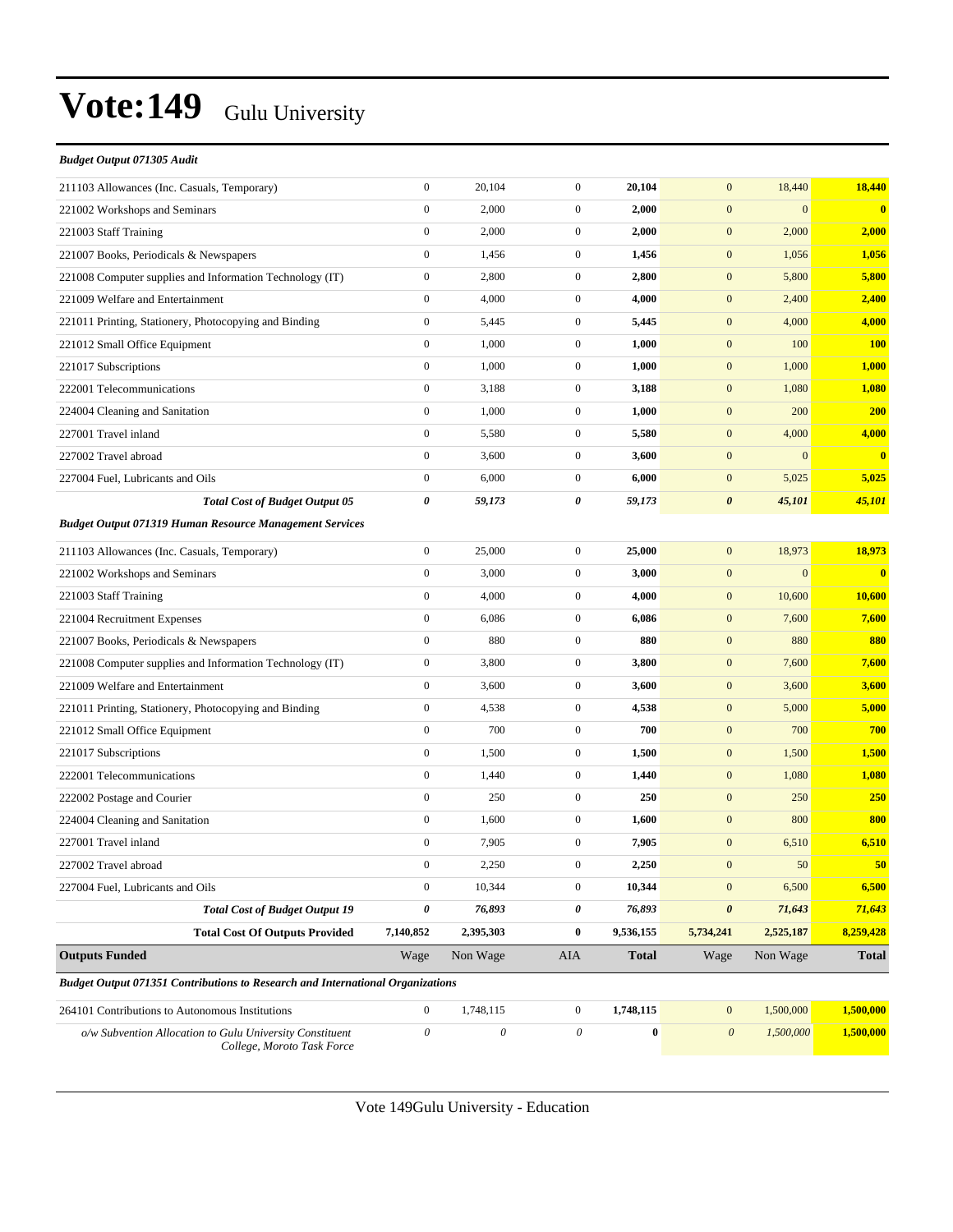| o/w Transfer funds to Gulu University Constituent College of<br>Agriculture Task force. | 0                         | 1,500,000                                          | $\boldsymbol{\theta}$     | 1,500,000    | $\boldsymbol{\theta}$ | $\boldsymbol{\theta}$ | $\bf{0}$      |  |
|-----------------------------------------------------------------------------------------|---------------------------|----------------------------------------------------|---------------------------|--------------|-----------------------|-----------------------|---------------|--|
| o/w Transfer funds to Gulu University Hoima Campus                                      | $\boldsymbol{\mathit{0}}$ | 100,000                                            | $\boldsymbol{\mathit{0}}$ | 100,000      | $\boldsymbol{\theta}$ | $\boldsymbol{\theta}$ | $\bf{0}$      |  |
| o/w Transfer funds to Gulu University, Kitgum Campus                                    | $\boldsymbol{\mathit{0}}$ | 24,408                                             | $\boldsymbol{\theta}$     | 24,408       | $\boldsymbol{\theta}$ | $\theta$              | $\bf{0}$      |  |
| o/w Facilitate operations of the Gulu University PR Office                              | $\boldsymbol{\mathit{0}}$ | 71,000                                             | $\boldsymbol{\mathit{0}}$ | 71,000       | $\boldsymbol{\theta}$ | $\boldsymbol{\theta}$ | $\bf{0}$      |  |
| o/w Facilitate operations of the Gulu University Kampala<br>Coordination Office         | $\boldsymbol{\mathit{0}}$ | 52,707                                             | $\boldsymbol{\theta}$     | 52,707       | $\boldsymbol{\theta}$ | $\theta$              | $\bf{0}$      |  |
| <b>Total Cost of Budget Output 51</b>                                                   | 0                         | 1,748,115                                          | 0                         | 1,748,115    | $\boldsymbol{\theta}$ | 1,500,000             | 1,500,000     |  |
| <b>Total Cost Of Outputs Funded</b>                                                     | $\bf{0}$                  | 1,748,115                                          | $\bf{0}$                  | 1,748,115    | $\bf{0}$              | 1,500,000             | 1,500,000     |  |
| <b>Arrears</b>                                                                          | Wage                      | Non Wage                                           | <b>AIA</b>                | <b>Total</b> | Wage                  | Non Wage              | <b>Total</b>  |  |
| <b>Budget Output 071399 Arrears</b>                                                     |                           |                                                    |                           |              |                       |                       |               |  |
| 321605 Domestic arrears (Budgeting)                                                     | $\boldsymbol{0}$          | 85,468                                             | $\boldsymbol{0}$          | 85,468       | $\mathbf{0}$          | 2,598,153             | 2,598,153     |  |
| <b>Total Cost of Budget Output 99</b>                                                   | 0                         | 85,468                                             | 0                         | 85,468       | $\boldsymbol{\theta}$ | 2,598,153             | 2,598,153     |  |
| <b>Total Cost Of Arrears</b>                                                            | 0                         | 85,468                                             | $\bf{0}$                  | 85,468       | $\bf{0}$              | 2,598,153             | 2,598,153     |  |
| <b>Total Cost for Department 02</b>                                                     | 7,140,852                 | 4,228,886                                          | $\bf{0}$                  | 11,369,739   | 5,734,241             | 6,623,340             | 12,357,580    |  |
| <b>Total Excluding Arrears</b>                                                          | 7,140,852                 | 4,143,418                                          | $\boldsymbol{0}$          | 11,284,270   | 5,734,241             | 4,025,187             | 9,759,428     |  |
| <b>Department 03 Academic Affairs</b>                                                   |                           |                                                    |                           |              |                       |                       |               |  |
| Thousand Uganda Shillings                                                               |                           | 2021/22 Draft Estimates<br>2020/21 Approved Budget |                           |              |                       |                       |               |  |
| <b>Outputs Provided</b>                                                                 | Wage                      | Non Wage                                           | AIA                       | <b>Total</b> | Wage                  | Non Wage              | <b>Total</b>  |  |
| <b>Budget Output 071301 Administrative Services</b>                                     |                           |                                                    |                           |              |                       |                       |               |  |
| 211101 General Staff Salaries                                                           | 970,563                   | $\mathbf{0}$                                       | $\boldsymbol{0}$          | 970,563      | 970,563               | $\mathbf{0}$          | 970,563       |  |
| 211102 Contract Staff Salaries                                                          | 211,655                   | $\overline{0}$                                     | $\mathbf{0}$              | 211,655      | 211,655               | $\overline{0}$        | 211,655       |  |
| 211103 Allowances (Inc. Casuals, Temporary)                                             | $\boldsymbol{0}$          | 129,240                                            | $\boldsymbol{0}$          | 129,240      | $\mathbf{0}$          | 72,435                | 72,435        |  |
| 212101 Social Security Contributions                                                    | $\boldsymbol{0}$          | 118,222                                            | $\boldsymbol{0}$          | 118,222      | $\mathbf{0}$          | 118,222               | 118,222       |  |
| 221001 Advertising and Public Relations                                                 | $\boldsymbol{0}$          | 29,000                                             | $\mathbf{0}$              | 29,000       | $\mathbf{0}$          | 35,400                | 35,400        |  |
| 221002 Workshops and Seminars                                                           | $\boldsymbol{0}$          | 21,000                                             | $\boldsymbol{0}$          | 21,000       | $\mathbf{0}$          | 6,000                 | 6,000         |  |
| 221003 Staff Training                                                                   | $\boldsymbol{0}$          | 6,260                                              | $\boldsymbol{0}$          | 6,260        | $\boldsymbol{0}$      | 2,000                 | 2,000         |  |
| 221005 Hire of Venue (chairs, projector, etc)                                           | $\boldsymbol{0}$          | 19,000                                             | $\boldsymbol{0}$          | 19,000       | $\mathbf{0}$          | $\overline{0}$        | $\bf{0}$      |  |
| 221007 Books, Periodicals & Newspapers                                                  | $\boldsymbol{0}$          | 5,200                                              | $\boldsymbol{0}$          | 5,200        | $\mathbf{0}$          | 14,400                | <b>14,400</b> |  |
| 221008 Computer supplies and Information Technology (IT)                                | $\boldsymbol{0}$          | 36,050                                             | $\boldsymbol{0}$          | 36,050       | $\mathbf{0}$          | 41,583                | 41,583        |  |
| 221009 Welfare and Entertainment                                                        | $\boldsymbol{0}$          | 78,581                                             | $\boldsymbol{0}$          | 78,581       | $\boldsymbol{0}$      | 36,156                | 36,156        |  |
| 221011 Printing, Stationery, Photocopying and Binding                                   | $\boldsymbol{0}$          | 372,763                                            | $\boldsymbol{0}$          | 372,763      | $\boldsymbol{0}$      | 47,534                | 47,534        |  |
| 221012 Small Office Equipment                                                           | $\boldsymbol{0}$          | 3,680                                              | $\boldsymbol{0}$          | 3,680        | $\boldsymbol{0}$      | 5,880                 | 5,880         |  |
| 222001 Telecommunications                                                               | $\boldsymbol{0}$          | 4,200                                              | $\boldsymbol{0}$          | 4,200        | $\boldsymbol{0}$      | 5,355                 | 5,355         |  |
| 222002 Postage and Courier                                                              | $\boldsymbol{0}$          | 100                                                | $\boldsymbol{0}$          | <b>100</b>   | $\boldsymbol{0}$      | $\boldsymbol{0}$      | $\bf{0}$      |  |
| 222003 Information and communications technology (ICT)                                  | $\boldsymbol{0}$          | 2,160                                              | $\boldsymbol{0}$          | 2,160        | $\boldsymbol{0}$      | $\mathbf{0}$          | $\bf{0}$      |  |
| 223001 Property Expenses                                                                | $\boldsymbol{0}$          | 300                                                | $\boldsymbol{0}$          | 300          | $\boldsymbol{0}$      | $\boldsymbol{0}$      | $\mathbf{0}$  |  |
| 223007 Other Utilities- (fuel, gas, firewood, charcoal)                                 | $\boldsymbol{0}$          | 2,940                                              | $\boldsymbol{0}$          | 2,940        | $\boldsymbol{0}$      | 300                   | <b>300</b>    |  |
| 224004 Cleaning and Sanitation                                                          | $\boldsymbol{0}$          | 4,265                                              | $\boldsymbol{0}$          | 4,265        | $\boldsymbol{0}$      | 4,936                 | 4,936         |  |
| 226001 Insurances                                                                       | $\boldsymbol{0}$          | 2,164                                              | $\boldsymbol{0}$          | 2,164        | $\boldsymbol{0}$      | 5,350                 | 5,350         |  |
|                                                                                         |                           |                                                    |                           |              |                       |                       |               |  |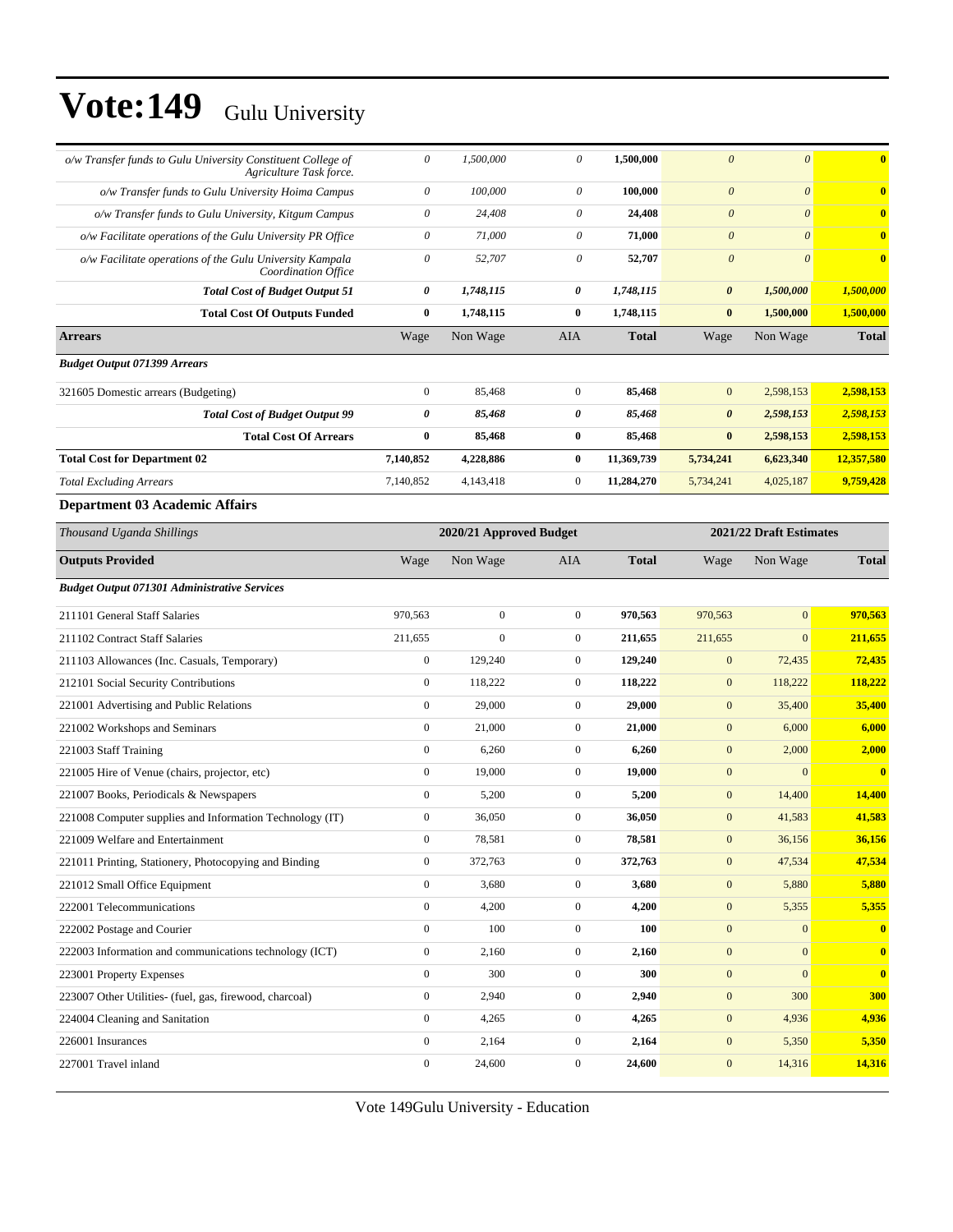| 227002 Travel abroad                                            | $\boldsymbol{0}$ | 16,380                  | $\mathbf{0}$     | 16,380       | $\mathbf{0}$          | $\mathbf{0}$            | $\mathbf{0}$            |
|-----------------------------------------------------------------|------------------|-------------------------|------------------|--------------|-----------------------|-------------------------|-------------------------|
| 227004 Fuel, Lubricants and Oils                                | $\boldsymbol{0}$ | 26,379                  | $\boldsymbol{0}$ | 26,379       | $\mathbf{0}$          | 16,900                  | 16,900                  |
| 228002 Maintenance - Vehicles                                   | $\boldsymbol{0}$ | 10,000                  | $\mathbf{0}$     | 10,000       | $\mathbf{0}$          | 10,400                  | 10,400                  |
| 228003 Maintenance – Machinery, Equipment & Furniture           | $\boldsymbol{0}$ | 3,604                   | $\boldsymbol{0}$ | 3,604        | $\mathbf{0}$          | 8,550                   | 8,550                   |
| 282103 Scholarships and related costs                           | $\mathbf{0}$     | $\overline{0}$          | $\boldsymbol{0}$ | $\bf{0}$     | $\boldsymbol{0}$      | 470,372                 | 470,372                 |
| <b>Total Cost of Budget Output 01</b>                           | 1,182,218        | 916,089                 | 0                | 2,098,307    | 1,182,218             | 916,089                 | 2,098,307               |
| <b>Budget Output 071309 Academic Affairs (Inc.Convocation)</b>  |                  |                         |                  |              |                       |                         |                         |
| 211103 Allowances (Inc. Casuals, Temporary)                     | $\boldsymbol{0}$ | 4,000                   | $\mathbf{0}$     | 4,000        | $\boldsymbol{0}$      | 4,000                   | 4,000                   |
| 221001 Advertising and Public Relations                         | $\boldsymbol{0}$ | 8,000                   | $\boldsymbol{0}$ | 8,000        | $\mathbf{0}$          | 8,000                   | 8,000                   |
| 221005 Hire of Venue (chairs, projector, etc)                   | $\boldsymbol{0}$ | 1,500                   | $\boldsymbol{0}$ | 1,500        | $\mathbf{0}$          | 1,500                   | 1,500                   |
| 221009 Welfare and Entertainment                                | $\mathbf{0}$     | 5,050                   | $\mathbf{0}$     | 5,050        | $\mathbf{0}$          | 5,050                   | 5,050                   |
| 221011 Printing, Stationery, Photocopying and Binding           | $\boldsymbol{0}$ | 635                     | $\boldsymbol{0}$ | 635          | $\mathbf{0}$          | 635                     | 635                     |
| 222001 Telecommunications                                       | $\boldsymbol{0}$ | 500                     | $\boldsymbol{0}$ | 500          | $\mathbf{0}$          | 500                     | 500                     |
| <b>Total Cost of Budget Output 09</b>                           | 0                | 19,685                  | 0                | 19,685       | $\boldsymbol{\theta}$ | 19,685                  | 19,685                  |
| <b>Total Cost Of Outputs Provided</b>                           | 1,182,218        | 935,774                 | 0                | 2,117,992    | 1,182,218             | 935,774                 | 2,117,992               |
| <b>Total Cost for Department 03</b>                             | 1,182,218        | 935,774                 | $\bf{0}$         | 2,117,992    | 1,182,218             | 935,774                 | 2,117,992               |
| <b>Total Excluding Arrears</b>                                  | 1,182,218        | 935,774                 | $\mathbf{0}$     | 2,117,992    | 1,182,218             | 935,774                 | 2,117,992               |
| <b>Department 04 Student Affairs</b>                            |                  |                         |                  |              |                       |                         |                         |
| Thousand Uganda Shillings                                       |                  | 2020/21 Approved Budget |                  |              |                       | 2021/22 Draft Estimates |                         |
| <b>Outputs Provided</b>                                         | Wage             | Non Wage                | AIA              | <b>Total</b> | Wage                  | Non Wage                | <b>Total</b>            |
| <b>Budget Output 071301 Administrative Services</b>             |                  |                         |                  |              |                       |                         |                         |
|                                                                 |                  |                         |                  |              |                       |                         |                         |
|                                                                 | 304,196          | $\boldsymbol{0}$        | $\boldsymbol{0}$ | 304,196      | 304,196               | $\mathbf{0}$            | 304,196                 |
| 211101 General Staff Salaries<br>211102 Contract Staff Salaries | 145,428          | $\mathbf{0}$            | $\boldsymbol{0}$ | 145,428      | 145,428               | $\mathbf{0}$            | 145,428                 |
| 211103 Allowances (Inc. Casuals, Temporary)                     | $\boldsymbol{0}$ | 18,200                  | $\mathbf{0}$     | 18,200       | $\mathbf{0}$          | 18,200                  | <b>18,200</b>           |
| 212101 Social Security Contributions                            | $\boldsymbol{0}$ | 44,962                  | $\boldsymbol{0}$ | 44,962       | $\boldsymbol{0}$      | $\mathbf{0}$            | $\overline{\mathbf{0}}$ |
| 212201 Social Security Contributions                            | $\boldsymbol{0}$ | $\boldsymbol{0}$        | $\boldsymbol{0}$ | $\bf{0}$     | $\mathbf{0}$          | 44,962                  | 44,962                  |
| 221002 Workshops and Seminars                                   | $\boldsymbol{0}$ | 4,000                   | $\boldsymbol{0}$ | 4,000        | $\mathbf{0}$          | 4,000                   | 4,000                   |
| 221003 Staff Training                                           | $\boldsymbol{0}$ | 1,000                   | $\boldsymbol{0}$ | 1,000        | $\mathbf{0}$          | $\mathbf{0}$            | $\overline{\mathbf{0}}$ |
| 221007 Books, Periodicals & Newspapers                          | $\boldsymbol{0}$ | 1,100                   | $\boldsymbol{0}$ | 1,100        | $\mathbf{0}$          | 1,100                   | 1,100                   |
| 221008 Computer supplies and Information Technology (IT)        | $\Omega$         | 5,000                   | $\Omega$         | 5.000        | $\mathbf{0}$          | 5,000                   | 5,000                   |
| 221009 Welfare and Entertainment                                | $\boldsymbol{0}$ | 24,800                  | $\boldsymbol{0}$ | 24,800       | $\mathbf{0}$          | 29,540                  | 29,540                  |
| 221011 Printing, Stationery, Photocopying and Binding           | $\boldsymbol{0}$ | 25,879                  | $\boldsymbol{0}$ | 25,879       | $\boldsymbol{0}$      | 30,773                  | 30,773                  |
| 221012 Small Office Equipment                                   | $\boldsymbol{0}$ | 401                     | $\boldsymbol{0}$ | 401          | $\boldsymbol{0}$      | 2,401                   | 2,401                   |
| 221017 Subscriptions                                            | $\boldsymbol{0}$ | $\boldsymbol{0}$        | $\boldsymbol{0}$ | $\bf{0}$     | $\boldsymbol{0}$      | 1,721                   | 1,721                   |
| 222001 Telecommunications                                       | $\boldsymbol{0}$ | 800                     | $\boldsymbol{0}$ | 800          | $\boldsymbol{0}$      | 900                     | 900                     |
| 224004 Cleaning and Sanitation                                  | $\boldsymbol{0}$ | 1,200                   | $\boldsymbol{0}$ | 1,200        | $\mathbf{0}$          | 1,200                   | 1,200                   |
| 227001 Travel inland                                            | $\boldsymbol{0}$ | 6,991                   | $\boldsymbol{0}$ | 6,991        | $\boldsymbol{0}$      | 3,536                   | 3,536                   |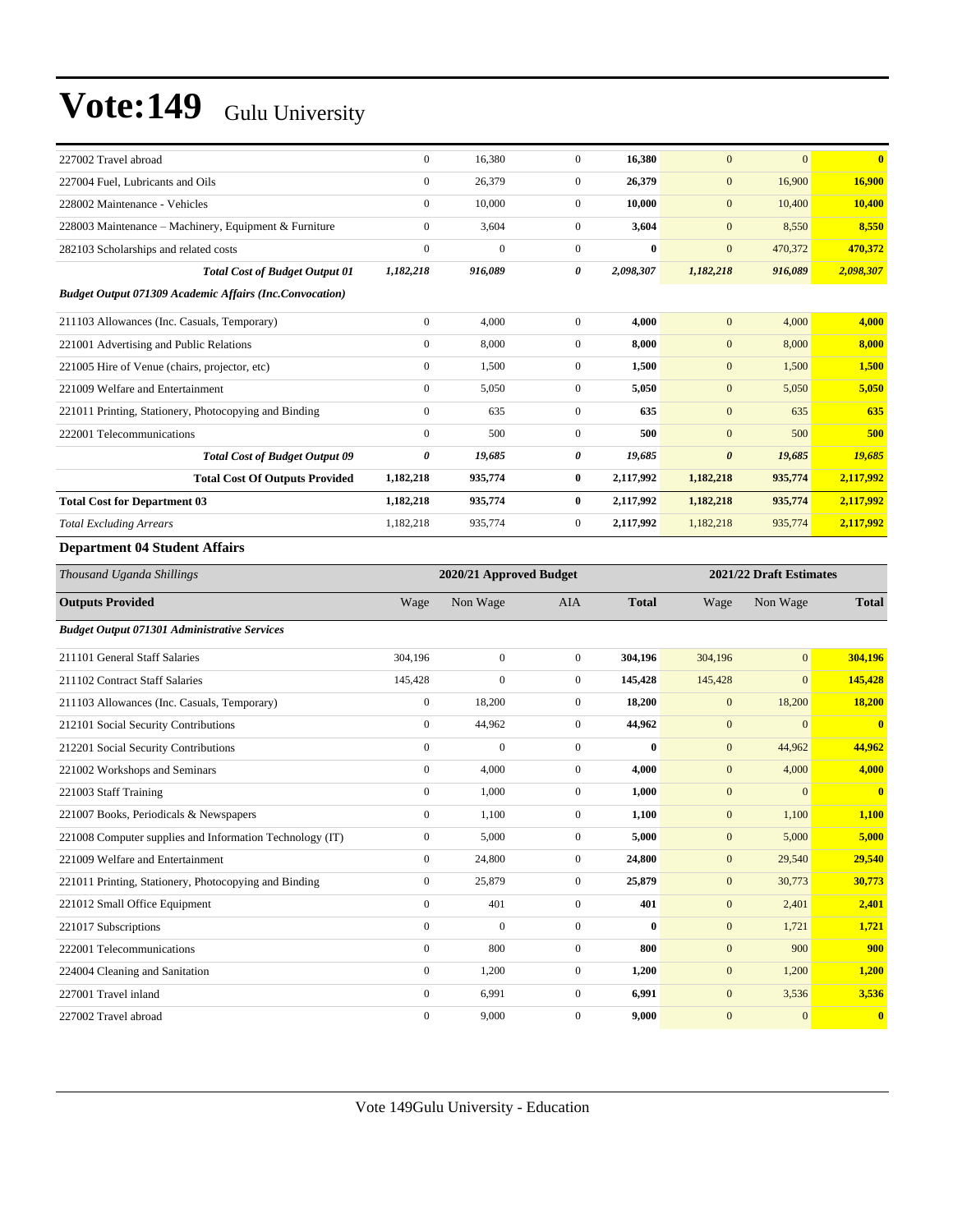| 227004 Fuel, Lubricants and Oils                                             | $\boldsymbol{0}$      | 13,000           | $\boldsymbol{0}$ | 13,000       | $\mathbf{0}$          | 13,000       | 13,000       |
|------------------------------------------------------------------------------|-----------------------|------------------|------------------|--------------|-----------------------|--------------|--------------|
| 228002 Maintenance - Vehicles                                                | $\theta$              | 15,000           | $\boldsymbol{0}$ | 15,000       | $\boldsymbol{0}$      | 15,000       | 15,000       |
| 228003 Maintenance – Machinery, Equipment & Furniture                        | $\boldsymbol{0}$      | 500              | $\boldsymbol{0}$ | 500          | $\mathbf{0}$          | 500          | 500          |
| <b>Total Cost of Budget Output 01</b>                                        | 449,623               | 171,834          | 0                | 621,457      | 449,623               | 171,834      | 621,457      |
| <b>Budget Output 071308 University Hospital/Clinic</b>                       |                       |                  |                  |              |                       |              |              |
| 211103 Allowances (Inc. Casuals, Temporary)                                  | $\mathbf{0}$          | 36,000           | $\boldsymbol{0}$ | 36,000       | $\boldsymbol{0}$      | 27,414       | 27,414       |
| 213001 Medical expenses (To employees)                                       | $\boldsymbol{0}$      | 161,000          | $\boldsymbol{0}$ | 161,000      | $\boldsymbol{0}$      | 161,500      | 161,500      |
| 221002 Workshops and Seminars                                                | $\mathbf{0}$          | 4,000            | $\boldsymbol{0}$ | 4,000        | $\boldsymbol{0}$      | 8,000        | 8,000        |
| 221003 Staff Training                                                        | $\boldsymbol{0}$      | 4,000            | $\boldsymbol{0}$ | 4,000        | $\mathbf{0}$          | $\mathbf{0}$ | $\mathbf{0}$ |
| 221005 Hire of Venue (chairs, projector, etc)                                | $\mathbf{0}$          | 600              | $\boldsymbol{0}$ | 600          | $\boldsymbol{0}$      | 300          | <b>300</b>   |
| 221007 Books, Periodicals & Newspapers                                       | $\mathbf{0}$          | 1,000            | $\boldsymbol{0}$ | 1,000        | $\boldsymbol{0}$      | 1,000        | 1,000        |
| 221008 Computer supplies and Information Technology (IT)                     | $\boldsymbol{0}$      | 10,000           | $\boldsymbol{0}$ | 10,000       | $\boldsymbol{0}$      | 9,700        | 9,700        |
| 221009 Welfare and Entertainment                                             | $\mathbf{0}$          | 6,000            | $\boldsymbol{0}$ | 6,000        | $\boldsymbol{0}$      | 6,000        | 6,000        |
| 221011 Printing, Stationery, Photocopying and Binding                        | $\mathbf{0}$          | 5,160            | $\boldsymbol{0}$ | 5,160        | $\boldsymbol{0}$      | 5,686        | 5,686        |
| 221012 Small Office Equipment                                                | $\mathbf{0}$          | 7,500            | $\boldsymbol{0}$ | 7,500        | $\boldsymbol{0}$      | 1,500        | 1,500        |
| 221017 Subscriptions                                                         | $\mathbf{0}$          | $\boldsymbol{0}$ | $\boldsymbol{0}$ | $\bf{0}$     | $\boldsymbol{0}$      | 1,000        | 1,000        |
| 222001 Telecommunications                                                    | $\boldsymbol{0}$      | 1,000            | $\boldsymbol{0}$ | 1,000        | $\boldsymbol{0}$      | 880          | 880          |
| 223007 Other Utilities- (fuel, gas, firewood, charcoal)                      | $\mathbf{0}$          | 3,099            | $\boldsymbol{0}$ | 3,099        | $\boldsymbol{0}$      | 2,099        | 2,099        |
| 224001 Medical Supplies                                                      | $\boldsymbol{0}$      | 76,100           | $\boldsymbol{0}$ | 76,100       | $\boldsymbol{0}$      | 101,400      | 101,400      |
| 224004 Cleaning and Sanitation                                               | $\mathbf{0}$          | 6,200            | $\boldsymbol{0}$ | 6,200        | $\boldsymbol{0}$      | 6,200        | 6,200        |
| 226001 Insurances                                                            | $\mathbf{0}$          | 15,000           | $\boldsymbol{0}$ | 15,000       | $\boldsymbol{0}$      | 13,000       | 13,000       |
| 227001 Travel inland                                                         | $\boldsymbol{0}$      | 3,720            | $\boldsymbol{0}$ | 3,720        | $\boldsymbol{0}$      | 1,000        | 1,000        |
| 227002 Travel abroad                                                         | $\mathbf{0}$          | 6,300            | $\boldsymbol{0}$ | 6,300        | $\boldsymbol{0}$      | $\mathbf{0}$ | $\bf{0}$     |
| 227004 Fuel, Lubricants and Oils                                             | $\boldsymbol{0}$      | 5,700            | $\boldsymbol{0}$ | 5,700        | $\boldsymbol{0}$      | 4,000        | 4,000        |
| 228002 Maintenance - Vehicles                                                | $\mathbf{0}$          | 2,000            | $\boldsymbol{0}$ | 2,000        | $\boldsymbol{0}$      | 4,000        | 4,000        |
| 228003 Maintenance - Machinery, Equipment & Furniture                        | $\mathbf{0}$          | 500              | $\boldsymbol{0}$ | 500          | $\boldsymbol{0}$      | 200          | <b>200</b>   |
| <b>Total Cost of Budget Output 08</b>                                        | $\boldsymbol{\theta}$ | 354,879          | 0                | 354,879      | $\boldsymbol{\theta}$ | 354,879      | 354,879      |
| Budget Output 071311 Student Affairs (Sports affairs, guild affairs, chapel) |                       |                  |                  |              |                       |              |              |
| 221017 Subscriptions                                                         | $\boldsymbol{0}$      | 5,008            | $\boldsymbol{0}$ | 5,008        | $\boldsymbol{0}$      | 5,008        | 5,008        |
| <b>Total Cost of Budget Output 11</b>                                        | 0                     | 5,008            | 0                | 5,008        | $\boldsymbol{\theta}$ | 5,008        | 5,008        |
| Budget Output 071313 Students' Welfare                                       |                       |                  |                  |              |                       |              |              |
| 282103 Scholarships and related costs                                        | $\boldsymbol{0}$      | 1,775,000        | $\boldsymbol{0}$ | 1,775,000    | $\mathbf{0}$          | 1,775,000    | 1,775,000    |
| <b>Total Cost of Budget Output 13</b>                                        | $\boldsymbol{\theta}$ | 1,775,000        | 0                | 1,775,000    | $\pmb{\theta}$        | 1,775,000    | 1,775,000    |
| <b>Total Cost Of Outputs Provided</b>                                        | 449,623               | 2,306,721        | $\bf{0}$         | 2,756,344    | 449,623               | 2,306,721    | 2,756,344    |
| <b>Outputs Funded</b>                                                        | Wage                  | Non Wage         | AIA              | <b>Total</b> | Wage                  | Non Wage     | <b>Total</b> |
| <b>Budget Output 071353 Guild Services</b>                                   |                       |                  |                  |              |                       |              |              |
| 264101 Contributions to Autonomous Institutions                              | $\boldsymbol{0}$      | 452,137          | $\overline{0}$   | 452,137      | $\mathbf{0}$          | 452,137      | 452,137      |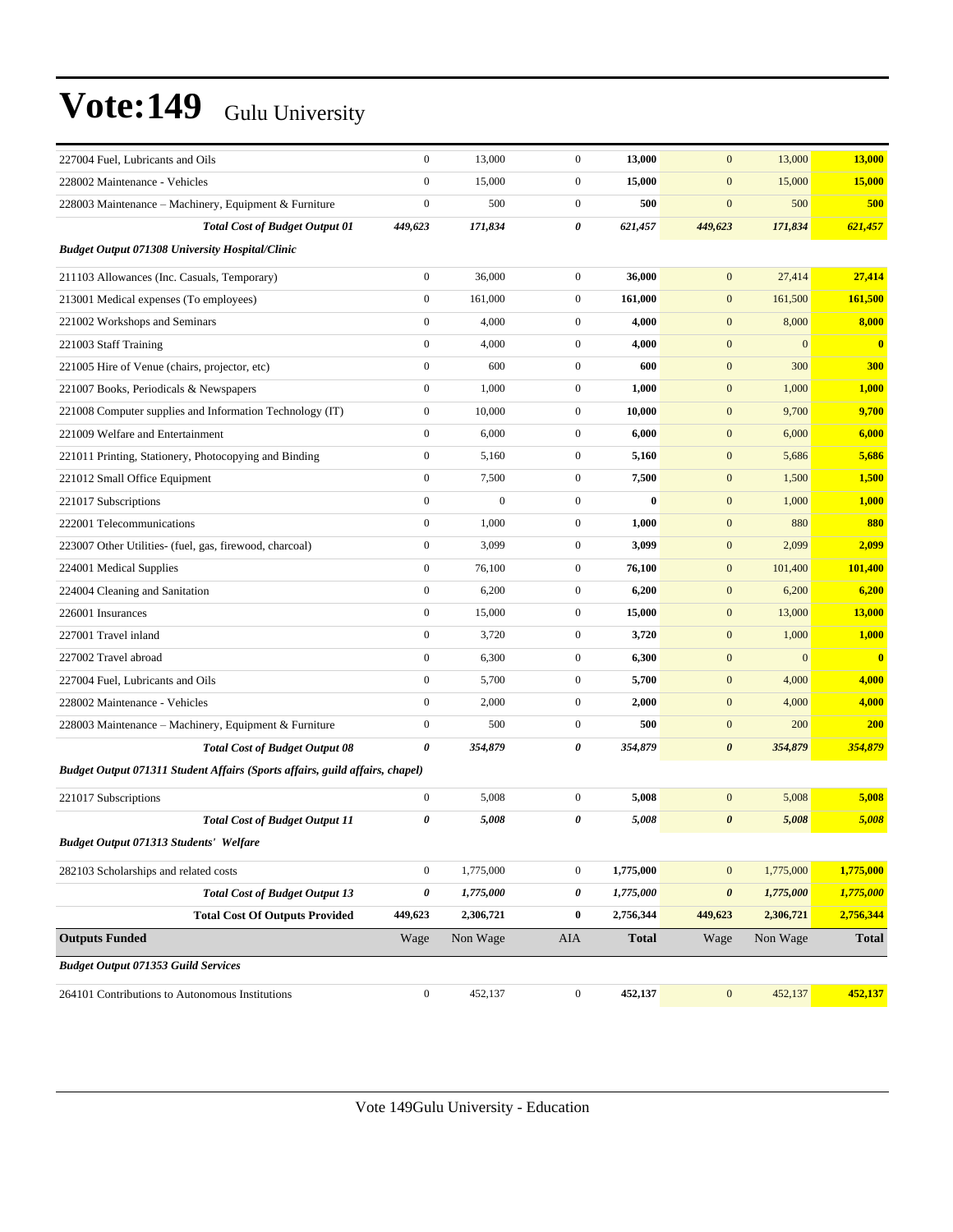| o/w Facilitate Guild and Games Union                     | 0                | $\theta$                | 0                | $\bf{0}$     | $\boldsymbol{\theta}$ | 452,137                 | 452,137      |
|----------------------------------------------------------|------------------|-------------------------|------------------|--------------|-----------------------|-------------------------|--------------|
| o/w Funds to cater for Guild and Games Union Activities  | 0                | 452,137                 | 0                | 452,137      | $\theta$              | $\theta$                |              |
| <b>Total Cost of Budget Output 53</b>                    | 0                | 452,137                 | 0                | 452,137      | $\boldsymbol{\theta}$ | 452,137                 | 452,137      |
| <b>Total Cost Of Outputs Funded</b>                      | $\bf{0}$         | 452,137                 | $\bf{0}$         | 452,137      | $\bf{0}$              | 452,137                 | 452,137      |
| <b>Total Cost for Department 04</b>                      | 449,623          | 2,758,858               | $\bf{0}$         | 3,208,481    | 449,623               | 2,758,858               | 3,208,481    |
| <b>Total Excluding Arrears</b>                           | 449,623          | 2,758,858               | $\boldsymbol{0}$ | 3,208,481    | 449,623               | 2,758,858               | 3,208,481    |
| Department 05 Library and Information Affairs Services   |                  |                         |                  |              |                       |                         |              |
| Thousand Uganda Shillings                                |                  | 2020/21 Approved Budget |                  |              |                       | 2021/22 Draft Estimates |              |
| <b>Outputs Provided</b>                                  | Wage             | Non Wage                | AIA              | <b>Total</b> | Wage                  | Non Wage                | <b>Total</b> |
| <b>Budget Output 071301 Administrative Services</b>      |                  |                         |                  |              |                       |                         |              |
| 211101 General Staff Salaries                            | 308,555          | $\overline{0}$          | $\boldsymbol{0}$ | 308,555      | 308,555               | $\overline{0}$          | 308,555      |
| 211102 Contract Staff Salaries                           | $\boldsymbol{0}$ | $\mathbf{0}$            | $\mathbf{0}$     | $\bf{0}$     | 127,978               | $\mathbf{0}$            | 127,978      |
| 211103 Allowances (Inc. Casuals, Temporary)              | $\boldsymbol{0}$ | 4,000                   | $\boldsymbol{0}$ | 4,000        | $\mathbf{0}$          | 4,000                   | 4,000        |
| 212101 Social Security Contributions                     | $\boldsymbol{0}$ | 30,855                  | $\boldsymbol{0}$ | 30,855       | $\boldsymbol{0}$      | 30,855                  | 30,855       |
| 221003 Staff Training                                    | $\boldsymbol{0}$ | 5,000                   | $\boldsymbol{0}$ | 5,000        | $\mathbf{0}$          | 5,000                   | 5,000        |
| 221008 Computer supplies and Information Technology (IT) | $\boldsymbol{0}$ | 5,000                   | $\boldsymbol{0}$ | 5,000        | $\mathbf{0}$          | 5,000                   | 5,000        |
| 221009 Welfare and Entertainment                         | $\boldsymbol{0}$ | 2,400                   | $\boldsymbol{0}$ | 2,400        | $\mathbf{0}$          | 2,400                   | 2,400        |
| 221012 Small Office Equipment                            | $\boldsymbol{0}$ | $\boldsymbol{0}$        | $\boldsymbol{0}$ | $\bf{0}$     | $\mathbf{0}$          | 20,000                  | 20,000       |
| 221017 Subscriptions                                     | $\boldsymbol{0}$ | 15,000                  | $\boldsymbol{0}$ | 15,000       | $\boldsymbol{0}$      | 15,000                  | 15,000       |
| 222001 Telecommunications                                | $\boldsymbol{0}$ | 2,500                   | $\boldsymbol{0}$ | 2,500        | $\mathbf{0}$          | 2,500                   | 2,500        |
| 222003 Information and communications technology (ICT)   | $\boldsymbol{0}$ | 114,820                 | $\boldsymbol{0}$ | 114,820      | $\mathbf{0}$          | 91,880                  | 91,880       |
| 227001 Travel inland                                     | $\overline{0}$   | 2,790                   | $\boldsymbol{0}$ | 2,790        | $\mathbf{0}$          | 2,790                   | 2,790        |
| 227004 Fuel, Lubricants and Oils                         | $\boldsymbol{0}$ | 10,598                  | $\mathbf{0}$     | 10,598       | $\mathbf{0}$          | 10,598                  | 10,598       |
| 228003 Maintenance - Machinery, Equipment & Furniture    | $\boldsymbol{0}$ | 19,100                  | $\boldsymbol{0}$ | 19,100       | $\mathbf{0}$          | 22,040                  | 22,040       |
| <b>Total Cost of Budget Output 01</b>                    | 308,555          | 212,063                 | 0                | 520,618      | 436,532               | 212,063                 | 648,595      |
| <b>Budget Output 071310 Library Affairs</b>              |                  |                         |                  |              |                       |                         |              |
| 211101 General Staff Salaries                            | 1,011,637        | $\overline{0}$          | $\boldsymbol{0}$ | 1,011,637    | 1,011,637             | $\mathbf{0}$            | 1,011,637    |
| 211102 Contract Staff Salaries                           | 116,628          | $\mathbf{0}$            | $\boldsymbol{0}$ | 116,628      | 116,628               | $\boldsymbol{0}$        | 116,628      |
| 211103 Allowances (Inc. Casuals, Temporary)              | $\boldsymbol{0}$ | 42,528                  | $\boldsymbol{0}$ | 42,528       | $\mathbf{0}$          | 60,000                  | 60,000       |
| 212101 Social Security Contributions                     | $\boldsymbol{0}$ | 112,826                 | $\boldsymbol{0}$ | 112,826      | $\mathbf{0}$          | 112,826                 | 112,826      |
| 221002 Workshops and Seminars                            | $\boldsymbol{0}$ | 3,000                   | $\boldsymbol{0}$ | 3,000        | $\boldsymbol{0}$      | 3,000                   | 3,000        |
| 221003 Staff Training                                    | $\boldsymbol{0}$ | $\overline{0}$          | $\boldsymbol{0}$ | $\bf{0}$     | $\boldsymbol{0}$      | 12,000                  | 12,000       |
| 221007 Books, Periodicals & Newspapers                   | $\boldsymbol{0}$ | 40,000                  | $\boldsymbol{0}$ | 40,000       | $\boldsymbol{0}$      | 139,917                 | 139,917      |
| 221008 Computer supplies and Information Technology (IT) | $\boldsymbol{0}$ | 4,000                   | $\boldsymbol{0}$ | 4,000        | $\boldsymbol{0}$      | 40,000                  | 40,000       |
| 221009 Welfare and Entertainment                         | $\boldsymbol{0}$ | 5,000                   | $\boldsymbol{0}$ | 5,000        | $\boldsymbol{0}$      | 18,000                  | 18,000       |
| 221011 Printing, Stationery, Photocopying and Binding    | $\boldsymbol{0}$ | 5,445                   | $\boldsymbol{0}$ | 5,445        | $\boldsymbol{0}$      | 16,335                  | 16,335       |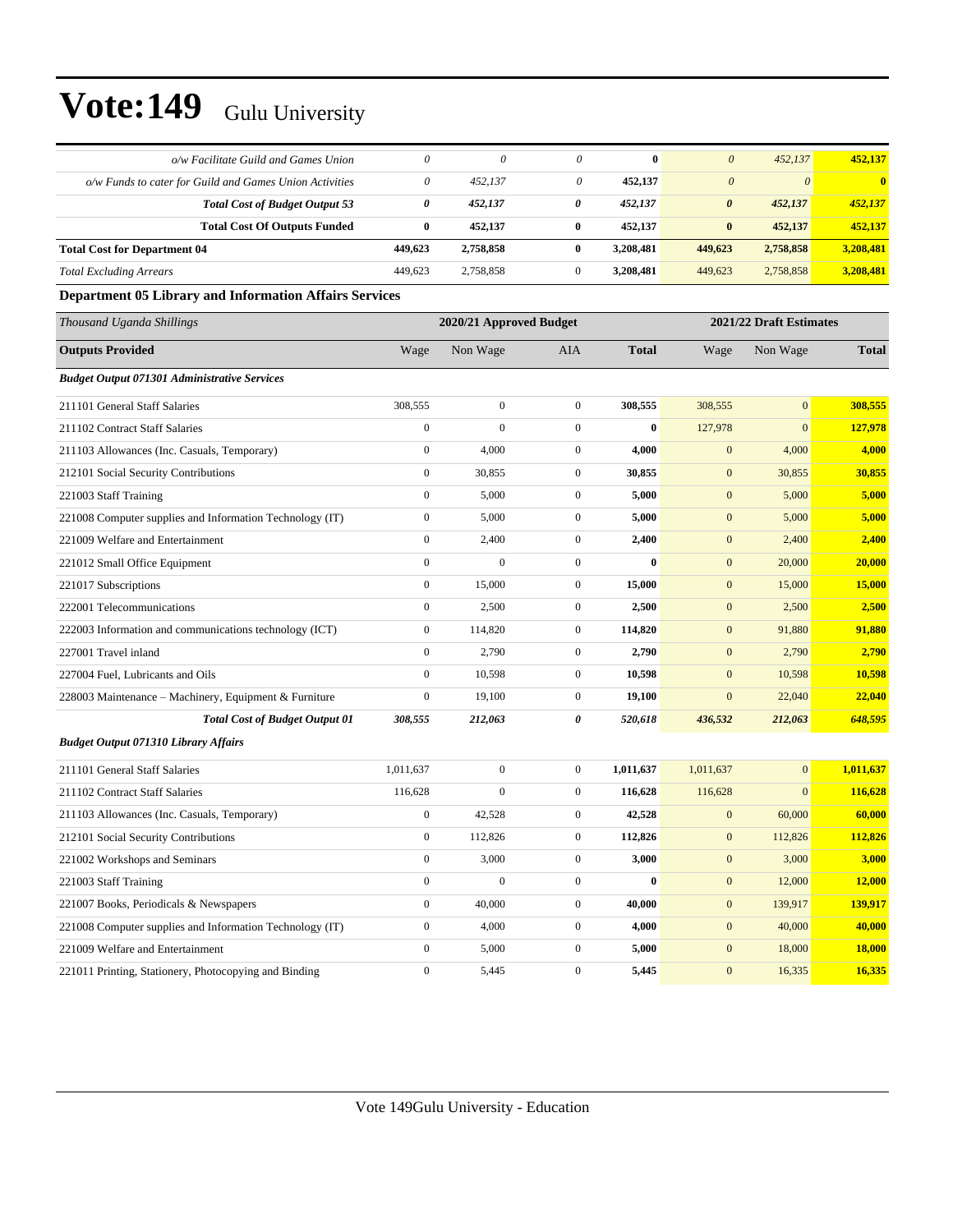| 221012 Small Office Equipment                           | $\mathbf{0}$   | 1.960          | $\mathbf{0}$ | 1,960     | $\mathbf{0}$     | 10,000  | 10,000     |
|---------------------------------------------------------|----------------|----------------|--------------|-----------|------------------|---------|------------|
| 221017 Subscriptions                                    | $\mathbf{0}$   | 10,080         | $\mathbf{0}$ | 10,080    | $\mathbf{0}$     | 25,240  | 25,240     |
| 222001 Telecommunications                               | $\mathbf{0}$   | 3,380          | $\mathbf{0}$ | 3,380     | $\boldsymbol{0}$ | 10,140  | 10,140     |
| 222002 Postage and Courier                              | $\mathbf{0}$   | $\overline{0}$ | $\mathbf{0}$ | $\bf{0}$  | $\mathbf{0}$     | 50      | 50         |
| 223001 Property Expenses                                | $\overline{0}$ | 100            | $\mathbf{0}$ | 100       | $\boldsymbol{0}$ | 300     | 300        |
| 223007 Other Utilities- (fuel, gas, firewood, charcoal) | $\mathbf{0}$   | 1,600          | $\mathbf{0}$ | 1,600     | $\boldsymbol{0}$ | 2,800   | 2,800      |
| 224004 Cleaning and Sanitation                          | $\mathbf{0}$   | 3,200          | $\mathbf{0}$ | 3,200     | $\boldsymbol{0}$ | 15,000  | 15,000     |
| 226001 Insurances                                       | $\mathbf{0}$   | 100            | $\mathbf{0}$ | 100       | $\mathbf{0}$     | 120     | <b>120</b> |
| 227001 Travel inland                                    | $\mathbf{0}$   | 11,160         | $\mathbf{0}$ | 11,160    | $\boldsymbol{0}$ | 8,000   | 8,000      |
| 227002 Travel abroad                                    | $\mathbf{0}$   | 6,876          | $\Omega$     | 6,876     | $\boldsymbol{0}$ | 2,000   | 2,000      |
| 227003 Carriage, Haulage, Freight and transport hire    | $\mathbf{0}$   | 1,500          | $\Omega$     | 1,500     | $\boldsymbol{0}$ | 1,000   | 1,000      |
| 227004 Fuel, Lubricants and Oils                        | $\Omega$       | 6.000          | $\Omega$     | 6,000     | $\mathbf{0}$     | 8,500   | 8,500      |
| 228002 Maintenance - Vehicles                           | $\Omega$       | 4,000          | $\mathbf{0}$ | 4,000     | $\boldsymbol{0}$ | 6,618   | 6,618      |
| 228003 Maintenance – Machinery, Equipment & Furniture   | $\mathbf{0}$   | 2,000          | $\mathbf{0}$ | 2,000     | $\mathbf{0}$     | 6,000   | 6,000      |
| 282103 Scholarships and related costs                   | $\mathbf{0}$   | $\mathbf{0}$   | $\mathbf{0}$ | $\bf{0}$  | $\mathbf{0}$     | 9,401   | 9,401      |
| <b>Total Cost of Budget Output 10</b>                   | 1,128,265      | 264,755        | 0            | 1,393,020 | 1,128,265        | 507,248 | 1,635,513  |
| <b>Total Cost Of Outputs Provided</b>                   | 1,436,819      | 476,818        | $\bf{0}$     | 1,913,637 | 1,564,797        | 719,311 | 2,284,108  |
| <b>Total Cost for Department 05</b>                     | 1,436,819      | 476,818        | $\bf{0}$     | 1,913,637 | 1,564,797        | 719,311 | 2,284,108  |
| <b>Total Excluding Arrears</b>                          | 1,436,819      | 476,818        | 0            | 1,913,637 | 1,564,797        | 719,311 | 2,284,108  |

#### **Department 06 Infrastructure Development**

| Thousand Uganda Shillings                                |                  | 2020/21 Approved Budget |                |              |                  | 2021/22 Draft Estimates |              |  |
|----------------------------------------------------------|------------------|-------------------------|----------------|--------------|------------------|-------------------------|--------------|--|
| <b>Outputs Provided</b>                                  | Wage             | Non Wage                | AIA            | <b>Total</b> | Wage             | Non Wage                | <b>Total</b> |  |
| <b>Budget Output 071307 Estates and Works</b>            |                  |                         |                |              |                  |                         |              |  |
| 211101 General Staff Salaries                            | 340,724          | $\overline{0}$          | $\overline{0}$ | 340,724      | 340,724          | $\overline{0}$          | 340,724      |  |
| 211102 Contract Staff Salaries                           | 112,500          | $\mathbf{0}$            | $\Omega$       | 112,500      | 112,500          | $\Omega$                | 112,500      |  |
| 211103 Allowances (Inc. Casuals, Temporary)              | $\boldsymbol{0}$ | 10,000                  | $\Omega$       | 10,000       | $\boldsymbol{0}$ | 10,000                  | 10,000       |  |
| 212101 Social Security Contributions                     | $\overline{0}$   | 45,322                  | $\Omega$       | 45,322       | $\mathbf{0}$     | 45,322                  | 45,322       |  |
| 221003 Staff Training                                    | $\overline{0}$   | 4,000                   | $\mathbf{0}$   | 4,000        | $\mathbf{0}$     | 4,000                   | 4,000        |  |
| 221008 Computer supplies and Information Technology (IT) | $\overline{0}$   | 7,000                   | $\Omega$       | 7,000        | $\overline{0}$   | 7,000                   | 7,000        |  |
| 221009 Welfare and Entertainment                         | $\overline{0}$   | 3,000                   | $\mathbf{0}$   | 3,000        | $\overline{0}$   | 3,000                   | 3,000        |  |
| 221011 Printing, Stationery, Photocopying and Binding    | $\overline{0}$   | 3,500                   | $\overline{0}$ | 3,500        | $\boldsymbol{0}$ | 3,500                   | 3,500        |  |
| 221012 Small Office Equipment                            | $\overline{0}$   | 12,840                  | $\overline{0}$ | 12,840       | $\mathbf{0}$     | 12,840                  | 12,840       |  |
| 222001 Telecommunications                                | $\overline{0}$   | 600                     | $\overline{0}$ | 600          | $\mathbf{0}$     | 600                     | 600          |  |
| 223003 Rent – (Produced Assets) to private entities      | $\overline{0}$   | 130,536                 | $\overline{0}$ | 130,536      | $\overline{0}$   | 130,536                 | 130,536      |  |
| 223005 Electricity                                       | $\overline{0}$   | 129,360                 | $\overline{0}$ | 129,360      | $\mathbf{0}$     | 129,360                 | 129,360      |  |
| 223006 Water                                             | $\overline{0}$   | 141,120                 | $\overline{0}$ | 141,120      | $\overline{0}$   | 141,120                 | 141,120      |  |
| 224004 Cleaning and Sanitation                           | $\overline{0}$   | 258,580                 | $\overline{0}$ | 258,580      | $\overline{0}$   | 258,580                 | 258,580      |  |
| 225001 Consultancy Services- Short term                  | $\mathbf{0}$     | 3,000                   | $\Omega$       | 3,000        | $\overline{0}$   | 3,000                   | 3,000        |  |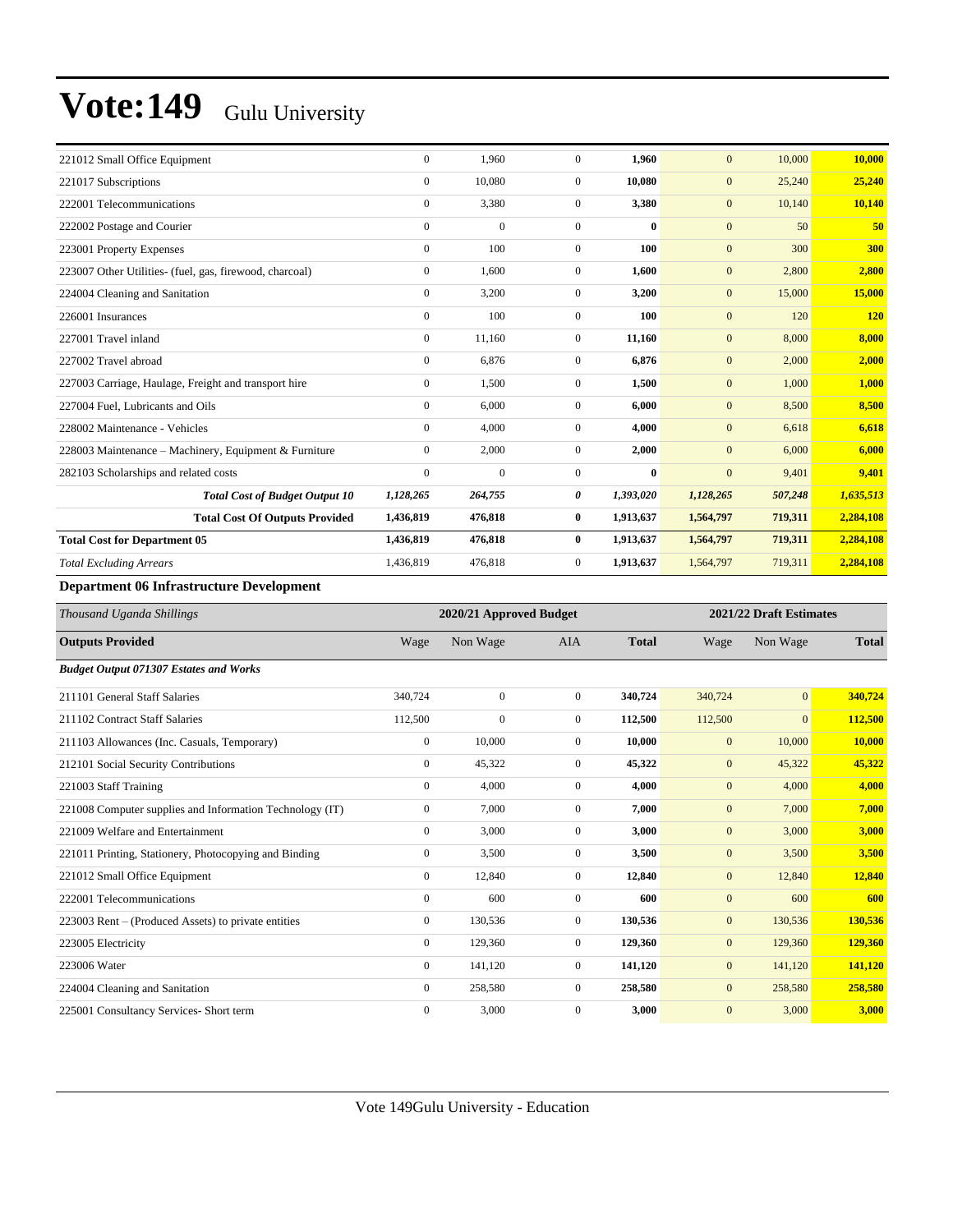| 226001 Insurances                                                                                 | $\boldsymbol{0}$              | 35,560                  | $\mathbf{0}$     | 35,560       | $\boldsymbol{0}$              | 35,560                  | 35,560                |
|---------------------------------------------------------------------------------------------------|-------------------------------|-------------------------|------------------|--------------|-------------------------------|-------------------------|-----------------------|
| 226002 Licenses                                                                                   | $\boldsymbol{0}$              | 4,500                   | $\boldsymbol{0}$ | 4,500        | $\mathbf{0}$                  | 4,500                   | 4,500                 |
| 227001 Travel inland                                                                              | $\boldsymbol{0}$              | 16,740                  | $\boldsymbol{0}$ | 16,740       | $\mathbf{0}$                  | 16,740                  | 16,740                |
| 227003 Carriage, Haulage, Freight and transport hire                                              | $\boldsymbol{0}$              | 1,500                   | $\mathbf{0}$     | 1,500        | $\boldsymbol{0}$              | 1,500                   | 1,500                 |
| 227004 Fuel, Lubricants and Oils                                                                  | $\boldsymbol{0}$              | 108,847                 | $\mathbf{0}$     | 108,847      | $\mathbf{0}$                  | 108,847                 | 108,847               |
| 228001 Maintenance - Civil                                                                        | $\boldsymbol{0}$              | 300,604                 | $\mathbf{0}$     | 300,604      | $\boldsymbol{0}$              | 677,892                 | 677,892               |
| 228002 Maintenance - Vehicles                                                                     | $\boldsymbol{0}$              | 138,654                 | $\mathbf{0}$     | 138,654      | $\mathbf{0}$                  | 138,654                 | 138,654               |
| 282104 Compensation to 3rd Parties                                                                | $\boldsymbol{0}$              | 5,000                   | $\mathbf{0}$     | 5,000        | $\mathbf{0}$                  | 5,000                   | 5,000                 |
| <b>Total Cost of Budget Output 07</b>                                                             | 453,224                       | 1,360,263               | 0                | 1,813,487    | 453,224                       | 1,737,552               | 2,190,776             |
| <b>Total Cost Of Outputs Provided</b>                                                             | 453,224                       | 1,360,263               | $\bf{0}$         | 1,813,487    | 453,224                       | 1,737,552               | 2,190,776             |
| <b>Total Cost for Department 06</b>                                                               | 453,224                       | 1,360,263               | $\bf{0}$         | 1,813,487    | 453,224                       | 1,737,552               | 2,190,776             |
| <b>Total Excluding Arrears</b>                                                                    | 453,224                       | 1,360,263               | $\boldsymbol{0}$ | 1,813,487    | 453,224                       | 1,737,552               | 2,190,776             |
| <b>Development Budget Estimates</b>                                                               |                               |                         |                  |              |                               |                         |                       |
| Project 0906 Gulu University                                                                      |                               |                         |                  |              |                               |                         |                       |
| Thousand Uganda Shillings                                                                         |                               | 2020/21 Approved Budget |                  |              |                               | 2021/22 Draft Estimates |                       |
| <b>Capital Purchases</b>                                                                          | <b>GoU Dev't External Fin</b> |                         | AIA              | <b>Total</b> | <b>GoU Dev't External Fin</b> |                         | <b>Total</b>          |
| <b>Budget Output 071371 Acquisition of Land by Government</b>                                     |                               |                         |                  |              |                               |                         |                       |
| 311101 Land                                                                                       | 580,000                       | $\boldsymbol{0}$        | $\boldsymbol{0}$ | 580,000      | $\boldsymbol{0}$              | $\boldsymbol{0}$        | $\bf{0}$              |
| Total Cost Of Budget Output 071371                                                                | 580,000                       | 0                       | 0                | 580,000      | $\boldsymbol{\theta}$         | $\boldsymbol{\theta}$   | $\boldsymbol{\theta}$ |
| Budget Output 071372 Government Buildings and Administrative Infrastructure                       |                               |                         |                  |              |                               |                         |                       |
| 281503 Engineering and Design Studies & Plans for capital<br>works                                | 450,000                       | $\boldsymbol{0}$        | $\boldsymbol{0}$ | 450,000      | $\mathbf{0}$                  | $\overline{0}$          | $\bf{0}$              |
| 312101 Non-Residential Buildings                                                                  | 115,000                       | $\boldsymbol{0}$        | $\boldsymbol{0}$ | 115,000      | $\mathbf{0}$                  | $\overline{0}$          | $\bf{0}$              |
| Total Cost Of Budget Output 071372                                                                | 565,000                       | 0                       | 0                | 565,000      | $\boldsymbol{\theta}$         | 0                       | $\boldsymbol{\theta}$ |
| <b>Budget Output 071373 Roads, Streets and Highways</b>                                           |                               |                         |                  |              |                               |                         |                       |
| 312103 Roads and Bridges.                                                                         | 60,000                        | $\boldsymbol{0}$        | $\boldsymbol{0}$ | 60,000       | $\mathbf{0}$                  | $\overline{0}$          | $\bf{0}$              |
| Total Cost Of Budget Output 071373                                                                | 60,000                        | 0                       | 0                | 60,000       | $\boldsymbol{\theta}$         | $\boldsymbol{\theta}$   | $\boldsymbol{\theta}$ |
| <b>Budget Output 071379 Acquisition of Other Capital Assets</b>                                   |                               |                         |                  |              |                               |                         |                       |
| 312301 Cultivated Assets                                                                          | 300,000                       | $\boldsymbol{0}$        | $\boldsymbol{0}$ | 300,000      | $\overline{0}$                | $\mathbf{0}$            | $\bf{0}$              |
| Total Cost Of Budget Output 071379                                                                | 300,000                       | 0                       | 0                | 300,000      | $\boldsymbol{\theta}$         |                         | $\boldsymbol{\theta}$ |
| <b>Budget Output 071380 Construction and Rehabilitation of Learning Facilities (Universities)</b> |                               |                         |                  |              |                               |                         |                       |
| 281504 Monitoring, Supervision & Appraisal of Capital work                                        | 200,000                       | $\boldsymbol{0}$        | $\mathbf{0}$     | 200,000      | $\mathbf{0}$                  | $\mathbf{0}$            | $\bf{0}$              |
| 312101 Non-Residential Buildings                                                                  | 4,367,649                     | $\boldsymbol{0}$        | $\boldsymbol{0}$ | 4,367,649    | $\bf{0}$                      | $\mathbf{0}$            | $\bf{0}$              |
| <b>Total Cost Of Budget Output 071380</b>                                                         | 4,567,649                     | 0                       | 0                | 4,567,649    | $\boldsymbol{\theta}$         | $\boldsymbol{\theta}$   | $\boldsymbol{\theta}$ |
| <b>Total Cost for Capital Purchases</b>                                                           | 6,072,649                     | $\boldsymbol{0}$        | $\boldsymbol{0}$ | 6,072,649    | $\bf{0}$                      | $\mathbf{0}$            | $\bf{0}$              |
| <b>Total Cost for Project: 0906</b>                                                               | 6,072,649                     | $\boldsymbol{0}$        | $\boldsymbol{0}$ | 6,072,649    | $\mathbf{0}$                  | $\mathbf{0}$            | $\bf{0}$              |

*Total Excluding Arrears* 6,072,649 0 0 **6,072,649** 0 0 **0**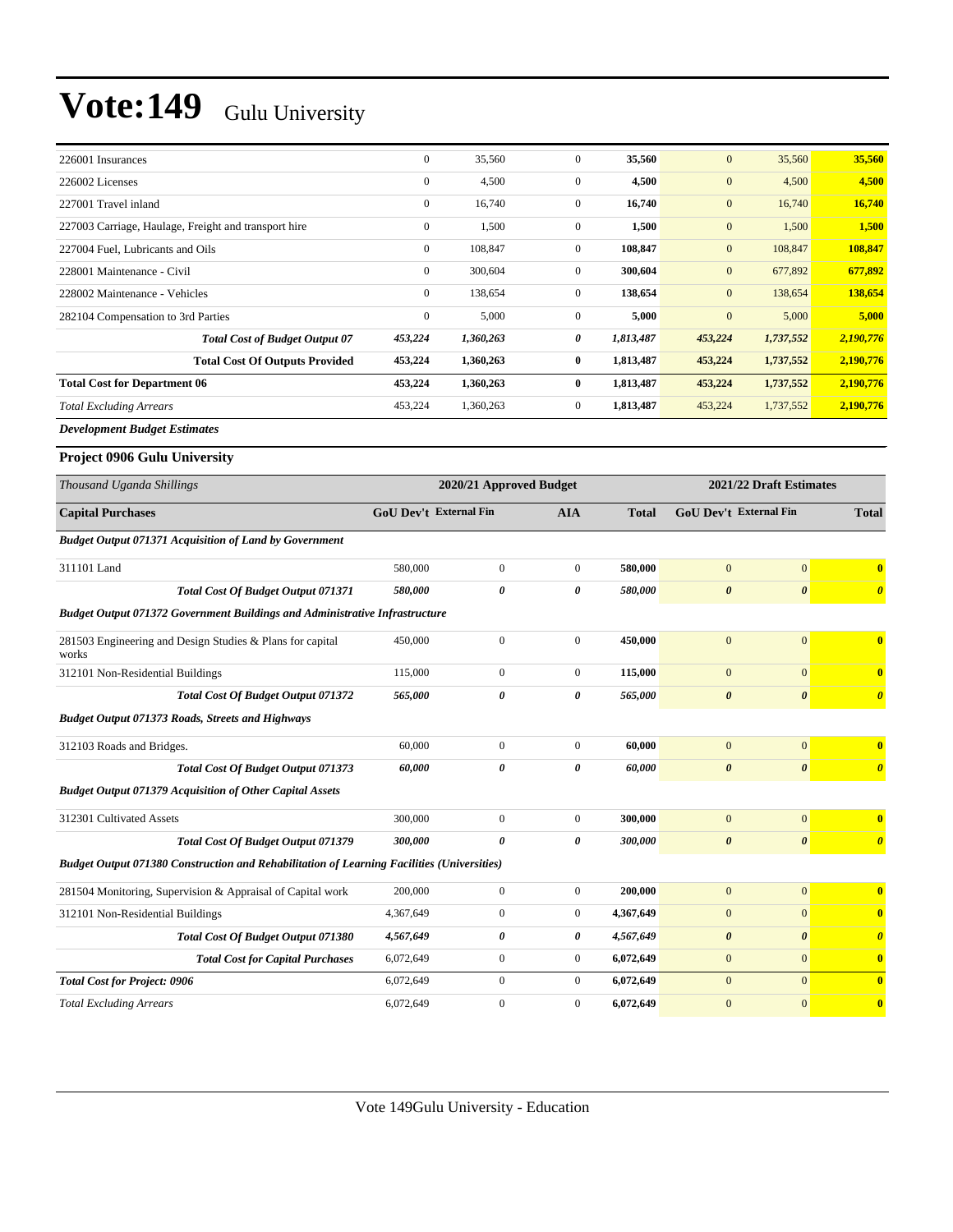#### **Project 1608 Retooling of Gulu University**

| Thousand Uganda Shillings                                                     | 2021/22 Draft Estimates<br>2020/21 Approved Budget |                     |                |              |                               |                       |              |
|-------------------------------------------------------------------------------|----------------------------------------------------|---------------------|----------------|--------------|-------------------------------|-----------------------|--------------|
| <b>Capital Purchases</b>                                                      | <b>GoU Dev't External Fin</b>                      |                     | <b>AIA</b>     | <b>Total</b> | <b>GoU Dev't External Fin</b> |                       | <b>Total</b> |
| Budget Output 071376 Purchase of Office and ICT Equipment, including Software |                                                    |                     |                |              |                               |                       |              |
| 312213 ICT Equipment                                                          | 326,725                                            | $\mathbf{0}$        | $\overline{0}$ | 326,725      | 826,120                       | $\mathbf{0}$          | 826,120      |
| Total Cost Of Budget Output 071376                                            | 326,725                                            | 0                   | 0              | 326,725      | 826,120                       | $\boldsymbol{\theta}$ | 826,120      |
| <b>Budget Output 071377 Purchase of Specialised Machinery &amp; Equipment</b> |                                                    |                     |                |              |                               |                       |              |
| 312202 Machinery and Equipment                                                | 774.292                                            | $\Omega$            | $\overline{0}$ | 774.292      | 165,000                       | $\mathbf{0}$          | 165,000      |
| 312214 Laboratory Equipments                                                  | 240,000                                            | $\overline{0}$      | $\overline{0}$ | 240,000      | 352,546                       | $\mathbf{0}$          | 352,546      |
| <b>Total Cost Of Budget Output 071377</b>                                     | 1,014,292                                          | 0                   | 0              | 1,014,292    | 517,546                       | $\boldsymbol{\theta}$ | 517,546      |
| <b>Total Cost for Capital Purchases</b>                                       | 1,341,017                                          | $\mathbf{0}$        | $\overline{0}$ | 1,341,017    | 1,343,666                     | $\overline{0}$        | 1,343,666    |
| <b>Total Cost for Project: 1608</b>                                           | 1,341,017                                          | $\overline{0}$      | $\overline{0}$ | 1,341,017    | 1,343,666                     | $\overline{0}$        | 1,343,666    |
| <b>Total Excluding Arrears</b>                                                | 1,341,017                                          | $\overline{0}$      | $\overline{0}$ | 1,341,017    | 1,343,666                     | $\overline{0}$        | 1,343,666    |
|                                                                               | GoU                                                | <b>External Fin</b> | <b>AIA</b>     | <b>Total</b> | GoU                           | <b>External Fin</b>   | <b>Total</b> |
| <b>Total Cost for Sub-SubProgramme 13</b>                                     | 27,837,002                                         | $\bf{0}$            | $\bf{0}$       | 27,837,002   | 23,502,603                    | $\bf{0}$              | 23,502,603   |
| <b>Total Excluding Arrears</b>                                                | 27,751,534                                         | $\mathbf{0}$        | $\overline{0}$ | 27,751,534   | 20,904,450                    | $\overline{0}$        | 20,904,450   |

#### *Sub-SubProgrammme 14 Delivery of Tertiary Education Programme*

#### *Recurrent Budget Estimates*

#### **Department 07 Research and Graduate Studies**

| Thousand Uganda Shillings                                 |                | 2020/21 Approved Budget |                |              |                       | 2021/22 Draft Estimates |              |  |
|-----------------------------------------------------------|----------------|-------------------------|----------------|--------------|-----------------------|-------------------------|--------------|--|
| <b>Outputs Provided</b>                                   | Wage           | Non Wage                | <b>AIA</b>     | <b>Total</b> | Wage                  | Non Wage                | <b>Total</b> |  |
| <b>Budget Output 071402 Research and Graduate Studies</b> |                |                         |                |              |                       |                         |              |  |
| 211103 Allowances (Inc. Casuals, Temporary)               | $\overline{0}$ | 31,200                  | $\mathbf{0}$   | 31,200       | $\mathbf{0}$          | 21,200                  | 21,200       |  |
| 221002 Workshops and Seminars                             | $\mathbf{0}$   | 20,000                  | $\Omega$       | 20,000       | $\mathbf{0}$          | 20,000                  | 20,000       |  |
| 221003 Staff Training                                     | $\overline{0}$ | 55,000                  | $\Omega$       | 55,000       | $\mathbf{0}$          | 50,000                  | 50,000       |  |
| 221007 Books, Periodicals & Newspapers                    | $\mathbf{0}$   | 400                     | $\Omega$       | 400          | $\mathbf{0}$          | $\mathbf{0}$            | $\mathbf{0}$ |  |
| 221008 Computer supplies and Information Technology (IT)  | $\mathbf{0}$   | 5,674                   | $\mathbf{0}$   | 5,674        | $\mathbf{0}$          | $\mathbf{0}$            | $\mathbf{0}$ |  |
| 221009 Welfare and Entertainment                          | $\mathbf{0}$   | 6,100                   | $\mathbf{0}$   | 6,100        | $\mathbf{0}$          | $\mathbf{0}$            | $\bf{0}$     |  |
| 221011 Printing, Stationery, Photocopying and Binding     | $\mathbf{0}$   | 1,452                   | $\Omega$       | 1,452        | $\mathbf{0}$          | $\Omega$                | $\mathbf{0}$ |  |
| 221012 Small Office Equipment                             | $\mathbf{0}$   | 2,000                   | $\Omega$       | 2,000        | $\mathbf{0}$          | $\Omega$                | $\mathbf{0}$ |  |
| 222001 Telecommunications                                 | $\mathbf{0}$   | 800                     | $\Omega$       | 800          | $\mathbf{0}$          | $\Omega$                | $\mathbf{0}$ |  |
| 222002 Postage and Courier                                | $\mathbf{0}$   | 400                     | $\overline{0}$ | 400          | $\mathbf{0}$          | 400                     | 400          |  |
| 224004 Cleaning and Sanitation                            | $\mathbf{0}$   | 1,000                   | $\mathbf{0}$   | 1,000        | $\mathbf{0}$          | $\mathbf{0}$            | $\bf{0}$     |  |
| 227001 Travel inland                                      | $\mathbf{0}$   | 2,604                   | 0              | 2,604        | $\mathbf{0}$          | $\mathbf{0}$            | $\mathbf{0}$ |  |
| 227004 Fuel, Lubricants and Oils                          | $\mathbf{0}$   | 1,600                   | $\Omega$       | 1.600        | $\mathbf{0}$          | $\mathbf{0}$            | $\mathbf{0}$ |  |
| 228002 Maintenance - Vehicles                             | $\Omega$       | 1,200                   | $\overline{0}$ | 1,200        | $\overline{0}$        | $\mathbf{0}$            | $\mathbf{0}$ |  |
| <b>Total Cost of Budget Output 02</b>                     | 0              | 129,430                 | 0              | 129,430      | $\boldsymbol{\theta}$ | 91,600                  | 91,600       |  |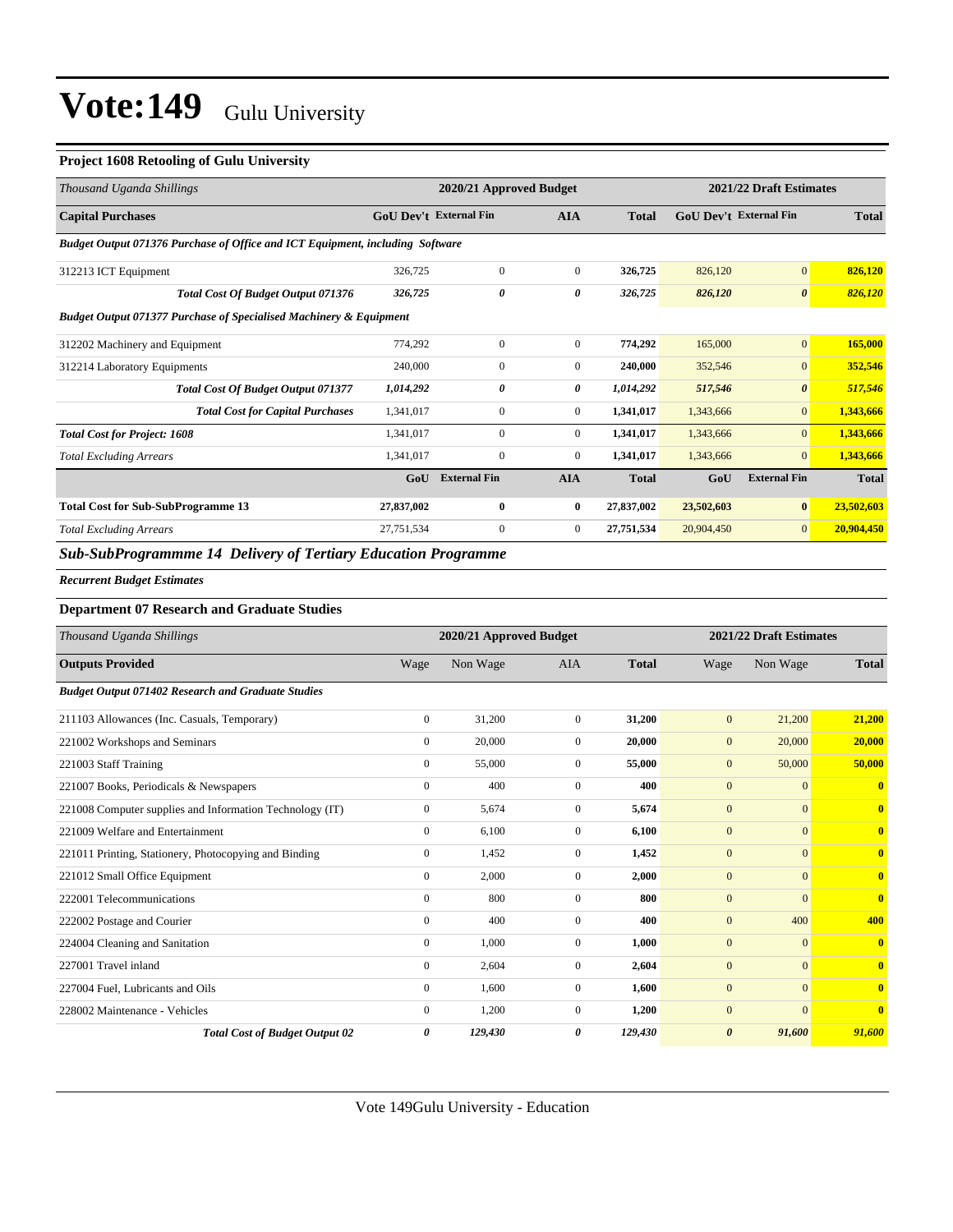#### *Budget Output 071406 Administration and Support Services*

| $\mathbf{0}$   | $\mathbf{0}$   | $\Omega$       | $\mathbf{0}$ | $\mathbf{0}$<br>10,000          | 10,000  |
|----------------|----------------|----------------|--------------|---------------------------------|---------|
| $\mathbf{0}$   | $\overline{0}$ | $\Omega$       | 0            | $\mathbf{0}$<br>400             | 400     |
| $\mathbf{0}$   | $\mathbf{0}$   | $\mathbf{0}$   | $\bf{0}$     | $\mathbf{0}$<br>5,050           | 5,050   |
| $\mathbf{0}$   | $\mathbf{0}$   | $\overline{0}$ | $\bf{0}$     | $\mathbf{0}$<br>6,100           | 6,100   |
| $\mathbf{0}$   | $\mathbf{0}$   | $\Omega$       | $\bf{0}$     | $\mathbf{0}$<br>1,600           | 1,600   |
| $\mathbf{0}$   | $\mathbf{0}$   | $\Omega$       | $\mathbf{0}$ | $\mathbf{0}$<br>2,000           | 2,000   |
| $\mathbf{0}$   | $\mathbf{0}$   | $\mathbf{0}$   | $\mathbf{0}$ | $\mathbf{0}$<br>2,280           | 2,280   |
| $\mathbf{0}$   | $\mathbf{0}$   | $\mathbf{0}$   | $\bf{0}$     | $\mathbf{0}$<br>1,000           | 1,000   |
| $\Omega$       | $\mathbf{0}$   | $\Omega$       | $\bf{0}$     | $\mathbf{0}$<br>4,000           | 4,000   |
| $\mathbf{0}$   | $\Omega$       | $\Omega$       | $\bf{0}$     | $\mathbf{0}$<br>5,400           | 5,400   |
| 0              | 0              | 0              | 0            | $\boldsymbol{\theta}$<br>37,830 | 37,830  |
| $\bf{0}$       | 129,430        | $\bf{0}$       | 129,430      | $\bf{0}$<br>129,430             | 129,430 |
| $\bf{0}$       | 129,430        | $\bf{0}$       | 129,430      | $\bf{0}$<br>129,430             | 129,430 |
| $\overline{0}$ | 129,430        | $\mathbf{0}$   | 129,430      | $\mathbf{0}$<br>129,430         | 129,430 |
|                |                |                |              |                                 |         |

#### **Department 08 Faculty of Education and Humanities**

| Thousand Uganda Shillings                                 |                  | 2020/21 Approved Budget |                |              |              | 2021/22 Draft Estimates |                         |
|-----------------------------------------------------------|------------------|-------------------------|----------------|--------------|--------------|-------------------------|-------------------------|
| <b>Outputs Provided</b>                                   | Wage             | Non Wage                | <b>AIA</b>     | <b>Total</b> | Wage         | Non Wage                | <b>Total</b>            |
| <b>Budget Output 071401 Teaching and Training</b>         |                  |                         |                |              |              |                         |                         |
| 211101 General Staff Salaries                             | 3,235,951        | $\mathbf{0}$            | $\overline{0}$ | 3,235,951    | 3,527,121    | $\mathbf{0}$            | 3,527,121               |
| 211102 Contract Staff Salaries                            | 361,822          | $\overline{0}$          | $\overline{0}$ | 361,822      | 361,822      | $\mathbf{0}$            | 361,822                 |
| 211103 Allowances (Inc. Casuals, Temporary)               | $\mathbf{0}$     | 606,187                 | $\overline{0}$ | 606,187      | $\mathbf{0}$ | 374,062                 | 374,062                 |
| 212101 Social Security Contributions                      | $\boldsymbol{0}$ | 359,777                 | $\overline{0}$ | 359,777      | $\mathbf{0}$ | 359,777                 | 359,777                 |
| 221002 Workshops and Seminars                             | $\mathbf{0}$     | 6,880                   | $\overline{0}$ | 6,880        | $\mathbf{0}$ | $\Omega$                | $\mathbf{0}$            |
| 221008 Computer supplies and Information Technology (IT)  | $\mathbf{0}$     | 19,132                  | $\overline{0}$ | 19,132       | $\mathbf{0}$ | $\overline{0}$          | $\bf{0}$                |
| 221009 Welfare and Entertainment                          | $\mathbf{0}$     | 20,876                  | $\overline{0}$ | 20,876       | $\mathbf{0}$ | 7,490                   | 7,490                   |
| 221011 Printing, Stationery, Photocopying and Binding     | $\mathbf{0}$     | 109.029                 | $\overline{0}$ | 109,029      | $\mathbf{0}$ | 5,000                   | 5,000                   |
| 221012 Small Office Equipment                             | $\mathbf{0}$     | 2,000                   | $\overline{0}$ | 2,000        | $\mathbf{0}$ | $\mathbf{0}$            | $\bf{0}$                |
| 222001 Telecommunications                                 | $\mathbf{0}$     | 1,200                   | $\overline{0}$ | 1,200        | $\mathbf{0}$ | $\Omega$                | $\bf{0}$                |
| 224004 Cleaning and Sanitation                            | $\mathbf{0}$     | 10,092                  | $\overline{0}$ | 10,092       | $\mathbf{0}$ | $\mathbf{0}$            | $\bf{0}$                |
| 227001 Travel inland                                      | $\mathbf{0}$     | 8.939                   | $\overline{0}$ | 8,939        | $\mathbf{0}$ | $\mathbf{0}$            | $\overline{\mathbf{0}}$ |
| 227004 Fuel. Lubricants and Oils                          | $\mathbf{0}$     | 11,265                  | $\overline{0}$ | 11,265       | $\mathbf{0}$ | $\Omega$                | $\overline{0}$          |
| 228003 Maintenance - Machinery, Equipment & Furniture     | $\mathbf{0}$     | 7,016                   | $\overline{0}$ | 7,016        | $\mathbf{0}$ | 1,200                   | 1,200                   |
| 282103 Scholarships and related costs                     | $\mathbf{0}$     | 144,912                 | $\overline{0}$ | 144,912      | $\mathbf{0}$ | 28,000                  | 28,000                  |
| <b>Total Cost of Budget Output 01</b>                     | 3,597,773        | 1,307,305               | 0              | 4,905,078    | 3,888,943    | 775,529                 | 4,664,472               |
| <b>Budget Output 071402 Research and Graduate Studies</b> |                  |                         |                |              |              |                         |                         |
| 211103 Allowances (Inc. Casuals, Temporary)               | $\mathbf{0}$     | $\mathbf{0}$            | $\overline{0}$ | $\bf{0}$     | $\mathbf{0}$ | 51.920                  | 51,920                  |
| 221002 Workshops and Seminars                             | $\mathbf{0}$     | $\mathbf{0}$            | $\overline{0}$ | $\bf{0}$     | $\mathbf{0}$ | 1,980                   | 1,980                   |
| 221009 Welfare and Entertainment                          | $\mathbf{0}$     | $\overline{0}$          | $\mathbf{0}$   | $\bf{0}$     | $\mathbf{0}$ | 4,960                   | 4,960                   |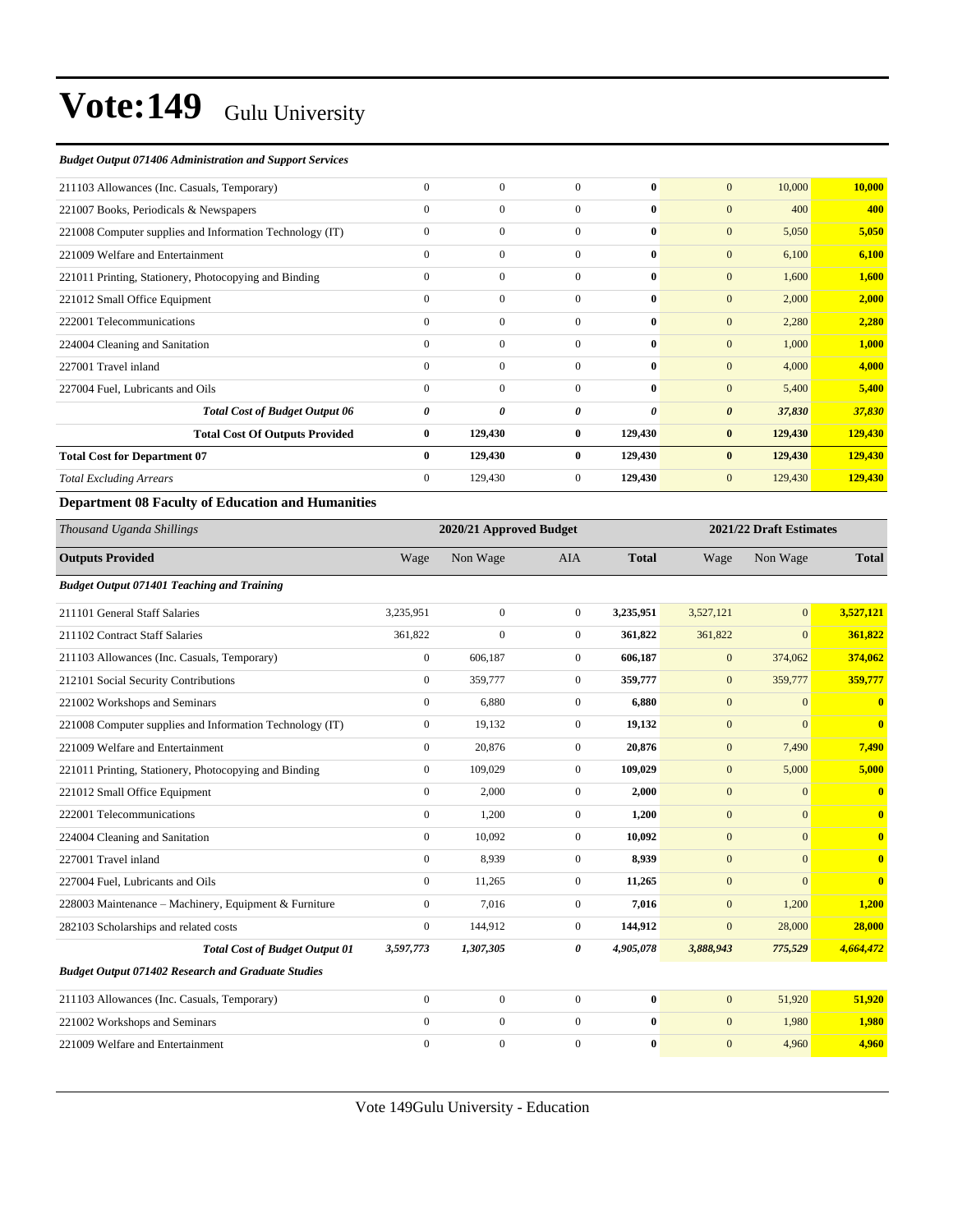| 221011 Printing, Stationery, Photocopying and Binding           | $\mathbf{0}$   | $\mathbf{0}$     | $\Omega$       | $\mathbf{0}$          | $\mathbf{0}$          | 3,000     | 3.000     |
|-----------------------------------------------------------------|----------------|------------------|----------------|-----------------------|-----------------------|-----------|-----------|
|                                                                 |                |                  |                |                       |                       |           |           |
| <b>Total Cost of Budget Output 02</b>                           | 0              | 0                | 0              | $\boldsymbol{\theta}$ | $\boldsymbol{\theta}$ | 61,860    | 61,860    |
| <b>Budget Output 071403 Outreach</b>                            |                |                  |                |                       |                       |           |           |
| 221011 Printing, Stationery, Photocopying and Binding           | $\overline{0}$ | $\mathbf{0}$     | $\Omega$       | $\mathbf{0}$          | $\mathbf{0}$          | 95,000    | 95,000    |
| 227004 Fuel, Lubricants and Oils                                | $\theta$       | $\mathbf{0}$     | $\overline{0}$ | $\mathbf{0}$          | $\mathbf{0}$          | 7,410     | 7,410     |
| 282103 Scholarships and related costs                           | $\theta$       | $\mathbf{0}$     | $\Omega$       | $\mathbf{0}$          | $\mathbf{0}$          | 259,332   | 259,332   |
| <b>Total Cost of Budget Output 03</b>                           | $\theta$       | 0                | $\theta$       | $\boldsymbol{\theta}$ | $\boldsymbol{\theta}$ | 361,742   | 361,742   |
| <b>Budget Output 071406 Administration and Support Services</b> |                |                  |                |                       |                       |           |           |
| 211103 Allowances (Inc. Casuals, Temporary)                     | $\overline{0}$ | $\overline{0}$   | $\Omega$       | $\mathbf{0}$          | $\mathbf{0}$          | 15,912    | 15,912    |
| 221002 Workshops and Seminars                                   | $\theta$       | $\boldsymbol{0}$ | $\overline{0}$ | $\bf{0}$              | $\mathbf{0}$          | 6,000     | 6,000     |
| 221008 Computer supplies and Information Technology (IT)        | $\overline{0}$ | $\overline{0}$   | $\overline{0}$ | $\bf{0}$              | $\mathbf{0}$          | 6,600     | 6,600     |
| 221009 Welfare and Entertainment                                | $\overline{0}$ | $\mathbf{0}$     | $\overline{0}$ | $\mathbf{0}$          | $\mathbf{0}$          | 4,800     | 4,800     |
| 221011 Printing, Stationery, Photocopying and Binding           | $\overline{0}$ | $\boldsymbol{0}$ | $\overline{0}$ | $\mathbf{0}$          | $\mathbf{0}$          | 4,000     | 4,000     |
| 221012 Small Office Equipment                                   | $\theta$       | $\mathbf{0}$     | $\overline{0}$ | $\mathbf{0}$          | $\mathbf{0}$          | 3,000     | 3,000     |
| 222001 Telecommunications                                       | $\overline{0}$ | $\boldsymbol{0}$ | $\overline{0}$ | $\mathbf{0}$          | $\mathbf{0}$          | 1,200     | 1,200     |
| 224004 Cleaning and Sanitation                                  | $\mathbf{0}$   | $\mathbf{0}$     | $\overline{0}$ | $\mathbf{0}$          | $\mathbf{0}$          | 6,000     | 6,000     |
| 227001 Travel inland                                            | $\theta$       | $\mathbf{0}$     | $\overline{0}$ | $\mathbf{0}$          | $\mathbf{0}$          | 4,500     | 4,500     |
| 227004 Fuel, Lubricants and Oils                                | $\Omega$       | $\mathbf{0}$     | $\overline{0}$ | $\mathbf{0}$          | $\mathbf{0}$          | 1,872     | 1.872     |
| 228003 Maintenance - Machinery, Equipment & Furniture           | $\theta$       | $\boldsymbol{0}$ | $\overline{0}$ | $\mathbf{0}$          | $\mathbf{0}$          | 6,500     | 6,500     |
| <b>Total Cost of Budget Output 06</b>                           | 0              | $\theta$         | 0              | 0                     | $\boldsymbol{\theta}$ | 60,384    | 60,384    |
| <b>Total Cost Of Outputs Provided</b>                           | 3,597,773      | 1,307,305        | $\bf{0}$       | 4,905,078             | 3,888,943             | 1,259,515 | 5,148,458 |
| <b>Total Cost for Department 08</b>                             | 3,597,773      | 1,307,305        | $\bf{0}$       | 4,905,078             | 3,888,943             | 1,259,515 | 5,148,458 |
| <b>Total Excluding Arrears</b>                                  | 3,597,773      | 1,307,305        | $\overline{0}$ | 4,905,078             | 3,888,943             | 1,259,515 | 5,148,458 |

**Department 09 Faculty of Agriculture and Environment**

| Thousand Uganda Shillings                                |                | 2020/21 Approved Budget |                | 2021/22 Draft Estimates |                |                |              |
|----------------------------------------------------------|----------------|-------------------------|----------------|-------------------------|----------------|----------------|--------------|
| <b>Outputs Provided</b>                                  | Wage           | Non Wage                | <b>AIA</b>     | <b>Total</b>            | Wage           | Non Wage       | <b>Total</b> |
| <b>Budget Output 071401 Teaching and Training</b>        |                |                         |                |                         |                |                |              |
| 211101 General Staff Salaries                            | 4,555,720      | $\mathbf{0}$            | $\mathbf{0}$   | 4,555,720               | 4,555,720      | $\mathbf{0}$   | 4,555,720    |
| 211102 Contract Staff Salaries                           | 509,645        | $\overline{0}$          | $\overline{0}$ | 509,645                 | 509,645        | $\overline{0}$ | 509,645      |
| 211103 Allowances (Inc. Casuals, Temporary)              | $\mathbf{0}$   | 174,997                 | $\mathbf{0}$   | 174,997                 | $\mathbf{0}$   | 53,032         | 53,032       |
| 212101 Social Security Contributions                     | $\mathbf{0}$   | 506,536                 | $\overline{0}$ | 506,536                 | $\mathbf{0}$   | 506,536        | 506,536      |
| 221002 Workshops and Seminars                            | $\mathbf{0}$   | 12,000                  | $\mathbf{0}$   | 12,000                  | $\mathbf{0}$   | $\mathbf{0}$   | $\mathbf{0}$ |
| 221008 Computer supplies and Information Technology (IT) | $\mathbf{0}$   | 28,000                  | $\mathbf{0}$   | 28,000                  | $\overline{0}$ | $\mathbf{0}$   | $\mathbf{0}$ |
| 221009 Welfare and Entertainment                         | $\mathbf{0}$   | 12,800                  | $\mathbf{0}$   | 12,800                  | $\mathbf{0}$   | $\mathbf{0}$   | $\mathbf{0}$ |
| 221011 Printing, Stationery, Photocopying and Binding    | $\overline{0}$ | 29,040                  | $\overline{0}$ | 29,040                  | $\mathbf{0}$   | 4,000          | 4,000        |
| 221012 Small Office Equipment                            | $\mathbf{0}$   | 2,500                   | $\mathbf{0}$   | 2,500                   | $\mathbf{0}$   | $\Omega$       | $\mathbf{0}$ |
| 222001 Telecommunications                                | $\mathbf{0}$   | 2,880                   | $\mathbf{0}$   | 2,880                   | $\overline{0}$ | $\mathbf{0}$   | $\bf{0}$     |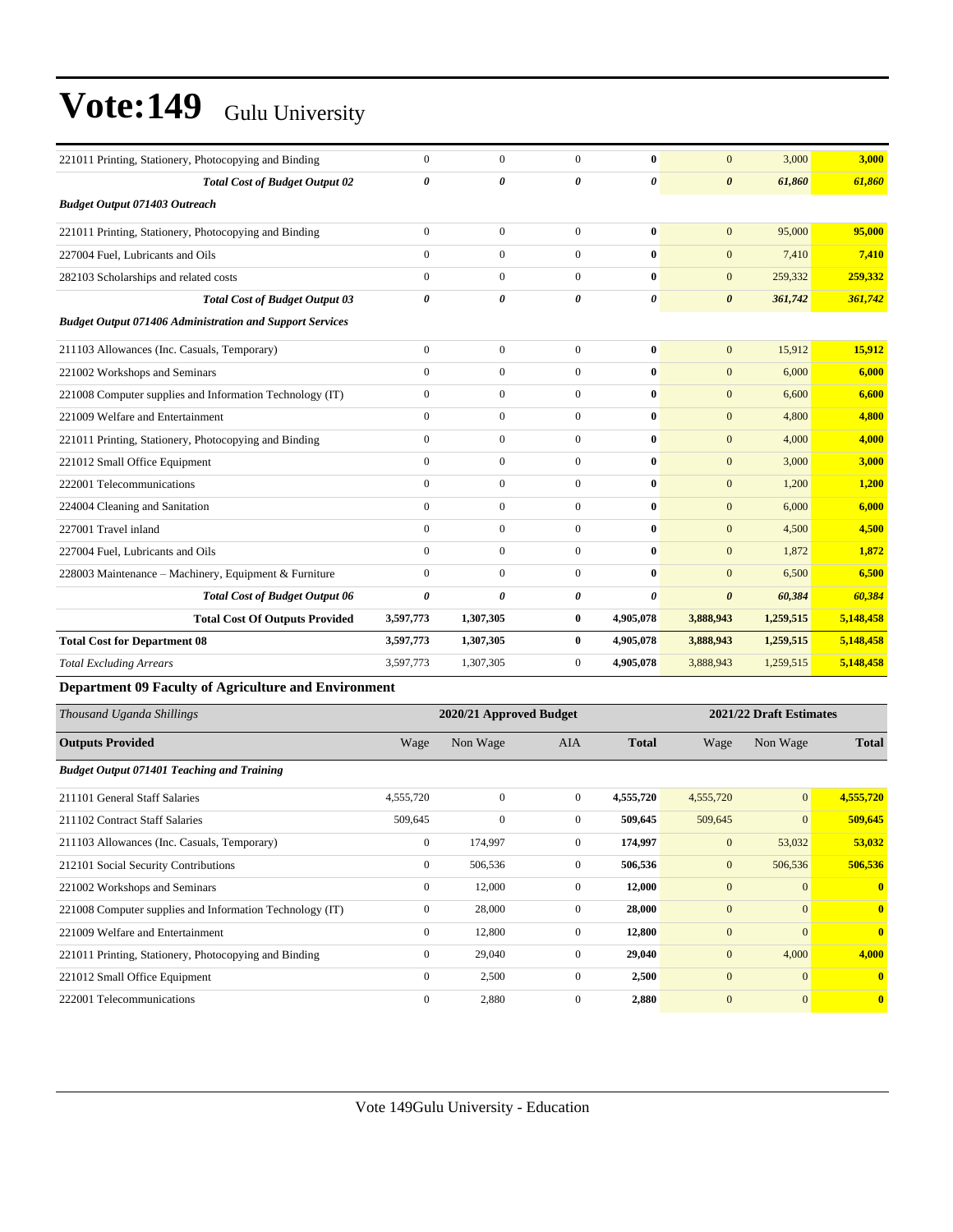| 223007 Other Utilities- (fuel, gas, firewood, charcoal)         | $\boldsymbol{0}$      | 1,800            | $\boldsymbol{0}$ | 1,800     | $\mathbf{0}$          | 894          | 894        |
|-----------------------------------------------------------------|-----------------------|------------------|------------------|-----------|-----------------------|--------------|------------|
| 224004 Cleaning and Sanitation                                  | $\boldsymbol{0}$      | 20,000           | $\boldsymbol{0}$ | 20,000    | $\mathbf{0}$          | 10,000       | 10,000     |
| 224006 Agricultural Supplies                                    | $\boldsymbol{0}$      | 80,000           | $\boldsymbol{0}$ | 80,000    | $\mathbf{0}$          | 42,400       | 42,400     |
| 226001 Insurances                                               | $\mathbf{0}$          | 180              | $\overline{0}$   | 180       | $\boldsymbol{0}$      | $\mathbf{0}$ | $\bf{0}$   |
| 227001 Travel inland                                            | $\boldsymbol{0}$      | 12,555           | $\mathbf{0}$     | 12,555    | $\mathbf{0}$          | 8,521        | 8,521      |
| 227004 Fuel, Lubricants and Oils                                | $\boldsymbol{0}$      | 22,000           | $\boldsymbol{0}$ | 22,000    | $\mathbf{0}$          | 2,600        | 2,600      |
| 228002 Maintenance - Vehicles                                   | $\boldsymbol{0}$      | 23,000           | $\boldsymbol{0}$ | 23,000    | $\mathbf{0}$          | $\mathbf{0}$ | $\bf{0}$   |
| 228003 Maintenance - Machinery, Equipment & Furniture           | $\boldsymbol{0}$      | 3,500            | $\mathbf{0}$     | 3,500     | $\mathbf{0}$          | $\mathbf{0}$ | $\bf{0}$   |
| 282103 Scholarships and related costs                           | $\boldsymbol{0}$      | 23,000           | $\mathbf{0}$     | 23,000    | $\mathbf{0}$          | 23,000       | 23,000     |
| <b>Total Cost of Budget Output 01</b>                           | 5,065,365             | 954,788          | 0                | 6,020,153 | 5,065,365             | 650,983      | 5,716,348  |
| <b>Budget Output 071402 Research and Graduate Studies</b>       |                       |                  |                  |           |                       |              |            |
| 211103 Allowances (Inc. Casuals, Temporary)                     | $\boldsymbol{0}$      | $\boldsymbol{0}$ | $\boldsymbol{0}$ | $\bf{0}$  | $\boldsymbol{0}$      | 13,699       | 13,699     |
| 221008 Computer supplies and Information Technology (IT)        | $\boldsymbol{0}$      | $\boldsymbol{0}$ | $\boldsymbol{0}$ | $\bf{0}$  | $\boldsymbol{0}$      | 10,600       | 10,600     |
| 221009 Welfare and Entertainment                                | $\boldsymbol{0}$      | $\boldsymbol{0}$ | $\mathbf{0}$     | $\bf{0}$  | $\mathbf{0}$          | 6,400        | 6,400      |
| 221011 Printing, Stationery, Photocopying and Binding           | $\boldsymbol{0}$      | $\boldsymbol{0}$ | $\boldsymbol{0}$ | $\bf{0}$  | $\mathbf{0}$          | 4,000        | 4,000      |
| 221017 Subscriptions                                            | $\boldsymbol{0}$      | $\boldsymbol{0}$ | $\boldsymbol{0}$ | $\bf{0}$  | $\mathbf{0}$          | 25,000       | 25,000     |
| 223007 Other Utilities- (fuel, gas, firewood, charcoal)         | $\boldsymbol{0}$      | $\boldsymbol{0}$ | $\boldsymbol{0}$ | $\bf{0}$  | $\mathbf{0}$          | 1,000        | 1,000      |
| 224004 Cleaning and Sanitation                                  | $\mathbf{0}$          | $\boldsymbol{0}$ | $\boldsymbol{0}$ | $\bf{0}$  | $\boldsymbol{0}$      | 2,000        | 2,000      |
| 224006 Agricultural Supplies                                    | $\mathbf{0}$          | $\boldsymbol{0}$ | $\mathbf{0}$     | $\bf{0}$  | $\mathbf{0}$          | 20,800       | 20,800     |
| 227004 Fuel, Lubricants and Oils                                | $\mathbf{0}$          | $\boldsymbol{0}$ | $\boldsymbol{0}$ | $\bf{0}$  | $\mathbf{0}$          | 4,205        | 4,205      |
| 228003 Maintenance - Machinery, Equipment & Furniture           | $\boldsymbol{0}$      | $\boldsymbol{0}$ | $\overline{0}$   | $\bf{0}$  | $\mathbf{0}$          | 8,000        | 8,000      |
| <b>Total Cost of Budget Output 02</b>                           | $\boldsymbol{\theta}$ | 0                | 0                | 0         | $\boldsymbol{\theta}$ | 95,704       | 95,704     |
| <b>Budget Output 071403 Outreach</b>                            |                       |                  |                  |           |                       |              |            |
| 211103 Allowances (Inc. Casuals, Temporary)                     | $\boldsymbol{0}$      | $\boldsymbol{0}$ | $\boldsymbol{0}$ | $\pmb{0}$ | $\mathbf{0}$          | 26,199       | 26,199     |
| 221008 Computer supplies and Information Technology (IT)        | $\boldsymbol{0}$      | $\boldsymbol{0}$ | $\overline{0}$   | $\bf{0}$  | $\mathbf{0}$          | 10,600       | 10,600     |
| 221011 Printing, Stationery, Photocopying and Binding           | $\mathbf{0}$          | $\boldsymbol{0}$ | $\boldsymbol{0}$ | $\bf{0}$  | $\boldsymbol{0}$      | 4,000        | 4,000      |
| 224004 Cleaning and Sanitation                                  | $\mathbf{0}$          | $\boldsymbol{0}$ | $\overline{0}$   | $\bf{0}$  | $\mathbf{0}$          | 4,000        | 4,000      |
| 224006 Agricultural Supplies                                    | $\mathbf{0}$          | $\boldsymbol{0}$ | $\boldsymbol{0}$ | $\bf{0}$  | $\mathbf{0}$          | 25,800       | 25,800     |
| 227001 Travel inland                                            | $\mathbf{0}$          | $\overline{0}$   | $\overline{0}$   | $\bf{0}$  | $\boldsymbol{0}$      | 4,700        | 4,700      |
| 227004 Fuel, Lubricants and Oils                                | $\boldsymbol{0}$      | $\boldsymbol{0}$ | $\boldsymbol{0}$ | $\bf{0}$  | $\mathbf{0}$          | 4,200        | 4,200      |
| <b>Total Cost of Budget Output 03</b>                           | $\pmb{o}$             | 0                | 0                | 0         | $\boldsymbol{\theta}$ | 79,499       | 79,499     |
| <b>Budget Output 071406 Administration and Support Services</b> |                       |                  |                  |           |                       |              |            |
| 211103 Allowances (Inc. Casuals, Temporary)                     | $\mathbf{0}$          | $\mathbf 0$      | $\boldsymbol{0}$ | $\bf{0}$  | $\boldsymbol{0}$      | 20,072       | 20,072     |
| 221008 Computer supplies and Information Technology (IT)        | $\boldsymbol{0}$      | $\boldsymbol{0}$ | $\overline{0}$   | $\bf{0}$  | $\mathbf{0}$          | 16,800       | 16,800     |
| 221009 Welfare and Entertainment                                | $\boldsymbol{0}$      | $\boldsymbol{0}$ | $\boldsymbol{0}$ | $\bf{0}$  | $\boldsymbol{0}$      | 13,680       | 13,680     |
| 221011 Printing, Stationery, Photocopying and Binding           | $\boldsymbol{0}$      | $\boldsymbol{0}$ | $\boldsymbol{0}$ | $\bf{0}$  | $\mathbf{0}$          | 10,000       | 10,000     |
| 221012 Small Office Equipment                                   | $\boldsymbol{0}$      | $\boldsymbol{0}$ | $\boldsymbol{0}$ | $\bf{0}$  | $\boldsymbol{0}$      | 6,000        | 6,000      |
| 222001 Telecommunications                                       | $\boldsymbol{0}$      | $\mathbf{0}$     | $\boldsymbol{0}$ | $\bf{0}$  | $\boldsymbol{0}$      | 2,880        | 2,880      |
| 224004 Cleaning and Sanitation                                  | $\boldsymbol{0}$      | $\boldsymbol{0}$ | $\overline{0}$   | $\bf{0}$  | $\mathbf{0}$          | 4,000        | 4,000      |
| 225001 Consultancy Services- Short term                         | $\boldsymbol{0}$      | $\mathbf{0}$     | $\boldsymbol{0}$ | $\bf{0}$  | $\boldsymbol{0}$      | 9,000        | 9,000      |
| 226001 Insurances                                               | $\boldsymbol{0}$      | $\boldsymbol{0}$ | $\boldsymbol{0}$ | $\bf{0}$  | $\boldsymbol{0}$      | 180          | <b>180</b> |
|                                                                 |                       |                  |                  |           |                       |              |            |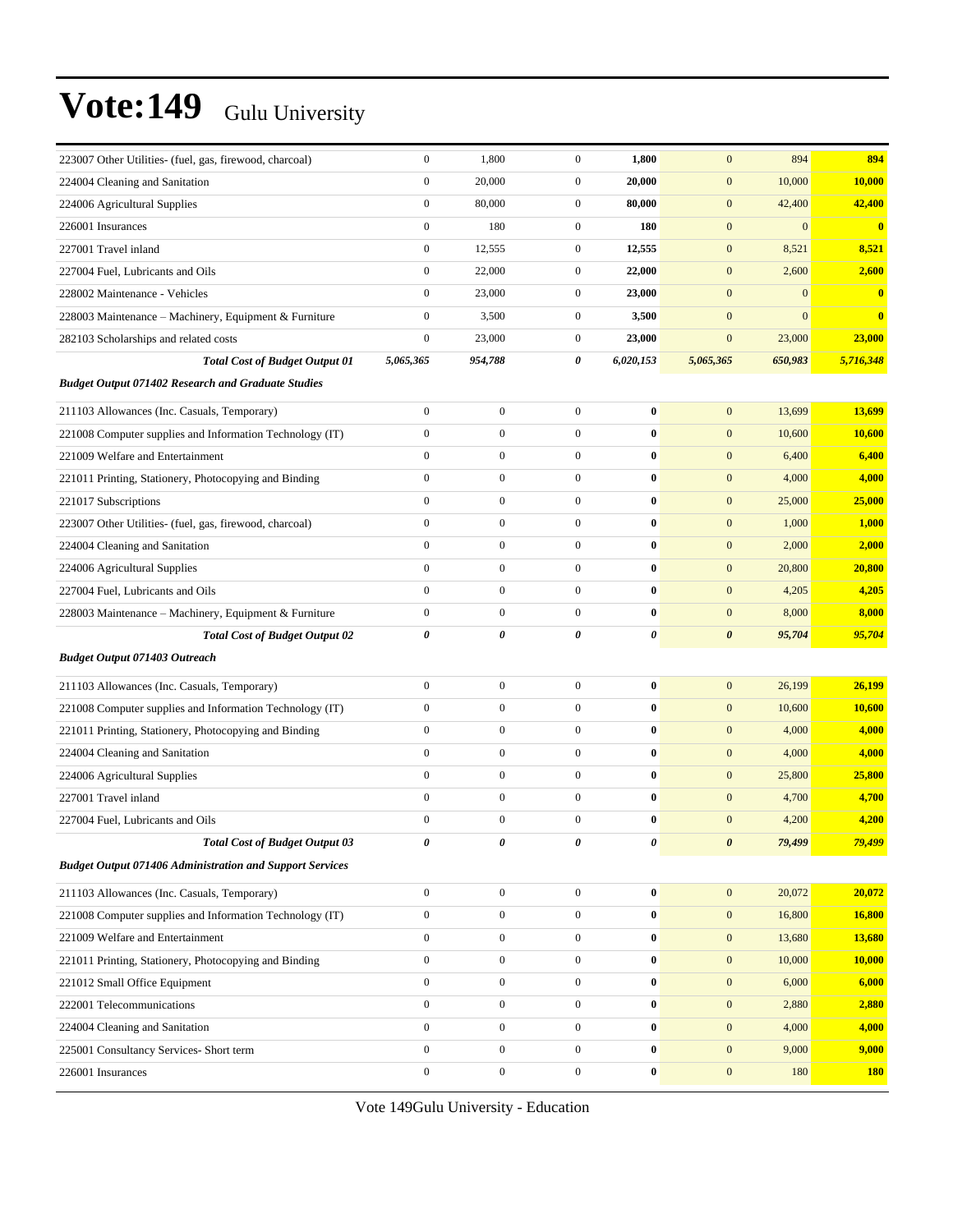| 227001 Travel inland                                             | $\mathbf{0}$          | $\mathbf{0}$            | $\mathbf{0}$     | $\bf{0}$              | $\mathbf{0}$          | 3,700                   | 3,700                   |
|------------------------------------------------------------------|-----------------------|-------------------------|------------------|-----------------------|-----------------------|-------------------------|-------------------------|
| 227004 Fuel, Lubricants and Oils                                 | $\boldsymbol{0}$      | $\mathbf{0}$            | $\mathbf{0}$     | $\bf{0}$              | $\mathbf{0}$          | 2,000                   | 2,000                   |
| 228002 Maintenance - Vehicles                                    | $\mathbf{0}$          | $\boldsymbol{0}$        | $\mathbf{0}$     | $\bf{0}$              | $\mathbf{0}$          | 15,669                  | 15,669                  |
| 228003 Maintenance - Machinery, Equipment & Furniture            | $\mathbf{0}$          | $\mathbf{0}$            | $\overline{0}$   | $\bf{0}$              | $\mathbf{0}$          | 9,500                   | 9,500                   |
| <b>Total Cost of Budget Output 06</b>                            | $\boldsymbol{\theta}$ | 0                       | 0                | $\boldsymbol{\theta}$ | $\boldsymbol{\theta}$ | 113,481                 | 113,481                 |
| <b>Total Cost Of Outputs Provided</b>                            | 5,065,365             | 954,788                 | $\bf{0}$         | 6,020,153             | 5,065,365             | 939,668                 | 6,005,033               |
| <b>Total Cost for Department 09</b>                              | 5,065,365             | 954,788                 | $\bf{0}$         | 6,020,153             | 5,065,365             | 939,668                 | 6,005,033               |
| <b>Total Excluding Arrears</b>                                   | 5,065,365             | 954,788                 | $\mathbf{0}$     | 6,020,153             | 5,065,365             | 939,668                 | 6,005,033               |
| <b>Department 10 Faculty of Business and Development Studies</b> |                       |                         |                  |                       |                       |                         |                         |
| Thousand Uganda Shillings                                        |                       | 2020/21 Approved Budget |                  |                       |                       | 2021/22 Draft Estimates |                         |
| <b>Outputs Provided</b>                                          | Wage                  | Non Wage                | AIA              | <b>Total</b>          | Wage                  | Non Wage                | <b>Total</b>            |
| <b>Budget Output 071401 Teaching and Training</b>                |                       |                         |                  |                       |                       |                         |                         |
| 211101 General Staff Salaries                                    | 3,437,083             | $\mathbf{0}$            | $\mathbf{0}$     | 3,437,083             | 3,849,386             | $\mathbf{0}$            | 3,849,386               |
| 211102 Contract Staff Salaries                                   | 227,137               | $\overline{0}$          | $\mathbf{0}$     | 227,137               | 227,137               | $\mathbf{0}$            | 227,137                 |
| 211103 Allowances (Inc. Casuals, Temporary)                      | $\boldsymbol{0}$      | 455,779                 | $\mathbf{0}$     | 455,779               | $\mathbf{0}$          | 158,400                 | 158,400                 |
| 212101 Social Security Contributions                             | $\boldsymbol{0}$      | 366,422                 | $\mathbf{0}$     | 366,422               | $\mathbf{0}$          | 366,422                 | 366,422                 |
| 221002 Workshops and Seminars                                    | $\boldsymbol{0}$      | 12,000                  | $\mathbf{0}$     | 12,000                | $\mathbf{0}$          | $\boldsymbol{0}$        | $\bf{0}$                |
| 221003 Staff Training                                            | $\boldsymbol{0}$      | 8,000                   | $\mathbf{0}$     | 8,000                 | $\mathbf{0}$          | $\mathbf{0}$            | $\bf{0}$                |
| 221007 Books, Periodicals & Newspapers                           | $\boldsymbol{0}$      | 3,600                   | $\boldsymbol{0}$ | 3,600                 | $\mathbf{0}$          | $\mathbf{0}$            | $\bf{0}$                |
| 221008 Computer supplies and Information Technology (IT)         | $\boldsymbol{0}$      | 70,000                  | $\overline{0}$   | 70,000                | $\mathbf{0}$          | $\mathbf{0}$            | $\bf{0}$                |
| 221009 Welfare and Entertainment                                 | $\boldsymbol{0}$      | 8,000                   | $\mathbf{0}$     | 8,000                 | $\mathbf{0}$          | $\mathbf{0}$            | $\overline{\mathbf{0}}$ |
| 221011 Printing, Stationery, Photocopying and Binding            | $\boldsymbol{0}$      | 18,150                  | $\mathbf{0}$     | 18,150                | $\mathbf{0}$          | $\mathbf{0}$            | $\bf{0}$                |
| 221012 Small Office Equipment                                    | $\boldsymbol{0}$      | 9,000                   | $\mathbf{0}$     | 9,000                 | $\mathbf{0}$          | $\mathbf{0}$            | $\overline{\mathbf{0}}$ |
| 221017 Subscriptions                                             | $\boldsymbol{0}$      | 40,000                  | $\boldsymbol{0}$ | 40,000                | $\mathbf{0}$          | 40,000                  | 40,000                  |
| 222001 Telecommunications                                        | $\boldsymbol{0}$      | 2,000                   | $\overline{0}$   | 2,000                 | $\mathbf{0}$          | $\mathbf{0}$            | $\bf{0}$                |
| 223007 Other Utilities- (fuel, gas, firewood, charcoal)          | $\boldsymbol{0}$      | 240                     | $\mathbf{0}$     | 240                   | $\mathbf{0}$          | $\mathbf{0}$            | $\bf{0}$                |
| 224004 Cleaning and Sanitation                                   | $\boldsymbol{0}$      | 8,000                   | $\mathbf{0}$     | 8,000                 | $\mathbf{0}$          | $\mathbf{0}$            | $\bf{0}$                |
| 226001 Insurances                                                | $\boldsymbol{0}$      | 78                      | $\mathbf{0}$     | 78                    | $\mathbf{0}$          | $\mathbf{0}$            | $\bf{0}$                |
| 227001 Travel inland                                             | $\boldsymbol{0}$      | 11,160                  | $\boldsymbol{0}$ | 11,160                | $\mathbf{0}$          | $\mathbf{0}$            | $\bf{0}$                |
| 227002 Travel abroad                                             | $\boldsymbol{0}$      | 9,900                   | $\mathbf{0}$     | 9,900                 | $\mathbf{0}$          | $\mathbf{0}$            | $\bf{0}$                |
| 227004 Fuel, Lubricants and Oils                                 | $\boldsymbol{0}$      | 20,000                  | $\boldsymbol{0}$ | 20,000                | $\boldsymbol{0}$      | $\mathbf{0}$            | $\bf{0}$                |
| 228002 Maintenance - Vehicles                                    | $\boldsymbol{0}$      | 20,000                  | $\overline{0}$   | 20,000                | $\boldsymbol{0}$      | $\mathbf{0}$            | $\bf{0}$                |
| 282103 Scholarships and related costs                            | $\boldsymbol{0}$      | 20,000                  | $\boldsymbol{0}$ | 20,000                | $\boldsymbol{0}$      | 12,500                  | 12,500                  |
| <b>Total Cost of Budget Output 01</b>                            | 3,664,220             | 1,082,329               | 0                | 4,746,550             | 4,076,523             | 577,322                 | 4,653,845               |
| <b>Budget Output 071402 Research and Graduate Studies</b>        |                       |                         |                  |                       |                       |                         |                         |
| 211103 Allowances (Inc. Casuals, Temporary)                      | $\boldsymbol{0}$      | $\boldsymbol{0}$        | $\mathbf{0}$     | $\bf{0}$              | $\boldsymbol{0}$      | 187,903                 | 187,903                 |
| 221002 Workshops and Seminars                                    | $\boldsymbol{0}$      | $\boldsymbol{0}$        | $\boldsymbol{0}$ | $\bf{0}$              | $\mathbf{0}$          | 8,250                   | 8,250                   |
| <b>Total Cost of Budget Output 02</b>                            | 0                     | 0                       | 0                | 0                     | $\boldsymbol{\theta}$ | 196,153                 | 196,153                 |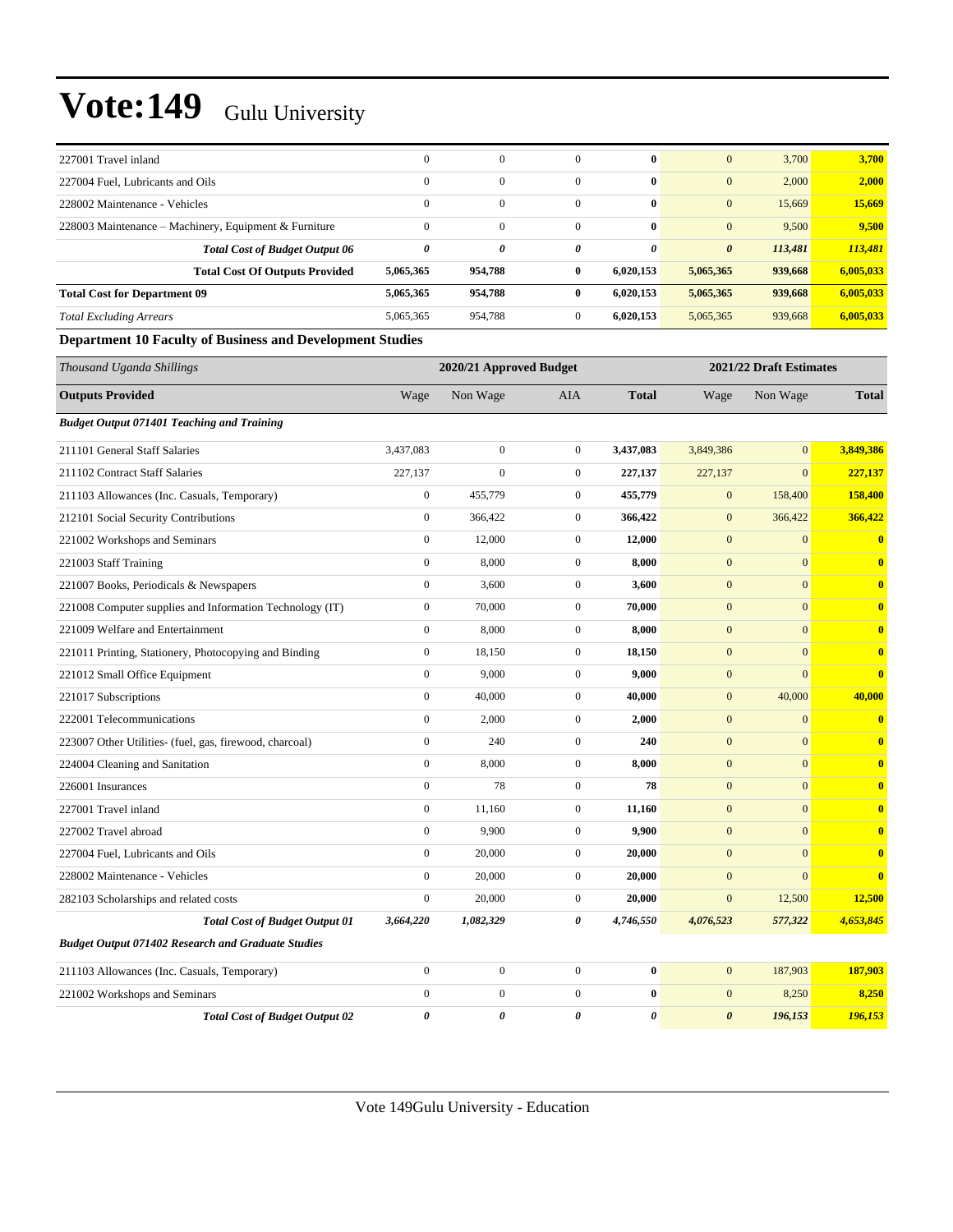| <b>Budget Output 071403 Outreach</b>                            |                |                  |              |           |                       |           |           |
|-----------------------------------------------------------------|----------------|------------------|--------------|-----------|-----------------------|-----------|-----------|
| 211103 Allowances (Inc. Casuals, Temporary)                     | $\mathbf{0}$   | $\overline{0}$   | $\Omega$     | $\bf{0}$  | $\overline{0}$        | 15,720    | 15,720    |
| <b>Total Cost of Budget Output 03</b>                           | 0              | $\theta$         | 0            | 0         | $\boldsymbol{\theta}$ | 15,720    | 15,720    |
| <b>Budget Output 071406 Administration and Support Services</b> |                |                  |              |           |                       |           |           |
| 211103 Allowances (Inc. Casuals, Temporary)                     | $\overline{0}$ | $\mathbf{0}$     | $\mathbf{0}$ | $\bf{0}$  | $\mathbf{0}$          | 69,568    | 69,568    |
| 221007 Books, Periodicals & Newspapers                          | $\mathbf{0}$   | $\mathbf{0}$     | $\mathbf{0}$ | 0         | $\mathbf{0}$          | 2,344     | 2.344     |
| 221008 Computer supplies and Information Technology (IT)        | $\mathbf{0}$   | $\mathbf{0}$     | $\Omega$     | $\bf{0}$  | $\mathbf{0}$          | 40,000    | 40,000    |
| 221009 Welfare and Entertainment                                | $\Omega$       | $\mathbf{0}$     | $\Omega$     | $\bf{0}$  | $\mathbf{0}$          | 19,200    | 19,200    |
| 221011 Printing, Stationery, Photocopying and Binding           | $\mathbf{0}$   | $\mathbf{0}$     | $\mathbf{0}$ | $\bf{0}$  | $\mathbf{0}$          | 18,150    | 18,150    |
| 221012 Small Office Equipment                                   | $\mathbf{0}$   | $\overline{0}$   | $\mathbf{0}$ | $\bf{0}$  | $\mathbf{0}$          | 11,600    | 11,600    |
| 222001 Telecommunications                                       | $\mathbf{0}$   | $\mathbf{0}$     | $\mathbf{0}$ | $\bf{0}$  | $\mathbf{0}$          | 2,280     | 2,280     |
| 223007 Other Utilities- (fuel, gas, firewood, charcoal)         | $\mathbf{0}$   | $\overline{0}$   | $\mathbf{0}$ | $\bf{0}$  | $\mathbf{0}$          | 228       | 228       |
| 224004 Cleaning and Sanitation                                  | $\mathbf{0}$   | $\mathbf{0}$     | $\mathbf{0}$ | $\bf{0}$  | $\mathbf{0}$          | 12,072    | 12,072    |
| 226001 Insurances                                               | $\mathbf{0}$   | $\overline{0}$   | $\mathbf{0}$ | $\bf{0}$  | $\overline{0}$        | 78        | 78        |
| 227001 Travel inland                                            | $\Omega$       | $\boldsymbol{0}$ | $\theta$     | $\bf{0}$  | $\mathbf{0}$          | 19,344    | 19,344    |
| 227004 Fuel, Lubricants and Oils                                | $\mathbf{0}$   | $\overline{0}$   | $\mathbf{0}$ | $\bf{0}$  | $\mathbf{0}$          | 19,421    | 19,421    |
| 228002 Maintenance - Vehicles                                   | $\mathbf{0}$   | $\mathbf{0}$     | $\mathbf{0}$ | $\bf{0}$  | $\mathbf{0}$          | 23,800    | 23,800    |
| <b>Total Cost of Budget Output 06</b>                           | 0              | 0                | 0            | 0         | $\boldsymbol{\theta}$ | 238,085   | 238,085   |
| <b>Total Cost Of Outputs Provided</b>                           | 3,664,220      | 1,082,329        | $\bf{0}$     | 4,746,550 | 4,076,523             | 1,027,279 | 5,103,803 |
| <b>Total Cost for Department 10</b>                             | 3,664,220      | 1,082,329        | $\bf{0}$     | 4,746,550 | 4,076,523             | 1,027,279 | 5,103,803 |
| <b>Total Excluding Arrears</b>                                  | 3,664,220      | 1,082,329        | $\mathbf{0}$ | 4,746,550 | 4,076,523             | 1,027,279 | 5,103,803 |
|                                                                 |                |                  |              |           |                       |           |           |

#### **Department 11 Faculty of Sciences**

| Thousand Uganda Shillings                                |              | 2020/21 Approved Budget |                |              |              |              | 2021/22 Draft Estimates |  |
|----------------------------------------------------------|--------------|-------------------------|----------------|--------------|--------------|--------------|-------------------------|--|
| <b>Outputs Provided</b>                                  | Wage         | Non Wage                | AIA            | <b>Total</b> | Wage         | Non Wage     | <b>Total</b>            |  |
| <b>Budget Output 071401 Teaching and Training</b>        |              |                         |                |              |              |              |                         |  |
| 211101 General Staff Salaries                            | 4,558,568    | $\overline{0}$          | $\overline{0}$ | 4,558,568    | 4,924,466    | $\mathbf{0}$ | 4,924,466               |  |
| 211102 Contract Staff Salaries                           | 695,773      | 0                       | $\theta$       | 695,773      | 695,773      | $\mathbf{0}$ | 695,773                 |  |
| 211103 Allowances (Inc. Casuals, Temporary)              | $\mathbf{0}$ | 124,000                 | $\overline{0}$ | 124,000      | $\mathbf{0}$ | 48,000       | 48,000                  |  |
| 212101 Social Security Contributions                     | $\mathbf{0}$ | 525,434                 | $\Omega$       | 525,434      | $\mathbf{0}$ | 525,434      | 525,434                 |  |
| 221002 Workshops and Seminars                            | $\mathbf{0}$ | 4,000                   | $\mathbf{0}$   | 4,000        | $\mathbf{0}$ | $\mathbf{0}$ | $\mathbf{0}$            |  |
| 221007 Books, Periodicals & Newspapers                   | $\mathbf{0}$ | 2,000                   | $\theta$       | 2,000        | $\mathbf{0}$ | $\mathbf{0}$ | $\mathbf{0}$            |  |
| 221008 Computer supplies and Information Technology (IT) | $\mathbf{0}$ | 11,534                  | $\mathbf{0}$   | 11,534       | $\mathbf{0}$ | $\mathbf{0}$ | $\mathbf{0}$            |  |
| 221009 Welfare and Entertainment                         | $\mathbf{0}$ | 12,000                  | $\overline{0}$ | 12,000       | $\mathbf{0}$ | $\mathbf{0}$ | $\mathbf{0}$            |  |
| 221011 Printing, Stationery, Photocopying and Binding    | $\mathbf{0}$ | 15,700                  | $\mathbf{0}$   | 15,700       | $\mathbf{0}$ | 5,000        | 5,000                   |  |
| 222001 Telecommunications                                | $\mathbf{0}$ | 1,000                   | $\theta$       | 1,000        | $\mathbf{0}$ | $\mathbf{0}$ | $\mathbf{0}$            |  |
| 222002 Postage and Courier                               | $\mathbf{0}$ | 50                      | $\mathbf{0}$   | 50           | $\mathbf{0}$ | $\mathbf{0}$ | $\mathbf{0}$            |  |
| 222003 Information and communications technology (ICT)   | $\Omega$     | $\mathbf{0}$            | $\Omega$       | $\bf{0}$     | $\mathbf{0}$ | 5,970        | 5,970                   |  |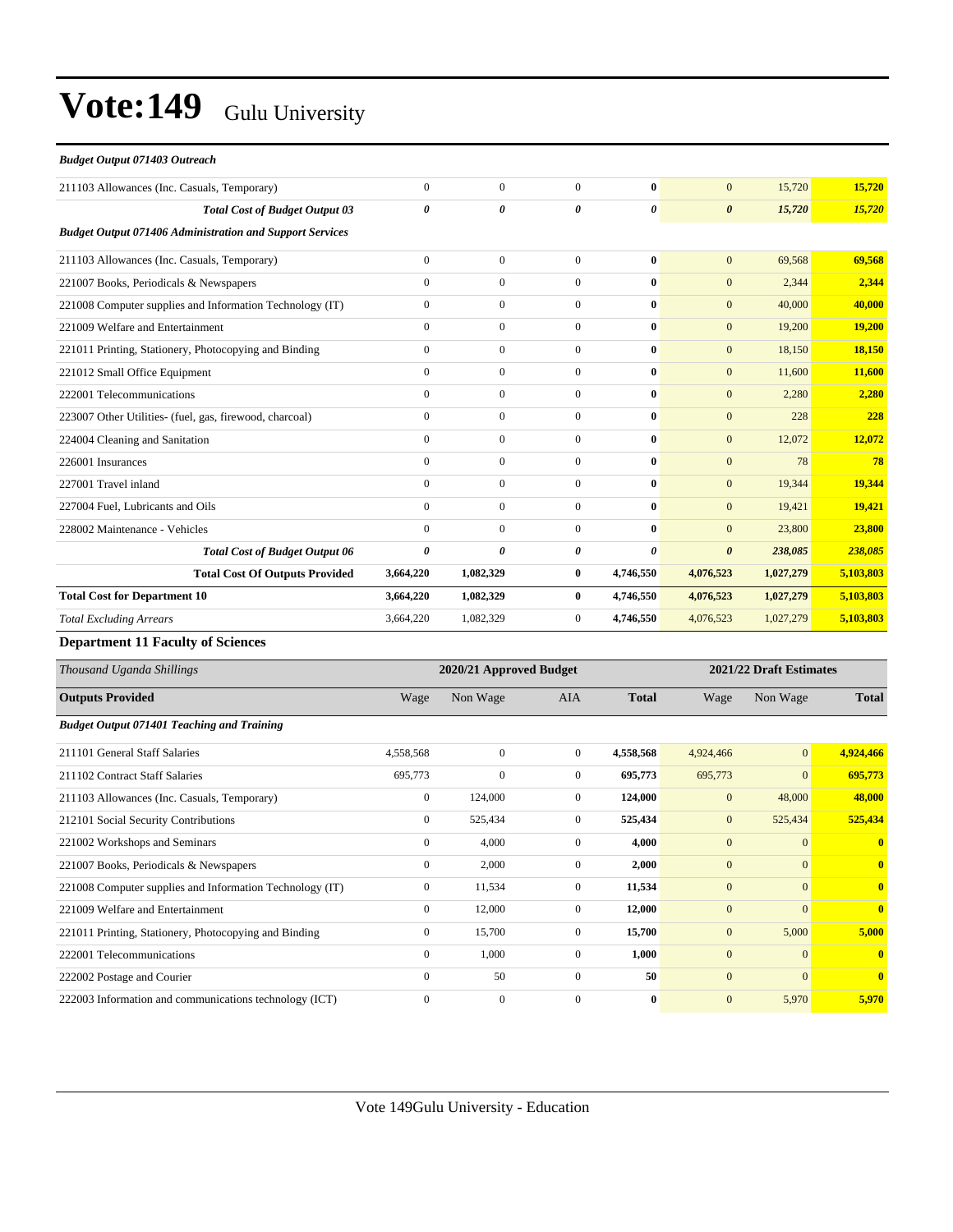| 223003 Rent – (Produced Assets) to private entities             | $\boldsymbol{0}$      | 1,000            | $\boldsymbol{0}$ | 1,000          | $\mathbf{0}$          | 1,000        | 1,000     |
|-----------------------------------------------------------------|-----------------------|------------------|------------------|----------------|-----------------------|--------------|-----------|
| 223007 Other Utilities- (fuel, gas, firewood, charcoal)         | $\mathbf{0}$          | 200              | $\boldsymbol{0}$ | 200            | $\mathbf{0}$          | $\mathbf{0}$ | $\bf{0}$  |
| 224004 Cleaning and Sanitation                                  | $\boldsymbol{0}$      | 5,000            | $\boldsymbol{0}$ | 5,000          | $\mathbf{0}$          | $\mathbf{0}$ | $\bf{0}$  |
| 224006 Agricultural Supplies                                    | $\mathbf{0}$          | 28,834           | $\boldsymbol{0}$ | 28,834         | $\mathbf{0}$          | 24,000       | 24,000    |
| 227001 Travel inland                                            | $\boldsymbol{0}$      | 7,440            | $\boldsymbol{0}$ | 7,440          | $\mathbf{0}$          | $\mathbf{0}$ | $\bf{0}$  |
| 227002 Travel abroad                                            | $\boldsymbol{0}$      | 4,500            | $\boldsymbol{0}$ | 4,500          | $\mathbf{0}$          | $\mathbf{0}$ | $\bf{0}$  |
| 227004 Fuel, Lubricants and Oils                                | $\mathbf{0}$          | 5,237            | $\mathbf{0}$     | 5,237          | $\mathbf{0}$          | $\mathbf{0}$ | $\bf{0}$  |
| 228003 Maintenance - Machinery, Equipment & Furniture           | $\boldsymbol{0}$      | 7,689            | $\boldsymbol{0}$ | 7,689          | $\mathbf{0}$          | 4,000        | 4,000     |
| 282103 Scholarships and related costs                           | $\boldsymbol{0}$      | 17,000           | $\boldsymbol{0}$ | 17,000         | $\mathbf{0}$          | 10,300       | 10,300    |
| <b>Total Cost of Budget Output 01</b>                           | 5,254,341             | 772,618          | 0                | 6,026,959      | 5,620,239             | 623,704      | 6,243,943 |
| <b>Budget Output 071402 Research and Graduate Studies</b>       |                       |                  |                  |                |                       |              |           |
| 211103 Allowances (Inc. Casuals, Temporary)                     | $\boldsymbol{0}$      | $\boldsymbol{0}$ | $\boldsymbol{0}$ | $\bf{0}$       | $\boldsymbol{0}$      | 41,000       | 41,000    |
| 221002 Workshops and Seminars                                   | $\mathbf{0}$          | $\boldsymbol{0}$ | $\boldsymbol{0}$ | $\bf{0}$       | $\mathbf{0}$          | 1,800        | 1,800     |
| 221009 Welfare and Entertainment                                | $\mathbf{0}$          | $\boldsymbol{0}$ | $\boldsymbol{0}$ | $\bf{0}$       | $\mathbf{0}$          | 6,000        | 6,000     |
| 221011 Printing, Stationery, Photocopying and Binding           | $\mathbf{0}$          | $\boldsymbol{0}$ | $\boldsymbol{0}$ | $\bf{0}$       | $\mathbf{0}$          | 5,000        | 5,000     |
| 222003 Information and communications technology (ICT)          | $\boldsymbol{0}$      | $\boldsymbol{0}$ | $\boldsymbol{0}$ | $\bf{0}$       | $\mathbf{0}$          | 3,000        | 3,000     |
| 224006 Agricultural Supplies                                    | $\boldsymbol{0}$      | $\boldsymbol{0}$ | $\boldsymbol{0}$ | $\bf{0}$       | $\boldsymbol{0}$      | 6,008        | 6,008     |
| <b>Total Cost of Budget Output 02</b>                           | $\boldsymbol{\theta}$ | 0                | 0                | $\pmb{\theta}$ | $\boldsymbol{\theta}$ | 62,808       | 62,808    |
| <b>Budget Output 071403 Outreach</b>                            |                       |                  |                  |                |                       |              |           |
| 211103 Allowances (Inc. Casuals, Temporary)                     | $\boldsymbol{0}$      | $\boldsymbol{0}$ | $\mathbf{0}$     | $\bf{0}$       | $\mathbf{0}$          | 8,000        | 8,000     |
| 227004 Fuel, Lubricants and Oils                                | $\mathbf{0}$          | $\boldsymbol{0}$ | $\overline{0}$   | $\bf{0}$       | $\mathbf{0}$          | 2,237        | 2,237     |
| <b>Total Cost of Budget Output 03</b>                           | 0                     | 0                | 0                | $\pmb{\theta}$ | $\boldsymbol{\theta}$ | 10,237       | 10,237    |
| <b>Budget Output 071406 Administration and Support Services</b> |                       |                  |                  |                |                       |              |           |
| 211103 Allowances (Inc. Casuals, Temporary)                     | $\boldsymbol{0}$      | $\boldsymbol{0}$ | $\boldsymbol{0}$ | $\bf{0}$       | $\boldsymbol{0}$      | 20,000       | 20,000    |
| 221002 Workshops and Seminars                                   | $\mathbf{0}$          | $\boldsymbol{0}$ | $\boldsymbol{0}$ | $\bf{0}$       | $\mathbf{0}$          | 1,200        | 1,200     |
| 221008 Computer supplies and Information Technology (IT)        | $\boldsymbol{0}$      | $\boldsymbol{0}$ | $\boldsymbol{0}$ | $\bf{0}$       | $\mathbf{0}$          | 12,000       | 12,000    |
| 221009 Welfare and Entertainment                                | $\mathbf{0}$          | $\boldsymbol{0}$ | $\boldsymbol{0}$ | $\bf{0}$       | $\mathbf{0}$          | 6,000        | 6,000     |
| 221011 Printing, Stationery, Photocopying and Binding           | $\boldsymbol{0}$      | $\boldsymbol{0}$ | $\boldsymbol{0}$ | $\bf{0}$       | $\mathbf{0}$          | 6,000        | 6,000     |
| 221012 Small Office Equipment                                   | $\boldsymbol{0}$      | $\boldsymbol{0}$ | $\boldsymbol{0}$ | $\bf{0}$       | $\mathbf{0}$          | 1,000        | 1,000     |
| 222001 Telecommunications                                       | $\mathbf{0}$          | $\boldsymbol{0}$ | $\boldsymbol{0}$ | $\bf{0}$       | $\mathbf{0}$          | 2,280        | 2,280     |
| 223007 Other Utilities- (fuel, gas, firewood, charcoal)         | $\boldsymbol{0}$      | $\boldsymbol{0}$ | $\boldsymbol{0}$ | $\pmb{0}$      | $\boldsymbol{0}$      | 200          | 200       |
| 224004 Cleaning and Sanitation                                  | $\boldsymbol{0}$      | $\boldsymbol{0}$ | $\boldsymbol{0}$ | $\bf{0}$       | $\boldsymbol{0}$      | 5,000        | 5,000     |
| 227001 Travel inland                                            | $\boldsymbol{0}$      | $\boldsymbol{0}$ | $\boldsymbol{0}$ | $\bf{0}$       | $\mathbf{0}$          | 6,000        | 6,000     |
| 227002 Travel abroad                                            | $\boldsymbol{0}$      | $\boldsymbol{0}$ | $\boldsymbol{0}$ | $\bf{0}$       | $\mathbf{0}$          | 2,000        | 2,000     |
| 227004 Fuel, Lubricants and Oils                                | $\boldsymbol{0}$      | $\overline{0}$   | $\boldsymbol{0}$ | $\bf{0}$       | $\boldsymbol{0}$      | 3,000        | 3,000     |
| 228003 Maintenance - Machinery, Equipment & Furniture           | $\boldsymbol{0}$      | $\boldsymbol{0}$ | $\boldsymbol{0}$ | $\bf{0}$       | $\boldsymbol{0}$      | 3,689        | 3,689     |
| <b>Total Cost of Budget Output 06</b>                           | $\pmb{\theta}$        | 0                | 0                | $\pmb{\theta}$ | $\boldsymbol{\theta}$ | 68,369       | 68,369    |
| <b>Total Cost Of Outputs Provided</b>                           | 5,254,341             | 772,618          | 0                | 6,026,959      | 5,620,239             | 765,118      | 6,385,357 |
| <b>Total Cost for Department 11</b>                             | 5,254,341             | 772,618          | $\bf{0}$         | 6,026,959      | 5,620,239             | 765,118      | 6,385,357 |
| <b>Total Excluding Arrears</b>                                  | 5,254,341             | 772,618          | $\boldsymbol{0}$ | 6,026,959      | 5,620,239             | 765,118      | 6,385,357 |
| <b>Department 12 Faculty of Medicine</b>                        |                       |                  |                  |                |                       |              |           |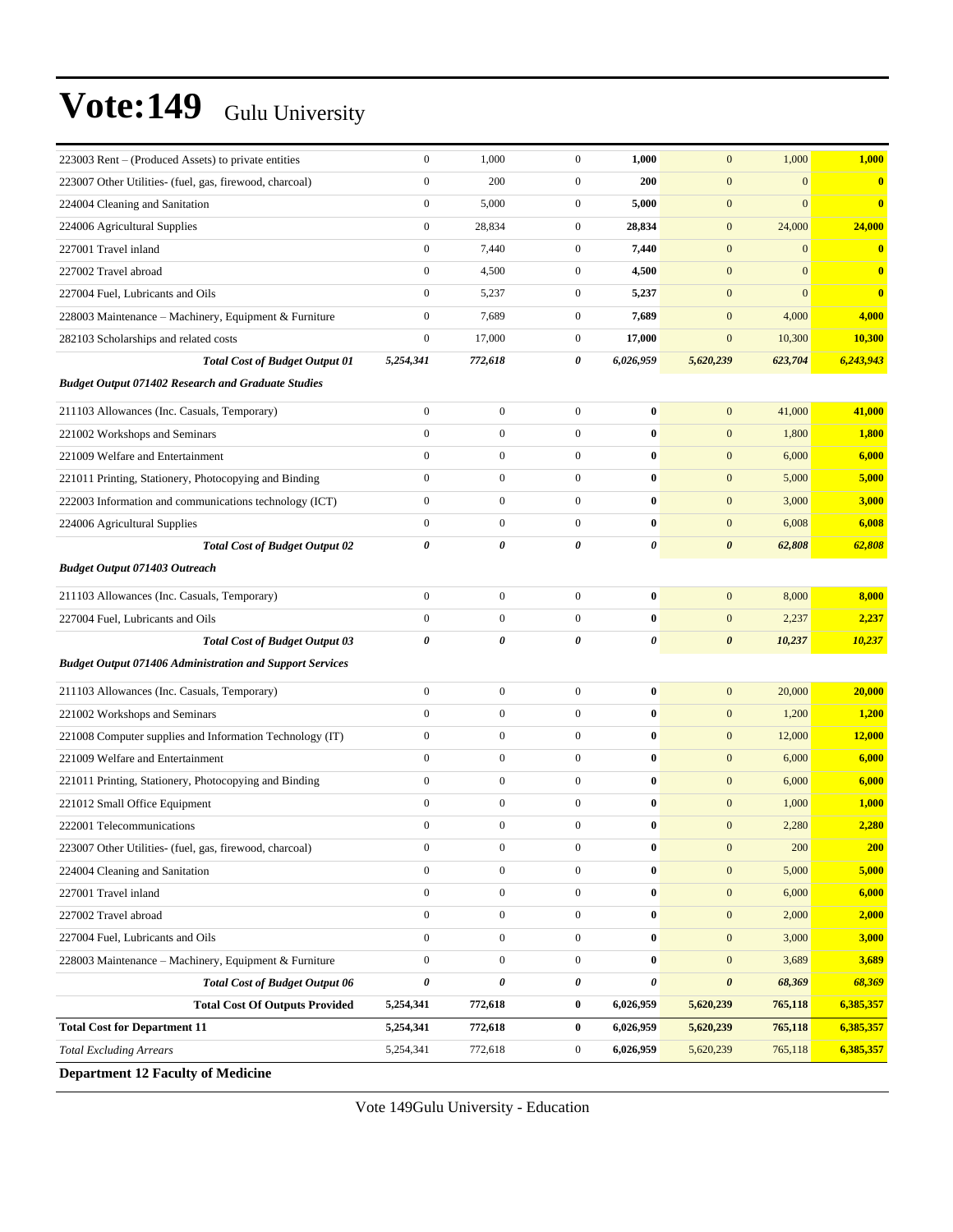| Thousand Uganda Shillings                                       |                  | 2020/21 Approved Budget |                  | 2021/22 Draft Estimates |                  |                  |              |
|-----------------------------------------------------------------|------------------|-------------------------|------------------|-------------------------|------------------|------------------|--------------|
| <b>Outputs Provided</b>                                         | Wage             | Non Wage                | <b>AIA</b>       | <b>Total</b>            | Wage             | Non Wage         | <b>Total</b> |
| <b>Budget Output 071401 Teaching and Training</b>               |                  |                         |                  |                         |                  |                  |              |
| 211101 General Staff Salaries                                   | 5,077,347        | $\boldsymbol{0}$        | $\boldsymbol{0}$ | 5,077,347               | 5,273,527        | $\overline{0}$   | 5,273,527    |
| 211102 Contract Staff Salaries                                  | 862,609          | $\boldsymbol{0}$        | $\boldsymbol{0}$ | 862,609                 | 862,609          | $\overline{0}$   | 862,609      |
| 211103 Allowances (Inc. Casuals, Temporary)                     | $\boldsymbol{0}$ | 207,175                 | $\boldsymbol{0}$ | 207,175                 | $\mathbf{0}$     | 207,400          | 207,400      |
| 212101 Social Security Contributions                            | $\boldsymbol{0}$ | 593,996                 | $\boldsymbol{0}$ | 593,996                 | $\boldsymbol{0}$ | 593,996          | 593,996      |
| 221002 Workshops and Seminars                                   | $\boldsymbol{0}$ | 7,689                   | $\boldsymbol{0}$ | 7,689                   | $\mathbf{0}$     | 7,689            | 7,689        |
| 221008 Computer supplies and Information Technology (IT)        | $\boldsymbol{0}$ | 8,000                   | $\boldsymbol{0}$ | 8,000                   | $\boldsymbol{0}$ | $\overline{0}$   | $\bf{0}$     |
| 221009 Welfare and Entertainment                                | $\boldsymbol{0}$ | 9,611                   | $\overline{0}$   | 9,611                   | $\mathbf{0}$     | $\overline{0}$   | $\bf{0}$     |
| 221011 Printing, Stationery, Photocopying and Binding           | $\boldsymbol{0}$ | 17,445                  | $\boldsymbol{0}$ | 17,445                  | $\mathbf{0}$     | 17,445           | 17,445       |
| 221012 Small Office Equipment                                   | $\boldsymbol{0}$ | 2,000                   | $\boldsymbol{0}$ | 2,000                   | $\boldsymbol{0}$ | $\boldsymbol{0}$ | $\bf{0}$     |
| 222001 Telecommunications                                       | $\boldsymbol{0}$ | 1,200                   | $\boldsymbol{0}$ | 1,200                   | $\mathbf{0}$     | $\mathbf{0}$     | $\bf{0}$     |
| 222002 Postage and Courier                                      | $\boldsymbol{0}$ | 384                     | $\boldsymbol{0}$ | 384                     | $\boldsymbol{0}$ | $\overline{0}$   | $\bf{0}$     |
| 223007 Other Utilities- (fuel, gas, firewood, charcoal)         | $\mathbf{0}$     | 400                     | $\boldsymbol{0}$ | 400                     | $\mathbf{0}$     | $\overline{0}$   | $\bf{0}$     |
| 224004 Cleaning and Sanitation                                  | $\boldsymbol{0}$ | 4,000                   | $\boldsymbol{0}$ | 4,000                   | $\mathbf{0}$     | $\mathbf{0}$     | $\bf{0}$     |
| 227001 Travel inland                                            | $\boldsymbol{0}$ | 10,726                  | $\boldsymbol{0}$ | 10,726                  | $\boldsymbol{0}$ | $\overline{0}$   | $\bf{0}$     |
| 227003 Carriage, Haulage, Freight and transport hire            | $\boldsymbol{0}$ | 2,000                   | $\boldsymbol{0}$ | 2,000                   | $\mathbf{0}$     | 2,000            | 2,000        |
| 227004 Fuel, Lubricants and Oils                                | $\boldsymbol{0}$ | 51,655                  | $\boldsymbol{0}$ | 51,655                  | $\mathbf{0}$     | 47,719           | 47,719       |
| 228003 Maintenance - Machinery, Equipment & Furniture           | $\mathbf{0}$     | 4,000                   | $\mathbf{0}$     | 4,000                   | $\mathbf{0}$     | $\boldsymbol{0}$ | $\mathbf{0}$ |
| 282103 Scholarships and related costs                           | $\boldsymbol{0}$ | 145,000                 | $\boldsymbol{0}$ | 145,000                 | $\boldsymbol{0}$ | 140,775          | 140,775      |
| <b>Total Cost of Budget Output 01</b>                           | 5,939,957        | 1,065,282               | 0                | 7,005,239               | 6,136,136        | 1,017,024        | 7,153,160    |
| <b>Budget Output 071406 Administration and Support Services</b> |                  |                         |                  |                         |                  |                  |              |
| 221007 Books, Periodicals & Newspapers                          | $\boldsymbol{0}$ | $\boldsymbol{0}$        | $\boldsymbol{0}$ | $\bf{0}$                | $\mathbf{0}$     | 4,000            | 4,000        |
| 221008 Computer supplies and Information Technology (IT)        | $\boldsymbol{0}$ | $\boldsymbol{0}$        | $\boldsymbol{0}$ | $\bf{0}$                | $\mathbf{0}$     | 8,000            | 8,000        |
| 221009 Welfare and Entertainment                                | $\mathbf{0}$     | $\mathbf{0}$            | $\boldsymbol{0}$ | $\bf{0}$                | $\mathbf{0}$     | 9,611            | 9,611        |
| 221012 Small Office Equipment                                   | $\boldsymbol{0}$ | $\boldsymbol{0}$        | $\boldsymbol{0}$ | $\bf{0}$                | $\mathbf{0}$     | 2,000            | 2,000        |
| 222001 Telecommunications                                       | $\mathbf{0}$     | $\boldsymbol{0}$        | $\boldsymbol{0}$ | $\bf{0}$                | $\boldsymbol{0}$ | 1,584            | 1,584        |
| 223007 Other Utilities- (fuel, gas, firewood, charcoal)         | $\boldsymbol{0}$ | $\boldsymbol{0}$        | $\boldsymbol{0}$ | $\bf{0}$                | $\mathbf{0}$     | 400              | 400          |
| 224004 Cleaning and Sanitation                                  | $\mathbf{0}$     | $\boldsymbol{0}$        | $\mathbf{0}$     | $\bf{0}$                | $\mathbf{0}$     | 4,000            | 4,000        |
| 227001 Travel inland                                            | $\boldsymbol{0}$ | $\boldsymbol{0}$        | $\boldsymbol{0}$ | $\pmb{0}$               | $\mathbf{0}$     | 10,726           | 10,726       |
| 227004 Fuel, Lubricants and Oils                                | $\boldsymbol{0}$ | $\boldsymbol{0}$        | $\boldsymbol{0}$ | $\bf{0}$                | $\mathbf{0}$     | 3,936            | 3,936        |
| 228003 Maintenance - Machinery, Equipment & Furniture           | $\boldsymbol{0}$ | $\boldsymbol{0}$        | $\boldsymbol{0}$ | $\bf{0}$                | $\mathbf{0}$     | 4,000            | 4,000        |
| <b>Total Cost of Budget Output 06</b>                           | $\pmb{\theta}$   | 0                       | 0                | 0                       | $\pmb{\theta}$   | 48,258           | 48,258       |
| <b>Total Cost Of Outputs Provided</b>                           | 5,939,957        | 1,065,282               | $\bf{0}$         | 7,005,239               | 6,136,136        | 1,065,282        | 7,201,418    |
| <b>Total Cost for Department 12</b>                             | 5,939,957        | 1,065,282               | $\bf{0}$         | 7,005,239               | 6,136,136        | 1,065,282        | 7,201,418    |
| <b>Total Excluding Arrears</b>                                  | 5,939,957        | 1,065,282               | $\boldsymbol{0}$ | 7,005,239               | 6,136,136        | 1,065,282        | 7,201,418    |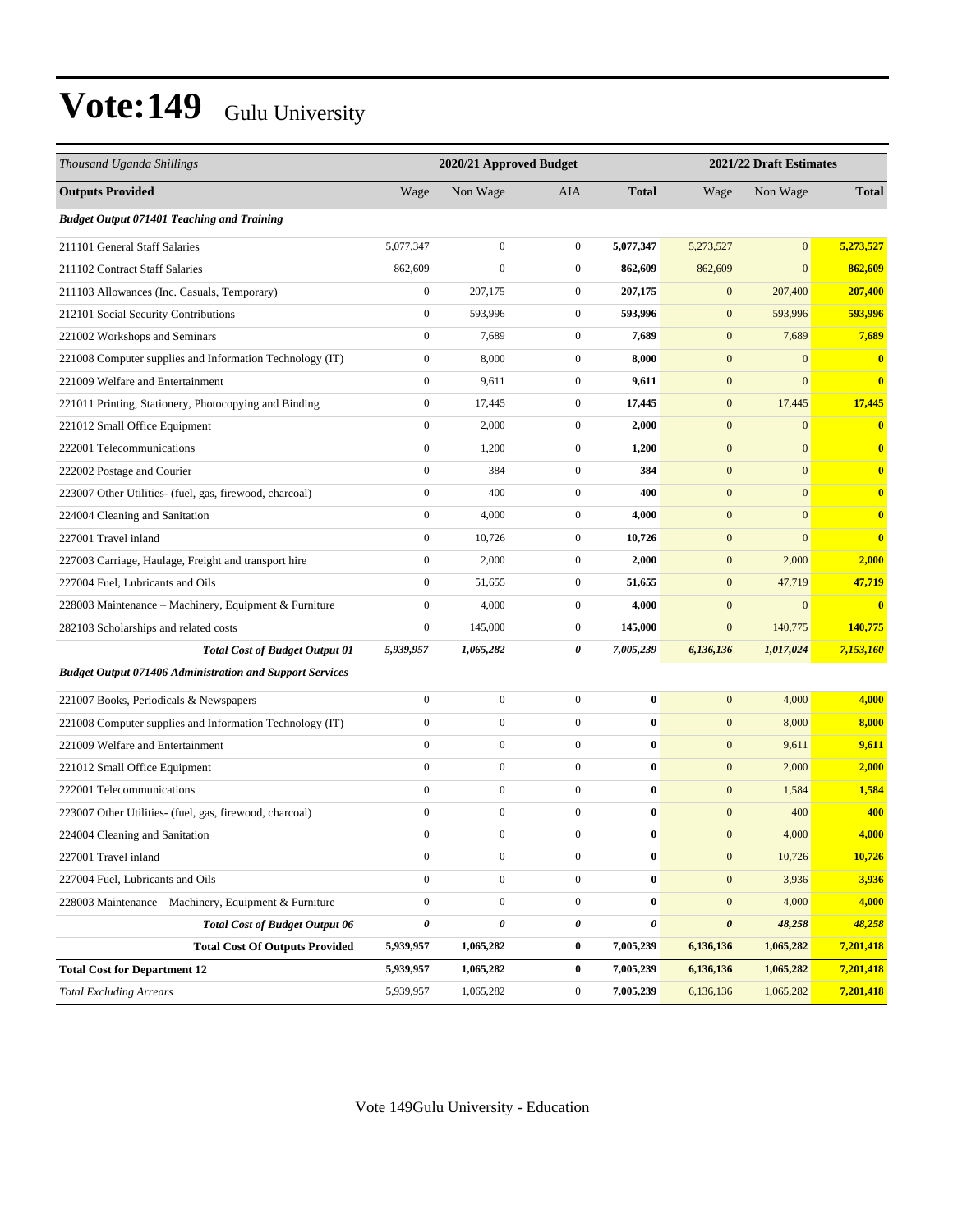#### **Department 13 Faculty of Laws**

| Thousand Uganda Shillings                                       |                  | 2020/21 Approved Budget |                  | 2021/22 Draft Estimates |                       |                  |              |
|-----------------------------------------------------------------|------------------|-------------------------|------------------|-------------------------|-----------------------|------------------|--------------|
| <b>Outputs Provided</b>                                         | Wage             | Non Wage                | AIA              | <b>Total</b>            | Wage                  | Non Wage         | <b>Total</b> |
| <b>Budget Output 071401 Teaching and Training</b>               |                  |                         |                  |                         |                       |                  |              |
| 211101 General Staff Salaries                                   | 919,905          | $\mathbf{0}$            | $\boldsymbol{0}$ | 919,905                 | 919,905               | $\mathbf{0}$     | 919,905      |
| 211102 Contract Staff Salaries                                  | 174,117          | $\overline{0}$          | $\mathbf{0}$     | 174,117                 | 187,200               | $\mathbf{0}$     | 187,200      |
| 211103 Allowances (Inc. Casuals, Temporary)                     | $\boldsymbol{0}$ | 94,405                  | $\mathbf{0}$     | 94,405                  | $\mathbf{0}$          | 51,044           | 51,044       |
| 212101 Social Security Contributions                            | $\boldsymbol{0}$ | 109,402                 | $\boldsymbol{0}$ | 109,402                 | $\mathbf{0}$          | 109,402          | 109,402      |
| 221001 Advertising and Public Relations                         | $\boldsymbol{0}$ | 1,400                   | $\mathbf{0}$     | 1,400                   | $\boldsymbol{0}$      | $\mathbf{0}$     | $\bf{0}$     |
| 221002 Workshops and Seminars                                   | $\boldsymbol{0}$ | 8,000                   | $\mathbf{0}$     | 8,000                   | $\boldsymbol{0}$      | $\mathbf{0}$     | $\bf{0}$     |
| 221003 Staff Training                                           | $\boldsymbol{0}$ | 3,000                   | $\mathbf{0}$     | 3,000                   | $\boldsymbol{0}$      | $\mathbf{0}$     | $\bf{0}$     |
| 221007 Books, Periodicals & Newspapers                          | $\boldsymbol{0}$ | 11,825                  | $\mathbf{0}$     | 11,825                  | $\mathbf{0}$          | 25,000           | 25,000       |
| 221008 Computer supplies and Information Technology (IT)        | $\boldsymbol{0}$ | 14,800                  | $\boldsymbol{0}$ | 14,800                  | $\mathbf{0}$          | $\boldsymbol{0}$ | $\bf{0}$     |
| 221009 Welfare and Entertainment                                | $\boldsymbol{0}$ | 5,172                   | $\boldsymbol{0}$ | 5,172                   | $\mathbf{0}$          | 6,871            | 6,871        |
| 221011 Printing, Stationery, Photocopying and Binding           | $\boldsymbol{0}$ | 10,196                  | $\mathbf{0}$     | 10,196                  | $\mathbf{0}$          | 3,850            | 3,850        |
| 221012 Small Office Equipment                                   | $\boldsymbol{0}$ | 1,700                   | $\mathbf{0}$     | 1,700                   | $\mathbf{0}$          | $\mathbf{0}$     | $\bf{0}$     |
| 221017 Subscriptions                                            | $\boldsymbol{0}$ | 4,400                   | $\mathbf{0}$     | 4,400                   | $\mathbf{0}$          | 4,414            | 4,414        |
| 222001 Telecommunications                                       | $\boldsymbol{0}$ | 3,240                   | $\boldsymbol{0}$ | 3,240                   | $\mathbf{0}$          | $\bf{0}$         | $\bf{0}$     |
| 224004 Cleaning and Sanitation                                  | $\boldsymbol{0}$ | 1,900                   | $\mathbf{0}$     | 1,900                   | $\boldsymbol{0}$      | $\mathbf{0}$     | $\bf{0}$     |
| 227001 Travel inland                                            | $\boldsymbol{0}$ | 9,625                   | $\mathbf{0}$     | 9,625                   | $\boldsymbol{0}$      | 4,152            | 4,152        |
| 227002 Travel abroad                                            | $\boldsymbol{0}$ | 13,786                  | $\mathbf{0}$     | 13,786                  | $\mathbf{0}$          | $\mathbf{0}$     | $\bf{0}$     |
| 227004 Fuel, Lubricants and Oils                                | $\boldsymbol{0}$ | 2,700                   | $\mathbf{0}$     | 2,700                   | $\mathbf{0}$          | $\mathbf{0}$     | $\bf{0}$     |
| 228003 Maintenance - Machinery, Equipment & Furniture           | $\boldsymbol{0}$ | 1,564                   | $\boldsymbol{0}$ | 1,564                   | $\boldsymbol{0}$      | $\mathbf{0}$     | $\bf{0}$     |
| <b>Total Cost of Budget Output 01</b>                           | 1,094,021        | 297,115                 | 0                | 1,391,136               | 1,107,105             | 204,733          | 1,311,837    |
| <b>Budget Output 071402 Research and Graduate Studies</b>       |                  |                         |                  |                         |                       |                  |              |
| 211103 Allowances (Inc. Casuals, Temporary)                     | $\boldsymbol{0}$ | $\boldsymbol{0}$        | $\boldsymbol{0}$ | $\bf{0}$                | $\mathbf{0}$          | 2,500            | 2,500        |
| 221002 Workshops and Seminars                                   | $\boldsymbol{0}$ | $\boldsymbol{0}$        | $\mathbf{0}$     | $\bf{0}$                | $\mathbf{0}$          | 3,000            | 3,000        |
| 221009 Welfare and Entertainment                                | $\boldsymbol{0}$ | $\boldsymbol{0}$        | $\boldsymbol{0}$ | $\bf{0}$                | $\mathbf{0}$          | 2,000            | 2,000        |
| 221011 Printing, Stationery, Photocopying and Binding           | $\boldsymbol{0}$ | $\boldsymbol{0}$        | $\mathbf{0}$     | $\bf{0}$                | $\mathbf{0}$          | 950              | 950          |
| 225001 Consultancy Services- Short term                         | $\boldsymbol{0}$ | $\boldsymbol{0}$        | $\mathbf{0}$     | $\bf{0}$                | $\mathbf{0}$          | 1,500            | 1,500        |
| <b>Total Cost of Budget Output 02</b>                           | 0                | 0                       | 0                | 0                       | $\boldsymbol{\theta}$ | 9,950            | 9,950        |
| <b>Budget Output 071403 Outreach</b>                            |                  |                         |                  |                         |                       |                  |              |
| 211103 Allowances (Inc. Casuals, Temporary)                     | $\overline{0}$   | $\boldsymbol{0}$        | $\mathbf 0$      | $\bf{0}$                | $\mathbf{0}$          | 9,700            | 9,700        |
| 221001 Advertising and Public Relations                         | $\overline{0}$   | $\boldsymbol{0}$        | $\mathbf 0$      | $\bf{0}$                | $\boldsymbol{0}$      | 750              | 750          |
| 221005 Hire of Venue (chairs, projector, etc)                   | $\overline{0}$   | $\boldsymbol{0}$        | $\overline{0}$   | $\bf{0}$                | $\mathbf{0}$          | 700              | 700          |
| 221009 Welfare and Entertainment                                | $\overline{0}$   | $\boldsymbol{0}$        | $\mathbf{0}$     | $\bf{0}$                | $\mathbf{0}$          | 2,100            | 2,100        |
| 227004 Fuel, Lubricants and Oils                                | $\overline{0}$   | $\mathbf{0}$            | $\mathbf{0}$     | $\bf{0}$                | $\mathbf{0}$          | 1,700            | 1,700        |
| <b>Total Cost of Budget Output 03</b>                           | 0                | 0                       | 0                | 0                       | $\boldsymbol{\theta}$ | 14,950           | 14,950       |
| <b>Budget Output 071406 Administration and Support Services</b> |                  |                         |                  |                         |                       |                  |              |
| 211103 Allowances (Inc. Casuals, Temporary)                     | $\boldsymbol{0}$ | $\boldsymbol{0}$        | $\boldsymbol{0}$ | $\bf{0}$                | $\boldsymbol{0}$      | 5,120            | 5,120        |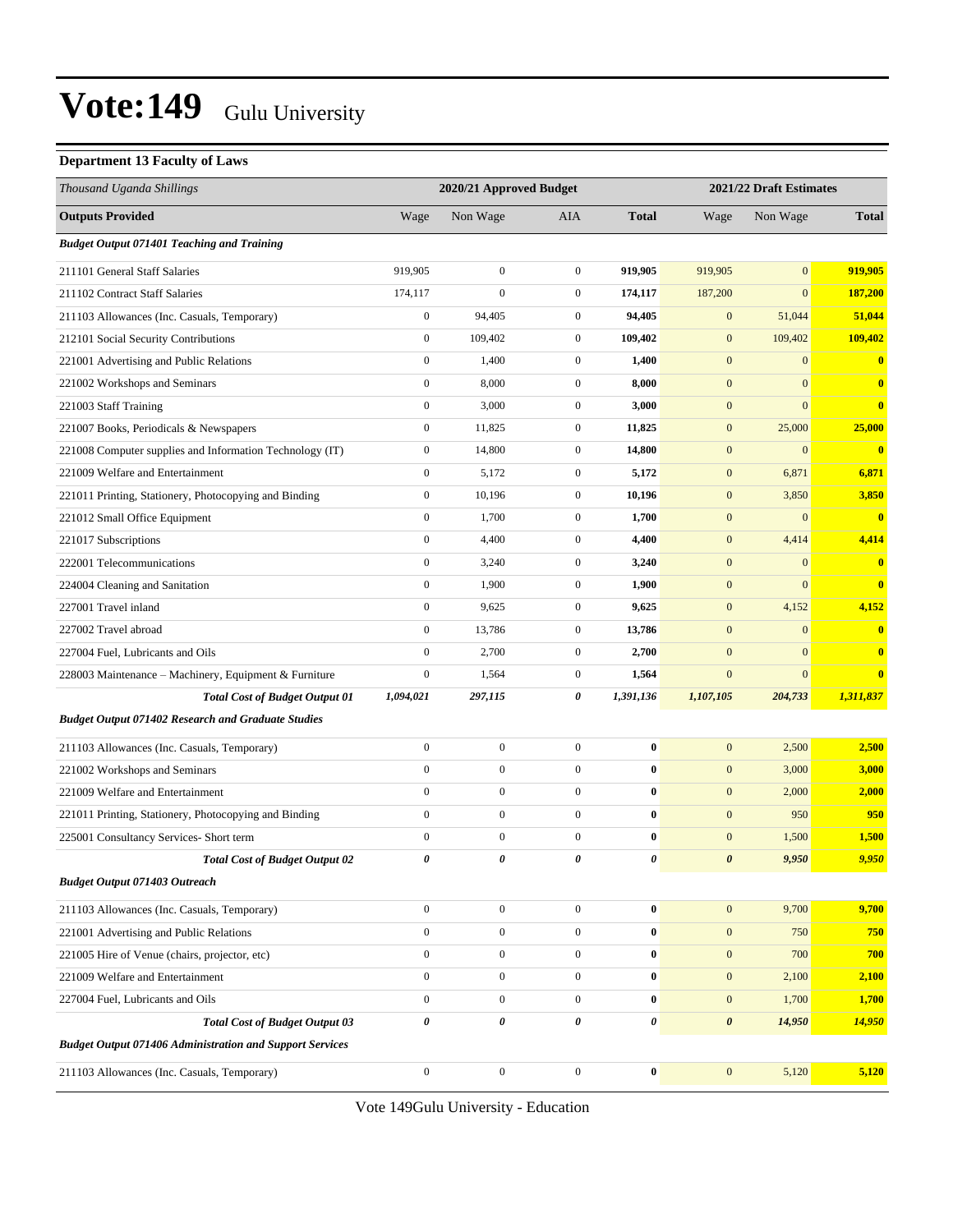| 221007 Books, Periodicals & Newspapers                          | $\boldsymbol{0}$ | $\boldsymbol{0}$        | $\mathbf{0}$     | $\bf{0}$              | $\mathbf{0}$          | 1,825          | 1,825                   |  |
|-----------------------------------------------------------------|------------------|-------------------------|------------------|-----------------------|-----------------------|----------------|-------------------------|--|
| 221008 Computer supplies and Information Technology (IT)        | $\boldsymbol{0}$ | $\boldsymbol{0}$        | $\boldsymbol{0}$ | $\bf{0}$              | $\mathbf{0}$          | 24,900         | 24,900                  |  |
| 221009 Welfare and Entertainment                                | $\boldsymbol{0}$ | $\boldsymbol{0}$        | $\boldsymbol{0}$ | $\bf{0}$              | $\mathbf{0}$          | 2,847          | 2,847                   |  |
| 221011 Printing, Stationery, Photocopying and Binding           | $\mathbf{0}$     | $\boldsymbol{0}$        | $\boldsymbol{0}$ | $\bf{0}$              | $\mathbf{0}$          | 7,680          | 7,680                   |  |
| 221012 Small Office Equipment                                   | $\mathbf{0}$     | $\boldsymbol{0}$        | $\boldsymbol{0}$ | $\bf{0}$              | $\boldsymbol{0}$      | 4,560          | 4,560                   |  |
| 222001 Telecommunications                                       | $\mathbf{0}$     | $\boldsymbol{0}$        | $\boldsymbol{0}$ | $\bf{0}$              | $\mathbf{0}$          | 3,360          | 3,360                   |  |
| 224004 Cleaning and Sanitation                                  | $\mathbf{0}$     | $\boldsymbol{0}$        | $\boldsymbol{0}$ | $\bf{0}$              | $\mathbf{0}$          | 4,200          | 4,200                   |  |
| 227004 Fuel, Lubricants and Oils                                | $\mathbf{0}$     | $\boldsymbol{0}$        | $\boldsymbol{0}$ | $\bf{0}$              | $\mathbf{0}$          | 2,050          | 2,050                   |  |
| 228003 Maintenance – Machinery, Equipment & Furniture           | $\mathbf{0}$     | $\boldsymbol{0}$        | $\boldsymbol{0}$ | $\bf{0}$              | $\mathbf{0}$          | 4,850          | 4,850                   |  |
| <b>Total Cost of Budget Output 06</b>                           | $\pmb{\theta}$   | 0                       | 0                | $\boldsymbol{\theta}$ | $\boldsymbol{\theta}$ | 61,392         | 61,392                  |  |
| <b>Total Cost Of Outputs Provided</b>                           | 1,094,021        | 297,115                 | 0                | 1,391,136             | 1,107,105             | 291,025        | 1,398,129               |  |
| <b>Total Cost for Department 13</b>                             | 1,094,021        | 297,115                 | 0                | 1,391,136             | 1,107,105             | 291,025        | 1,398,129               |  |
| <b>Total Excluding Arrears</b>                                  | 1,094,021        | 297,115                 | $\mathbf{0}$     | 1,391,136             | 1,107,105             | 291,025        | 1,398,129               |  |
| Department 14 Institute of Peace and Strategic Studies          |                  |                         |                  |                       |                       |                |                         |  |
| Thousand Uganda Shillings                                       |                  | 2020/21 Approved Budget |                  |                       |                       |                | 2021/22 Draft Estimates |  |
| <b>Outputs Provided</b>                                         | Wage             | Non Wage                | AIA              | <b>Total</b>          | Wage                  | Non Wage       | <b>Total</b>            |  |
| <b>Budget Output 071401 Teaching and Training</b>               |                  |                         |                  |                       |                       |                |                         |  |
| 211101 General Staff Salaries                                   | 597,044          | $\boldsymbol{0}$        | $\boldsymbol{0}$ | 597,044               | 597,044               | $\overline{0}$ | 597,044                 |  |
| 211102 Contract Staff Salaries                                  | 112,113          | $\overline{0}$          | $\mathbf{0}$     | 112,113               | 112,113               | $\mathbf{0}$   | 112,113                 |  |
| 211103 Allowances (Inc. Casuals, Temporary)                     | $\boldsymbol{0}$ | 29,280                  | $\boldsymbol{0}$ | 29,280                | $\mathbf{0}$          | 2,610          | 2,610                   |  |
| 212101 Social Security Contributions                            | $\boldsymbol{0}$ | 70,916                  | $\mathbf{0}$     | 70,916                | $\mathbf{0}$          | 70,916         | 70,916                  |  |
| 221009 Welfare and Entertainment                                | $\boldsymbol{0}$ | 1,100                   | $\boldsymbol{0}$ | 1,100                 | $\mathbf{0}$          | $\mathbf{0}$   | $\mathbf{0}$            |  |
| 221011 Printing, Stationery, Photocopying and Binding           | $\boldsymbol{0}$ | 4,918                   | $\boldsymbol{0}$ | 4,918                 | $\mathbf{0}$          | $\mathbf{0}$   | $\bf{0}$                |  |
| 224004 Cleaning and Sanitation                                  | $\mathbf{0}$     | 2,000                   | $\boldsymbol{0}$ | 2,000                 | $\mathbf{0}$          | $\mathbf{0}$   | $\bf{0}$                |  |
| 226001 Insurances                                               | $\boldsymbol{0}$ | 100                     | $\boldsymbol{0}$ | 100                   | $\mathbf{0}$          | $\mathbf{0}$   | $\bf{0}$                |  |
| 227001 Travel inland                                            | $\boldsymbol{0}$ | 495                     | $\boldsymbol{0}$ | 495                   | $\mathbf{0}$          | $\mathbf{0}$   | $\mathbf{0}$            |  |
| 227004 Fuel, Lubricants and Oils                                | $\boldsymbol{0}$ | 5,000                   | $\boldsymbol{0}$ | 5,000                 | $\mathbf{0}$          | $\mathbf{0}$   | $\bf{0}$                |  |
| <b>Total Cost of Budget Output 01</b>                           | 709,157          | 113,809                 | 0                | 822,966               | 709,157               | 73,526         | 782,683                 |  |
| <b>Budget Output 071402 Research and Graduate Studies</b>       |                  |                         |                  |                       |                       |                |                         |  |
| 211103 Allowances (Inc. Casuals, Temporary)                     | $\mathbf{0}$     | $\mathbf{0}$            | $\mathbf{0}$     | $\bf{0}$              | $\mathbf{0}$          | 8,835          | 8,835                   |  |
| 221009 Welfare and Entertainment                                | $\boldsymbol{0}$ | $\boldsymbol{0}$        | $\boldsymbol{0}$ | $\bf{0}$              | $\mathbf{0}$          | 616            | 616                     |  |
| <b>Total Cost of Budget Output 02</b>                           | $\pmb{\theta}$   | 0                       | 0                | $\pmb{\theta}$        | $\boldsymbol{\theta}$ | 9,451          | 9,451                   |  |
| <b>Budget Output 071406 Administration and Support Services</b> |                  |                         |                  |                       |                       |                |                         |  |
| 211103 Allowances (Inc. Casuals, Temporary)                     | $\boldsymbol{0}$ | $\boldsymbol{0}$        | $\boldsymbol{0}$ | $\bf{0}$              | $\mathbf{0}$          | 12,728         | 12,728                  |  |
| 221008 Computer supplies and Information Technology (IT)        | $\boldsymbol{0}$ | $\boldsymbol{0}$        | $\boldsymbol{0}$ | $\bf{0}$              | $\boldsymbol{0}$      | 4,000          | 4,000                   |  |
| 221009 Welfare and Entertainment                                | $\boldsymbol{0}$ | $\boldsymbol{0}$        | $\boldsymbol{0}$ | $\bf{0}$              | $\mathbf{0}$          | 3,616          | 3,616                   |  |
| 221011 Printing, Stationery, Photocopying and Binding           | $\boldsymbol{0}$ | $\boldsymbol{0}$        | $\boldsymbol{0}$ | $\bf{0}$              | $\mathbf{0}$          | 1,301          | 1,301                   |  |
| 221012 Small Office Equipment                                   | $\boldsymbol{0}$ | $\boldsymbol{0}$        | $\boldsymbol{0}$ | $\pmb{0}$             | $\boldsymbol{0}$      | 600            | 600                     |  |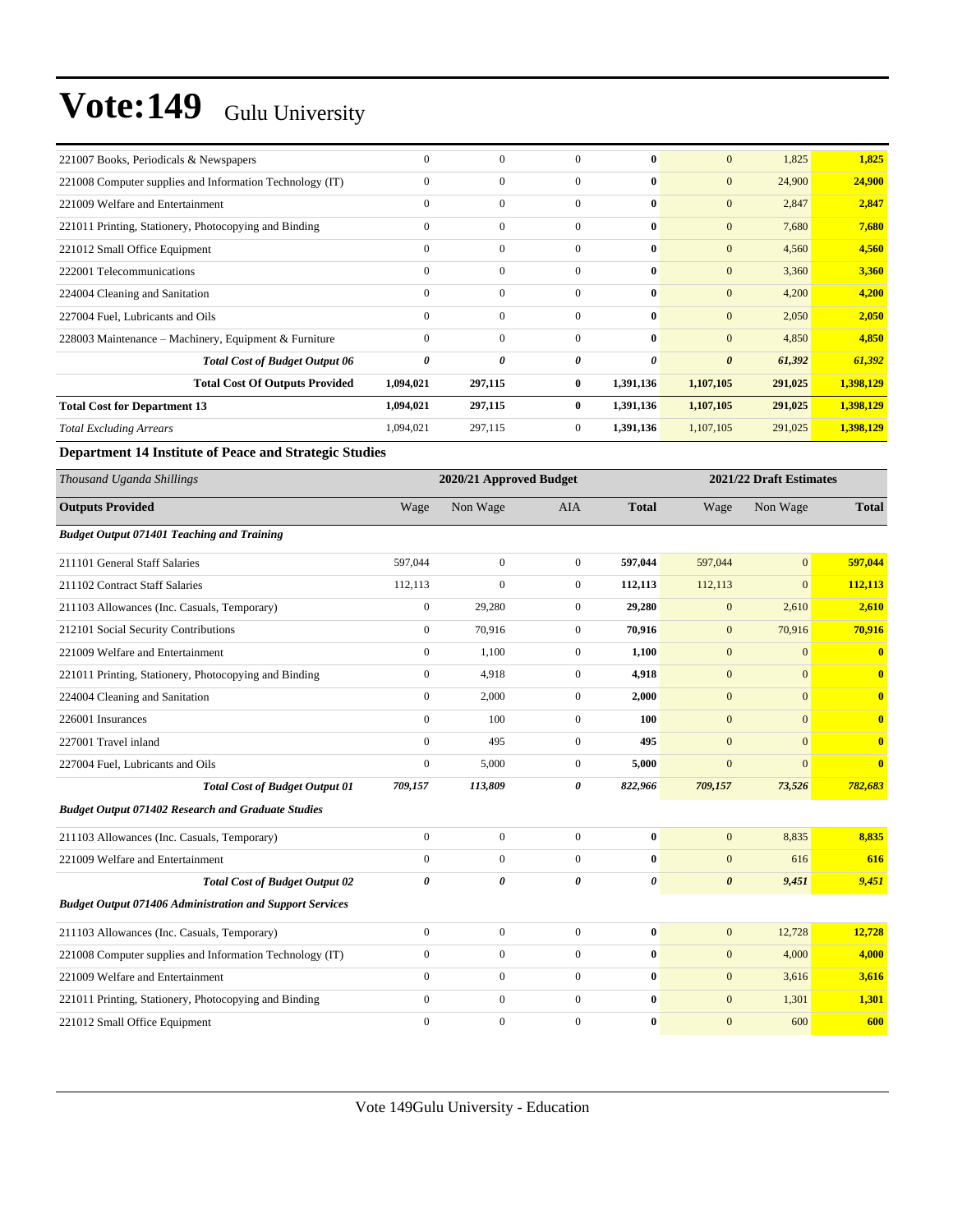| 222001 Telecommunications                                | $\boldsymbol{0}$      | $\mathbf{0}$            | $\mathbf{0}$     | $\bf{0}$         | $\mathbf{0}$          | 1,200                   | 1,200        |
|----------------------------------------------------------|-----------------------|-------------------------|------------------|------------------|-----------------------|-------------------------|--------------|
| 224004 Cleaning and Sanitation                           | $\mathbf{0}$          | $\overline{0}$          | $\boldsymbol{0}$ | $\bf{0}$         | $\boldsymbol{0}$      | 1,632                   | 1,632        |
| 227001 Travel inland                                     | $\mathbf{0}$          | $\boldsymbol{0}$        | $\boldsymbol{0}$ | $\bf{0}$         | $\mathbf{0}$          | 626                     | 626          |
| 227004 Fuel, Lubricants and Oils                         | $\mathbf{0}$          | $\boldsymbol{0}$        | $\boldsymbol{0}$ | $\bf{0}$         | $\boldsymbol{0}$      | 5,130                   | 5,130        |
| <b>Total Cost of Budget Output 06</b>                    | $\boldsymbol{\theta}$ | 0                       | 0                | 0                | $\boldsymbol{\theta}$ | 30,832                  | 30,832       |
| <b>Total Cost Of Outputs Provided</b>                    | 709,157               | 113,809                 | 0                | 822,966          | 709,157               | 113,809                 | 822,966      |
| <b>Total Cost for Department 14</b>                      | 709,157               | 113,809                 | $\bf{0}$         | 822,966          | 709,157               | 113,809                 | 822,966      |
| <b>Total Excluding Arrears</b>                           | 709,157               | 113,809                 | $\boldsymbol{0}$ | 822,966          | 709,157               | 113,809                 | 822,966      |
| <b>Department 15 Satellite Campuses</b>                  |                       |                         |                  |                  |                       |                         |              |
| Thousand Uganda Shillings                                |                       | 2020/21 Approved Budget |                  |                  |                       | 2021/22 Draft Estimates |              |
| <b>Outputs Provided</b>                                  | Wage                  | Non Wage                | <b>AIA</b>       | <b>Total</b>     | Wage                  | Non Wage                | <b>Total</b> |
| <b>Budget Output 071401 Teaching and Training</b>        |                       |                         |                  |                  |                       |                         |              |
| 211103 Allowances (Inc. Casuals, Temporary)              | $\mathbf{0}$          | $\boldsymbol{0}$        | $\boldsymbol{0}$ | $\boldsymbol{0}$ | $\boldsymbol{0}$      | 75,840                  | 75,840       |
| 213001 Medical expenses (To employees)                   | $\mathbf{0}$          | $\boldsymbol{0}$        | $\boldsymbol{0}$ | $\bf{0}$         | $\mathbf{0}$          | 3,000                   | 3,000        |
| 213002 Incapacity, death benefits and funeral expenses   | $\boldsymbol{0}$      | $\boldsymbol{0}$        | $\boldsymbol{0}$ | $\bf{0}$         | $\mathbf{0}$          | 294                     | 294          |
| 221002 Workshops and Seminars                            | $\mathbf{0}$          | $\boldsymbol{0}$        | $\boldsymbol{0}$ | $\bf{0}$         | $\boldsymbol{0}$      | 1,500                   | 1,500        |
| 221007 Books, Periodicals & Newspapers                   | $\boldsymbol{0}$      | $\boldsymbol{0}$        | $\boldsymbol{0}$ | $\bf{0}$         | $\boldsymbol{0}$      | 730                     | 730          |
| 221008 Computer supplies and Information Technology (IT) | $\boldsymbol{0}$      | $\boldsymbol{0}$        | $\boldsymbol{0}$ | $\bf{0}$         | $\boldsymbol{0}$      | 1,200                   | 1,200        |
| 221009 Welfare and Entertainment                         | $\mathbf{0}$          | $\boldsymbol{0}$        | $\boldsymbol{0}$ | $\bf{0}$         | $\mathbf{0}$          | 2,970                   | 2,970        |
| 221011 Printing, Stationery, Photocopying and Binding    | $\mathbf{0}$          | $\boldsymbol{0}$        | $\boldsymbol{0}$ | $\bf{0}$         | $\boldsymbol{0}$      | 3,000                   | 3,000        |
| 221012 Small Office Equipment                            | $\mathbf{0}$          | $\boldsymbol{0}$        | $\boldsymbol{0}$ | $\bf{0}$         | $\boldsymbol{0}$      | 300                     | <b>300</b>   |
| 222001 Telecommunications                                | $\boldsymbol{0}$      | $\boldsymbol{0}$        | $\boldsymbol{0}$ | $\bf{0}$         | $\mathbf{0}$          | 800                     | 800          |
| 223005 Electricity                                       | $\mathbf{0}$          | $\boldsymbol{0}$        | $\boldsymbol{0}$ | $\bf{0}$         | $\boldsymbol{0}$      | 2,400                   | 2,400        |
| 223006 Water                                             | $\mathbf{0}$          | $\boldsymbol{0}$        | $\boldsymbol{0}$ | $\bf{0}$         | $\mathbf{0}$          | 1,200                   | 1,200        |
| 224004 Cleaning and Sanitation                           | $\mathbf{0}$          | $\boldsymbol{0}$        | $\boldsymbol{0}$ | $\bf{0}$         | $\boldsymbol{0}$      | 1,600                   | 1,600        |
| 227001 Travel inland                                     | $\mathbf{0}$          | $\boldsymbol{0}$        | $\boldsymbol{0}$ | $\bf{0}$         | $\boldsymbol{0}$      | 3,000                   | 3,000        |
| 227004 Fuel, Lubricants and Oils                         | $\boldsymbol{0}$      | $\boldsymbol{0}$        | $\boldsymbol{0}$ | $\bf{0}$         | $\boldsymbol{0}$      | 1,866                   | 1,866        |
| 228003 Maintenance - Machinery, Equipment & Furniture    | $\mathbf{0}$          | $\boldsymbol{0}$        | $\boldsymbol{0}$ | $\bf{0}$         | $\boldsymbol{0}$      | 300                     | 300          |
| <b>Total Cost of Budget Output 01</b>                    | $\boldsymbol{\theta}$ | 0                       | 0                | 0                | $\boldsymbol{\theta}$ | 100,000                 | 100,000      |
| <b>Budget Output 071405 Distance Learning</b>            |                       |                         |                  |                  |                       |                         |              |
| 211103 Allowances (Inc. Casuals, Temporary)              | $\boldsymbol{0}$      | $\boldsymbol{0}$        | $\boldsymbol{0}$ | $\bf{0}$         | $\boldsymbol{0}$      | 82,834                  | 82,834       |
| 221009 Welfare and Entertainment                         | $\mathbf{0}$          | $\boldsymbol{0}$        | $\boldsymbol{0}$ | $\boldsymbol{0}$ | $\mathbf{0}$          | 1,800                   | 1,800        |
| 221011 Printing, Stationery, Photocopying and Binding    | $\mathbf{0}$          | $\boldsymbol{0}$        | $\boldsymbol{0}$ | $\bf{0}$         | $\mathbf{0}$          | 3,636                   | 3,636        |
| 221012 Small Office Equipment                            | $\mathbf{0}$          | $\boldsymbol{0}$        | $\boldsymbol{0}$ | $\bf{0}$         | $\boldsymbol{0}$      | 100                     | <b>100</b>   |
| 222001 Telecommunications                                | $\mathbf{0}$          | $\overline{0}$          | $\boldsymbol{0}$ | $\bf{0}$         | $\boldsymbol{0}$      | 1,200                   | 1,200        |
| 222002 Postage and Courier                               | $\mathbf{0}$          | $\boldsymbol{0}$        | $\overline{0}$   | $\bf{0}$         | $\mathbf{0}$          | 100                     | <b>100</b>   |
| 224004 Cleaning and Sanitation                           | $\mathbf{0}$          | $\boldsymbol{0}$        | $\boldsymbol{0}$ | $\boldsymbol{0}$ | $\boldsymbol{0}$      | 2,560                   | 2,560        |
| 227001 Travel inland                                     | $\boldsymbol{0}$      | $\boldsymbol{0}$        | $\boldsymbol{0}$ | $\pmb{0}$        | $\boldsymbol{0}$      | 3,930                   | 3,930        |